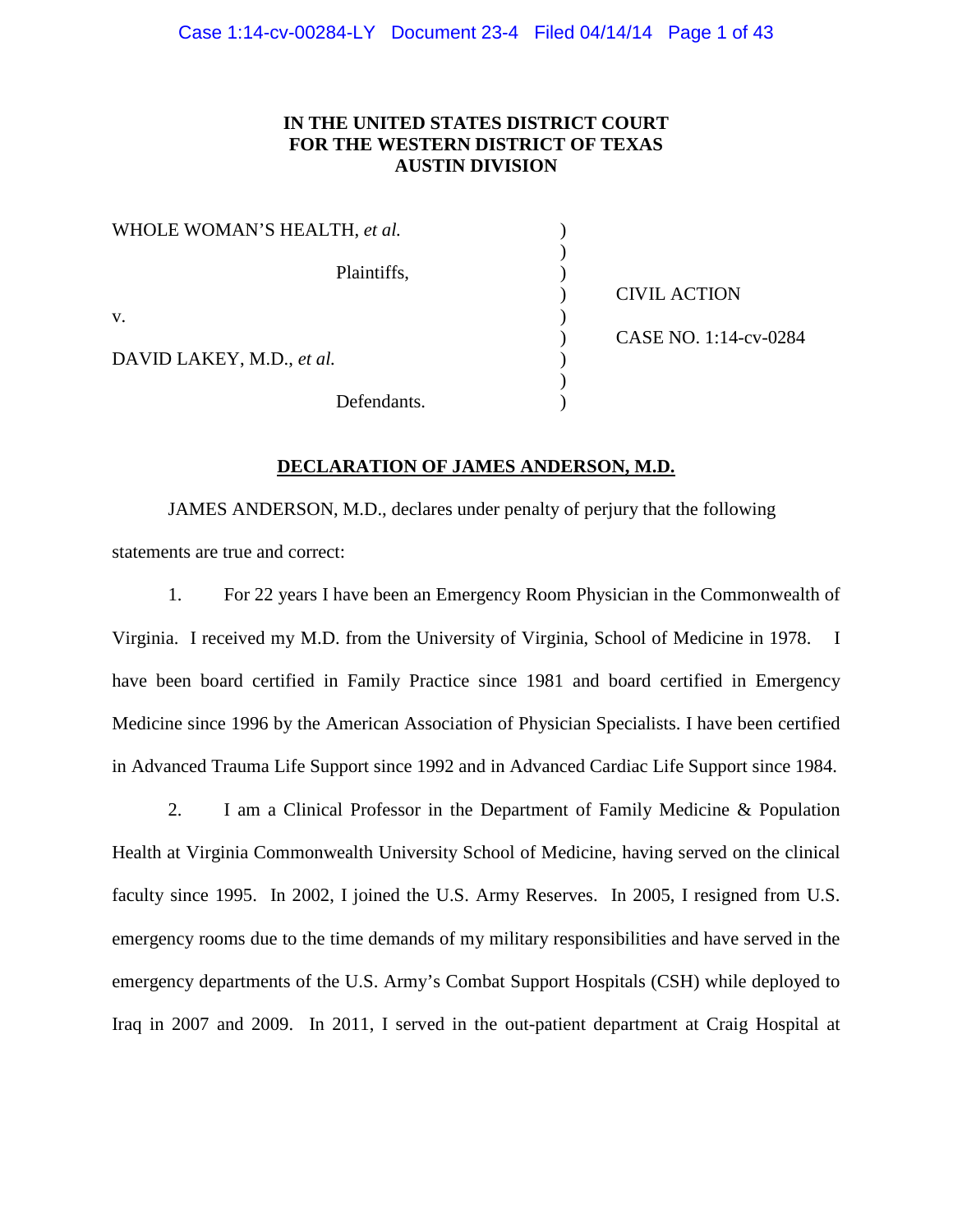#### Case 1:14-cv-00284-LY Document 23-4 Filed 04/14/14 Page 2 of 43

Bagram Airfield, Afghanistan and held the rank of Colonel, USAR. I was discharged from the USAR in September 2012, when I turned 60 years old.

3. Over the last three decades, I have treated many patients who arrived at U.S. emergency rooms and U.S. military hospitals extremely sick including critical situations of hemorrhage and infection. I have also treated patients who have experienced serious complications from an abortion and required emergency room management. For a complete listing of my professional activities, please see my attached Curriculum Vitae. (Exhibit A)

4. I provide the following facts and opinions as an expert in family medicine and emergency medicine. I am familiar with abortion complications and their treatment and experienced with emergency medical services and transfers of care. The opinions I express here are based upon my years of experience in the fields of family medicine and emergency medicine, my teaching and clinical experience, my treatment of abortion complications, and my familiarity with the medical literature.

5. I provide these opinions in opposition to Plaintiffs' Motion for a Preliminary Injunction against enforcement of Texas House Bill 2, referred to herein as "the Act." I understand, among other provisions, that "a physician performing or inducing an abortion must, on the date the abortion is performed or induced, have active admitting privileges at a hospital that is located not further than 30 miles from the location at which the abortion is performed or induced and provides obstetrical or gynecological health care services . . ." Additionally, I understand that effective September 1, 2014, the Act requires licensed TOP clinics in Texas to meet the equivalent minimum standards adopted under [Texas Health & Safety Code] Section 243.010 for ambulatory surgical centers." Act, § 4 (codified at Tex. Health & Safety Code Ann.  $§$  245.010(a)); 25 Tex. Admin. Code  $§$  139.40. It is my opinion that these requirements are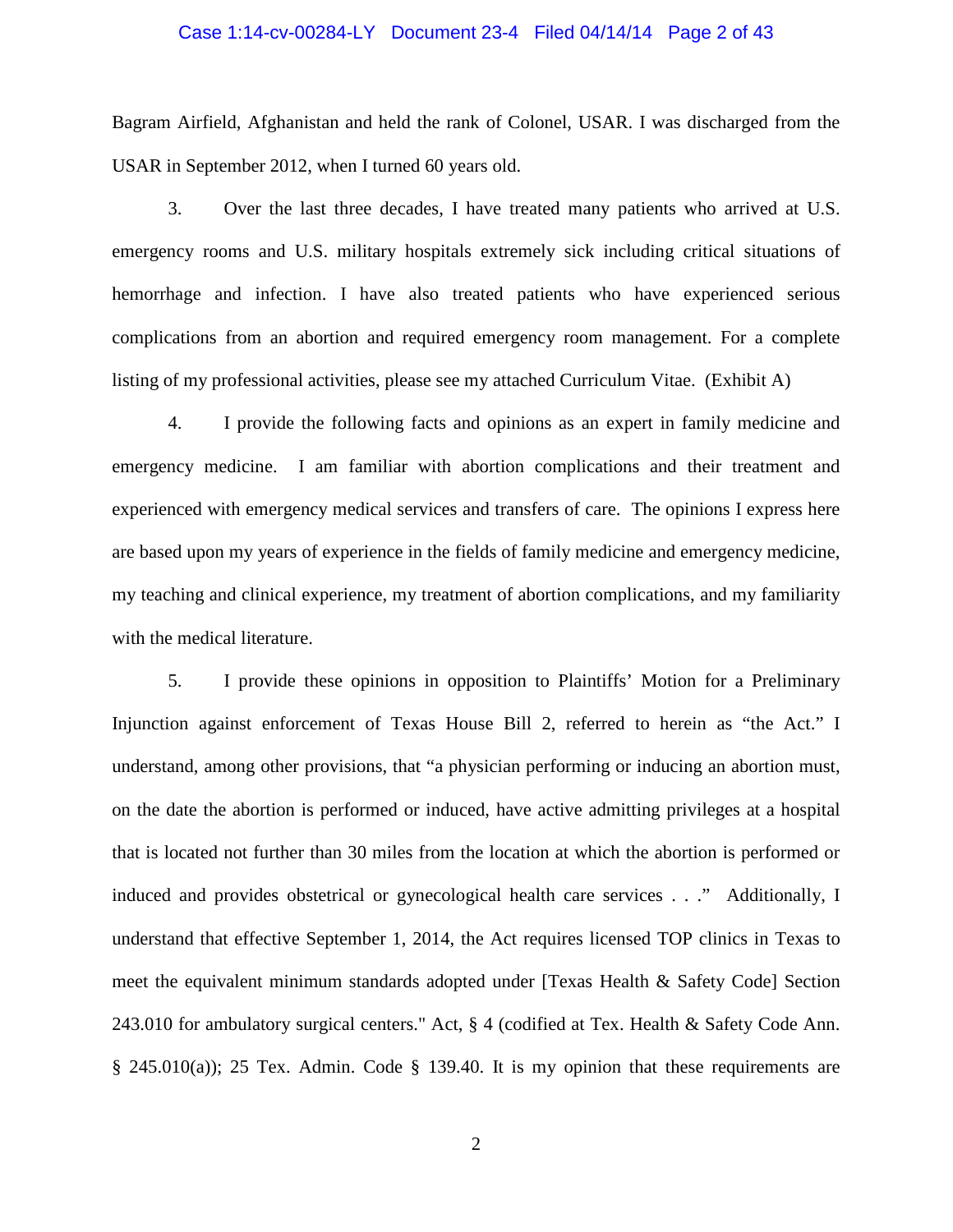#### Case 1:14-cv-00284-LY Document 23-4 Filed 04/14/14 Page 3 of 43

reasonable and medically necessary for the health and safety of Texas patients who obtain abortions.

6. In my expert opinion, the above provisions of the Act are reasonable and medically necessary to protect the health and safety of Texas patients. Furthermore, it is my opinion that these regulations will most likely improve the quality of abortion care offered in abortion clinics and enhance postoperative management of serious complications. As I understand it, the purpose of the Act is not to limit abortions but to help ensure a higher standard of care for those who have complications of abortion. If a physician who does an elective procedure is not available for follow-up care, then the follow-up care of complications have a higher risk of being inappropriately delayed by the patient's isolation because of the inability to communicate with her doctor. The complications of abortion also have a higher probability of getting worse because of no or little communication between the abortion provider, emergency room physician and called-in subspecialists, usually an Ob-Gyn. These preventable and avoidable time delays in the context of serious abortion-related complications can have lifeimpacting and life-threatening consequences.

7. It is my understanding that as of 2004 Texas required abortions at 16 weeks LMP or greater to be performed in ambulatory surgical centers ("ASCs") (*See:* Texas Health & Safety Code § 171.004). At the time, allegations of clinic closures that would stay closed were rampant. Today there are six ASCs in Texas performing abortions, and more scheduled to open.<sup>1</sup> In 2011,

<sup>&</sup>lt;sup>1</sup> Planned Parenthood is planning on building a \$5 million ambulatory surgical center in San Antonio this year. See: Grimes A. "Planned Parenthood Announces Plan to Build New Surgery Center in Texas." RH Reality Check, April 3, 2014, available at: http://rhrealitycheck.org/article/2014/04/03/planned-parenthood-announces-plan-build-newsurgery-center-texas/ ; and the Texas Women's Reproductive Health Initiative plans on building three new licensed and accredited ambulatory surgical centers in Houston, Dallas and San Antonio in 2014 as well. Available at: http://TWRHI.org.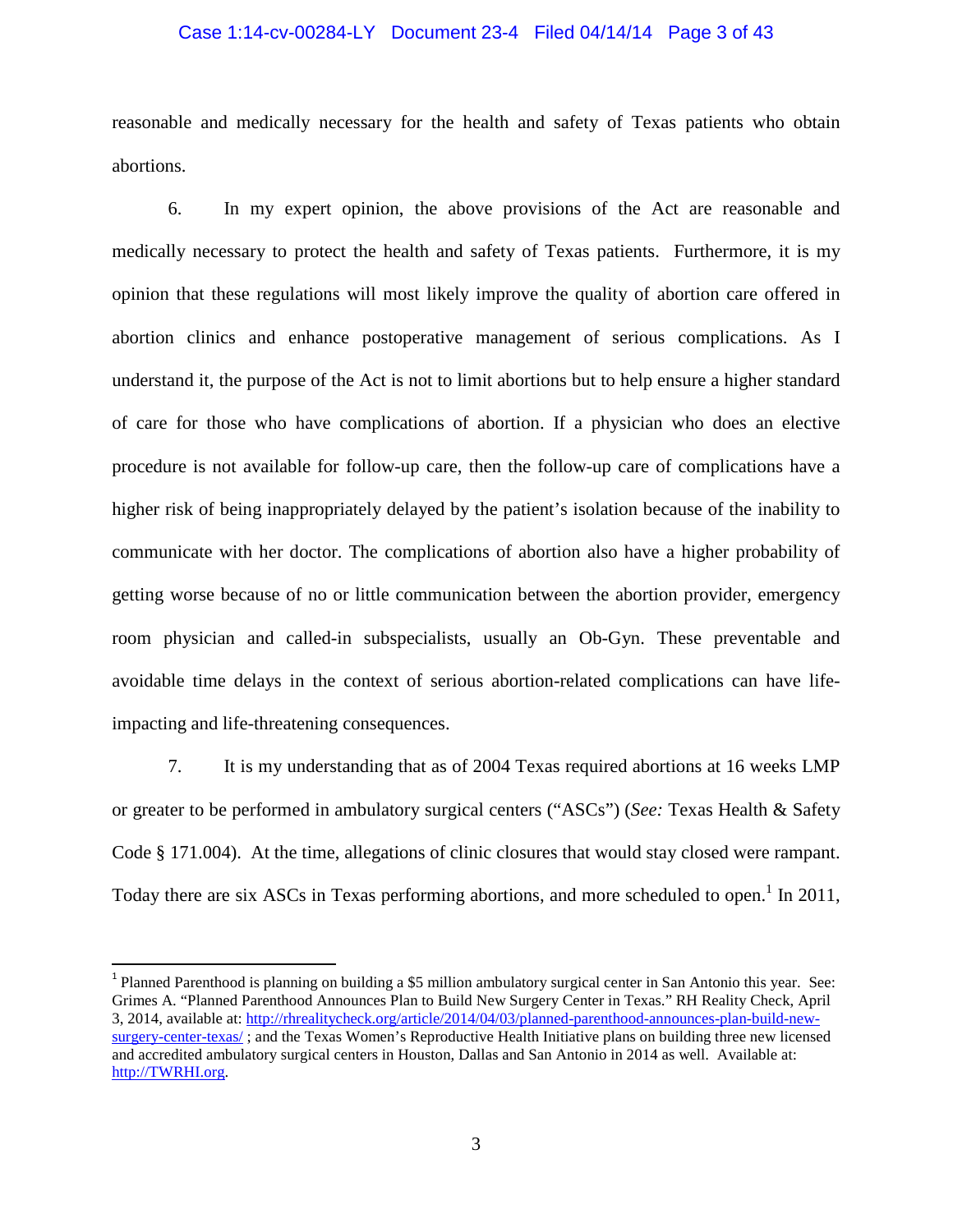#### Case 1:14-cv-00284-LY Document 23-4 Filed 04/14/14 Page 4 of 43

23% of all in-state abortions for Texas residents were performed in  $ASCs<sup>2</sup>$ . When abortion is performed at these facilities, I understand Texas previously required either that the physician performing the procedure must have admitting privileges or have a working arrangement with a physician who has admitting privileges at a local hospital (*See:* 25 Texas Admin. Code § 139.56). The Act replaces this regulation by eliminating the less safe option of transfer of care to another physician with admitting privileges, and extends the admitting privileges requirement to all physicians performing abortions in Texas. Currently, some 13 states require abortion providers to have some affiliation with a local hospital, 4 states require providers to have admitting privileges, and 10 states require providers to have either admitting privileges or an alternative arrangement, such as an agreement with another physician who has admitting privileges. Twenty-four states require abortion facilities to meet standards intended for ambulatory surgical centers.<sup>3</sup>

#### **Abortion Safety: Concern for Credibility**

 $\overline{a}$ 

8. While the majority of first trimester abortion complications can be handled as outpatients, the Act helps ensure a better standard of care for those who have serious enough complications as to need hospital care. This group of patients is the sickest and needs specialized care that is timely in an atmosphere of good communication. This is precisely what the Act does address and will help ensure.

9. Plaintiffs and their experts, Drs. Fine (Decl. ¶ 10) and Raymond (Decl. ¶ 9), all attest to the safety of surgical and medical abortion. However, in my opinion this is premature,

<sup>&</sup>lt;sup>2</sup> Table 33: Selected Characteristics of Induced Terminations of Pregnancy Texas Residence. Texas Department of State Health Services, available at: http://www.dshs.state.tx.us/chs/vstat/vs11/t33.shtm.

<sup>&</sup>lt;sup>3</sup> Guttmacher Institute. "Targeted regulation of abortion providers." State Policies in Brief. April 1, 2014. Available at: http://www.guttmacher.org/statecenter/spibs/spib\_TRAP.pdf.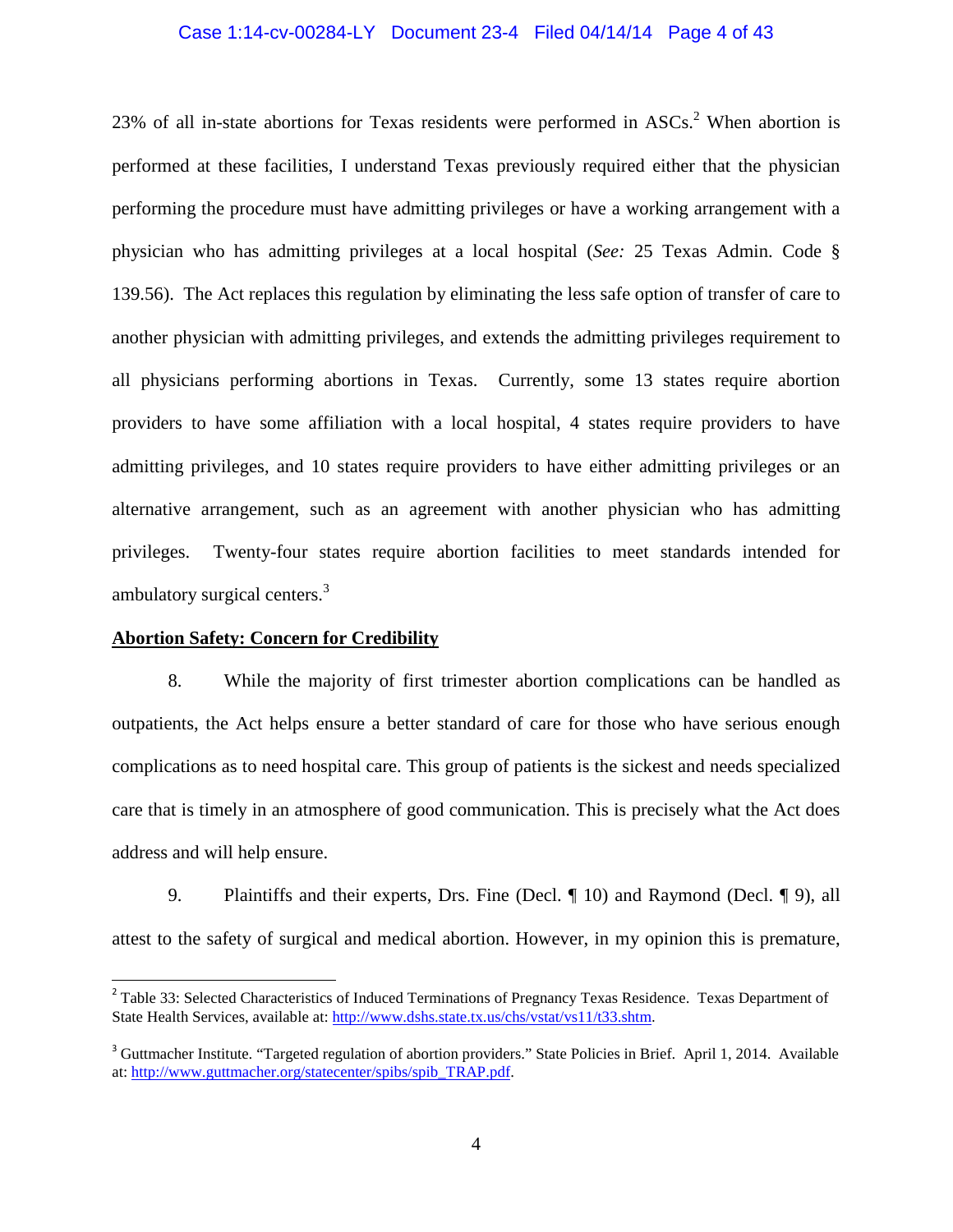#### Case 1:14-cv-00284-LY Document 23-4 Filed 04/14/14 Page 5 of 43

lacks foundation in the medical literature, and is false and misleading. Plaintiffs' assertions assume abortion mortality and morbidity data are complete, available, comparable and credible. This is not the case. There is sufficient research now to question both the physical and mental health benefits and safety of this procedure.<sup>4</sup> Because serious complications and death from abortion are seriously underreported, it is not reasonable to conclude, as Plaintiffs argue, that the health risks of abortion are miniscule, both compared to childbirth and other medical procedures, and accordingly, that there is no necessity of having abortion providers obtain staff and admitting privileges. These assertions are based upon faulty and incomplete data compilations and estimates, not actual or complete data. There is no mandatory federal reporting system of the incidence of U.S. abortions. Only 27 states require reporting (to varying degrees) of abortion complications.<sup>5</sup> While Texas does require the filing of abortion complications since 2012, statewide data only captures complications known to the physician reporter, including abortion providers. Furthermore, this aggregated data is not published and accessible to the public.

10. To indicate the incompleteness and inaccuracies of abortion related complications, I need only to attest to my experience as an Emergency Room physician for over twenty-five years. Never once did I report a complication of abortion to the State of Virginia even though in my career I have taken care of many patients who have suffered an abortion related complication. The State of Virginia neither requires the reporting of these complications nor do I know of any process in place where I could do it voluntarily other than to register a complaint about a violation of the standard of care.

<sup>4</sup> Thorp, J. (2012). Public health impact of legal termination of pregnancy in the US: 40 years later. **Scientifica,**  Article ID: 980812, 16pp. Available at: http://dx.doi.org/10.6064/2012/980812

<sup>5</sup> Guttmacher Institute. "Abortion reporting requirements." *State Policies in Brief*, April 1, 2014. Available at: http://www.guttmacher.org/statecenter/spibs/spib\_ARR.pdf.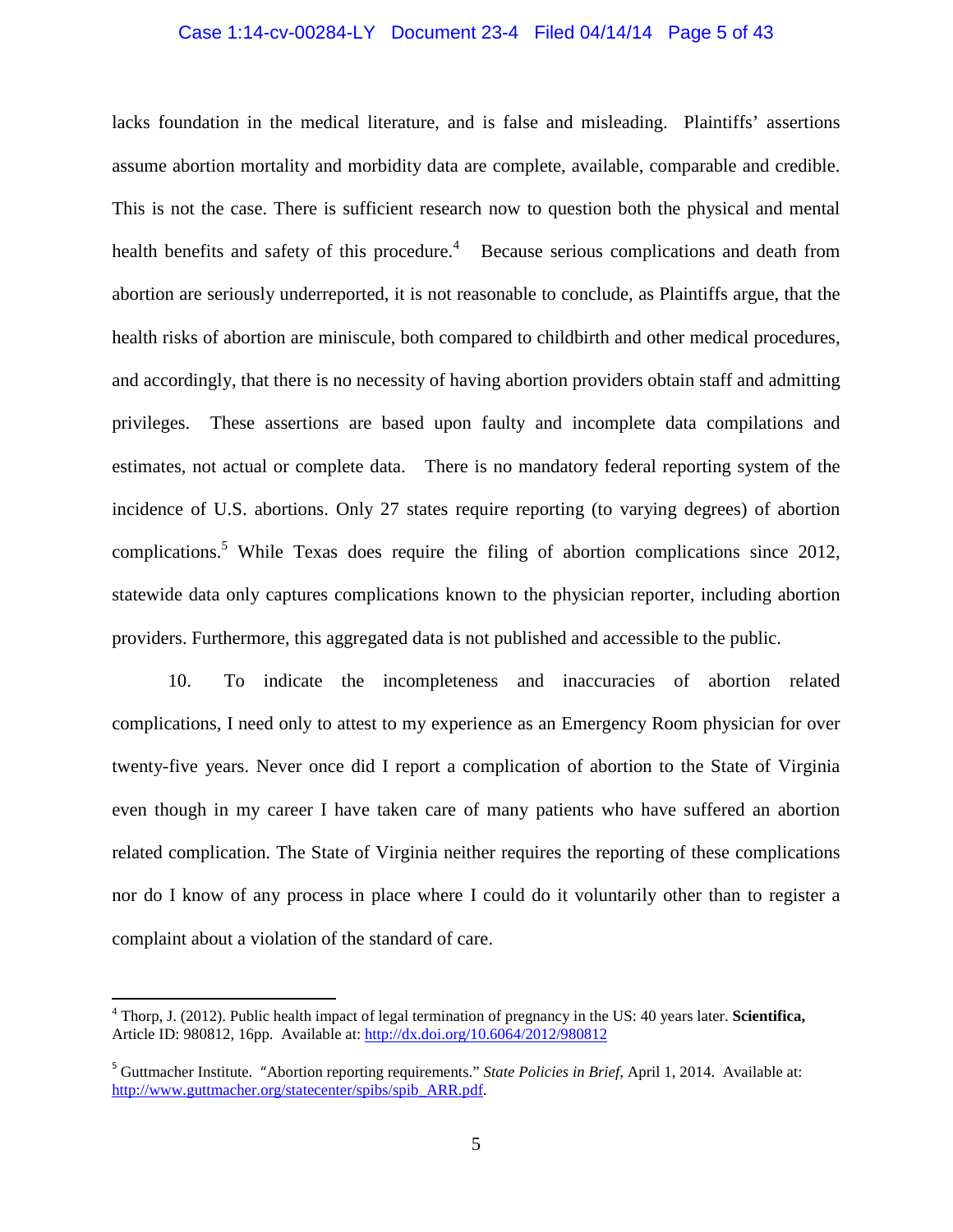#### Case 1:14-cv-00284-LY Document 23-4 Filed 04/14/14 Page 6 of 43

11. My experience is not an exception. My Emergency Room colleagues and other physicians I have spoken with have similar experiences. As an example, Chippenham Hospital in Richmond, Virginia, had over 92,000 Emergency Room visits in 2012. Chippenham Hospital's ER is the second busiest ER in the State of Virginia. I inquired of my former ER director, who has worked full-time in this ER since 1981, "how many abortion-related complications had he ever reported?" In thirty-two years he said he has never reported one such patient to the State of Virginia even though he also has taken care of many such patients. I asked another full-time ER physician the same question. He had practiced in Pennsylvania until moving to Virginia in 2006. He too had not reported a single patient who suffered an abortionrelated complication to Pennsylvania or Virginia health departments, even though he had taken care of many such patients as well. Plaintiffs and their experts all allege the safety of abortion, yet they make no mention of incomplete data and the non-reporting of abortion complications that is prevalent. In my opinion, this is misleading and inaccurate.

12. The issue of incompleteness in abortion data has long been of concern, including the underreporting of incidence, morbidity and mortality.<sup>6</sup> In the National Abortion Federation's textbook for abortion practitioners, Guttmacher Institute's researcher, Dr. Stanley Henshaw, acknowledges: "The abortion reporting systems of some countries and states in the United States

<sup>6</sup> One study conducted at 3 Planned Parenthood clinics Massachusetts by Planned Parenthood researchers reported an overall complication rate of 4.0% among women who were followed-up post-procedure. This research made extra efforts to follow-up abortion patients: "Still, the loss to follow-up of one third of the study population may have resulted in underestimation of complication rates." (p. 411). Paul, M. et al. "Early surgical abortion: Efficacy and safety." *Obstetrics*, 2002, 187:407-411. Evidence of gross underreporting is acknowledged by Guttmacher Institute researchers as well in federal surveys where fewer than one half of estimated abortion were reported. "Inconsistencies in abortion reporting confirm that sensitive behaviors are often not reported, that the likelihood that they will be reported may vary considerably according to respondents' characteristics, and that researchers should exercise caution when using these data." (p. 195). Jones, R. & Kost, K. "Abortion in the United States. An analysis of the 2002 National Survey of Family Growth." *Studies in Family Planning,* 2007, 38:187-197. Other researchers report similar conclusions. Smith, L., Adler, N. & Tschann, J. "Underreporting sensitive behaviors: The case of young women's willingness to report abortion. *Health Psychology*, 1999, 18: 37-43.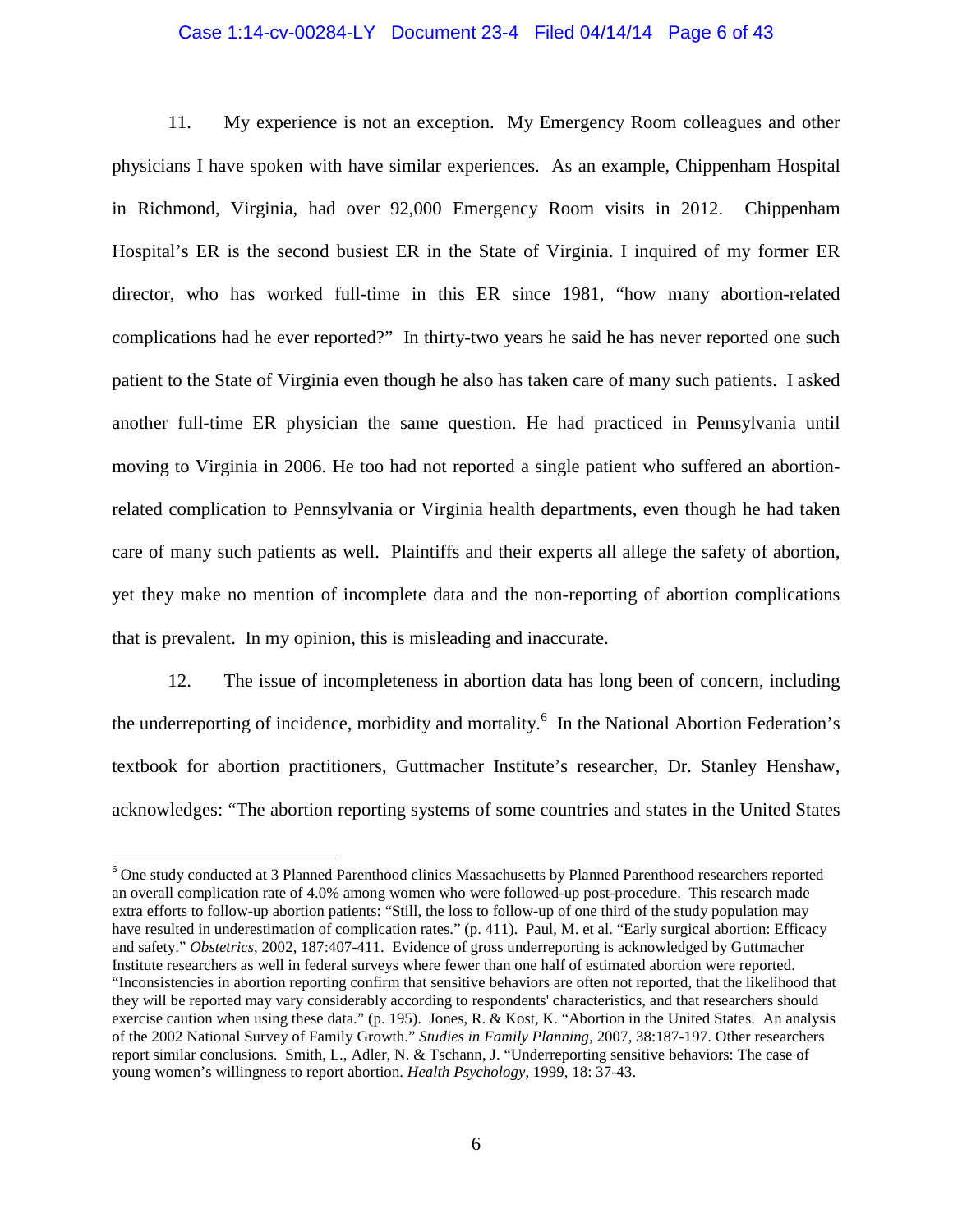#### Case 1:14-cv-00284-LY Document 23-4 Filed 04/14/14 Page 7 of 43

include entries about complications, but these systems are generally considered to underreport infections and other problems that appear sometime after the procedure was performed. In the United States only about one-third of abortion patients return for follow-up care, so delayed complications are not always known to the abortion provider."<sup>7</sup> Another reason for underreporting is that patients having abortion complications present to emergency rooms and are understandably reticent to acknowledge having had an abortion. I have had many patients request that I conceal the fact that they had an abortion as part of their medical history, both recent and even abortions from years prior.

#### **Advantages of the Hospital Staff Privileges Law**

 $\overline{a}$ 

13. The Act is beneficial for two main reasons. First, the training and subsequent credentialing of doctors has been a time-proven method to ensure that those doing life-impacting surgical procedures are qualified to do so. Secondly, continuity of care and inter-physician communication have long been recognized as important components of good health care delivery. Continuity of care should involve direct communication between the abortion provider and the emergency room physician; this is standard medical practice and will ensure that the emergency room physician is aware of the extent of the complication, prior treatment and medication received. This is one of the very reasons that this Act is so important. Since admitting privileges have not been required, it is not unusual for abortion providers to simply refer their patients with serious complications to the ED, and then terminate the physician-patient relationship and any attendant responsibilities of care management. *See:* Fine Decl. ¶ 17. This facilitates providers who travel in and then leave after performing abortions. However, this is not

<sup>&</sup>lt;sup>7</sup> Henshaw SK, "Unintended pregnancy and abortion: A public health perspective." In Paul M, et al. (Eds.). *Management of Unintended and Abnormal Pregnancy: Comprehensive Abortion Care*. New York, NY: Churchill Livingstone, 1999, p. 20.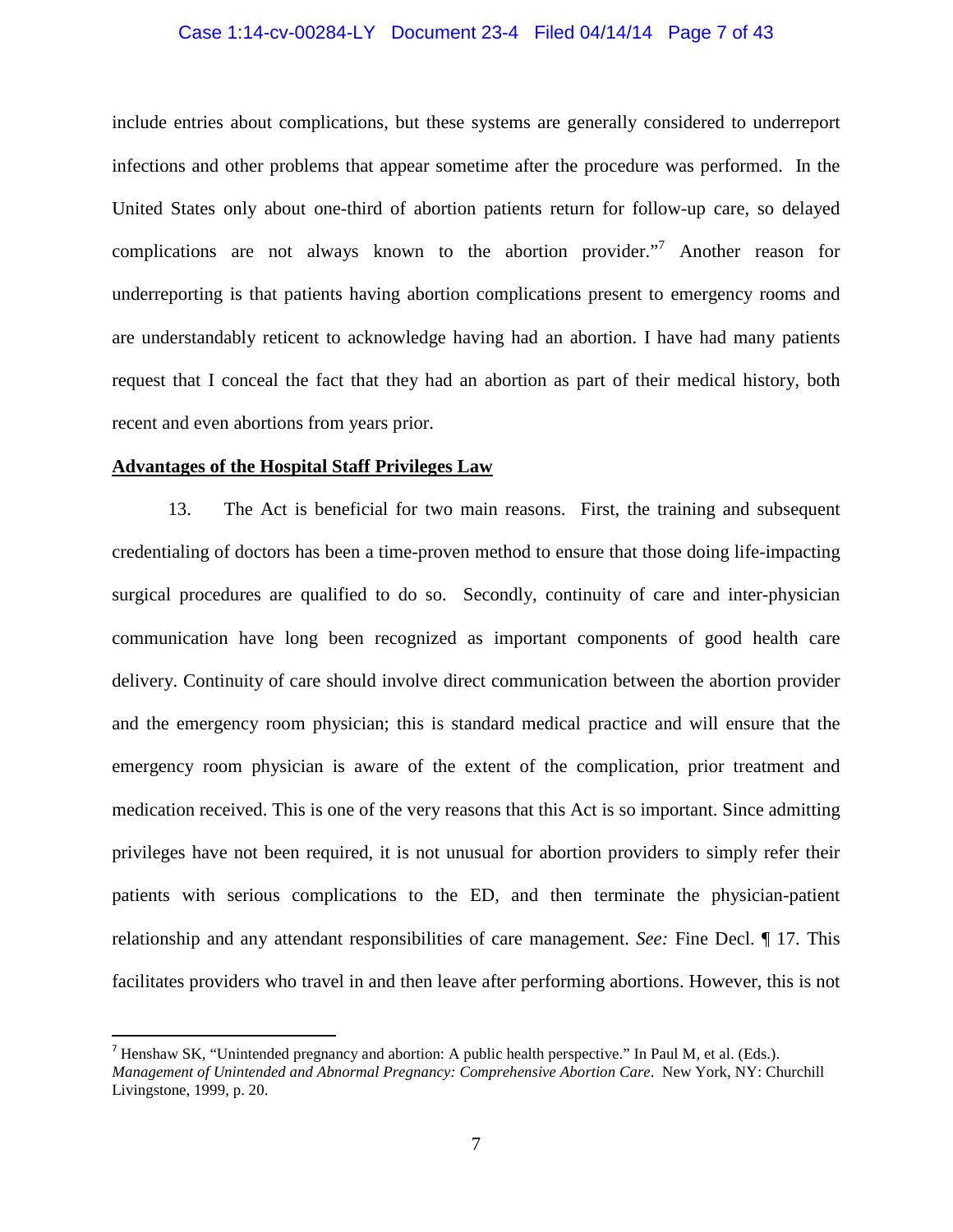#### Case 1:14-cv-00284-LY Document 23-4 Filed 04/14/14 Page 8 of 43

consistent with the continuity of care standard. To remove or undermine continuity of care, communication and timely medical interventions would be to undermine sound medical practice and the care patients might reasonably expect to receive by a competent physician.

14. When serious complications do arise from abortion, Dr. Fine suggests the patient just needs to arrive at a hospital and the emergency room physician will take care of her (Decl. ¶ 23). This is patient abandonment and illustrates the need for improving this substandard and non-patient-centered system of care. Responsible transfer of care requires effective communication and accountability. The Act helps safeguard these transfer-of-care situations by improving relationship accountability and communication between the referring abortion provider and the ER physician. Without hospital staff privileges, this area of peer-to-peer relationship and communication is diminished and presumption becomes the norm. It seems very inappropriate for a physician to do an elective procedure, receive cash payments and then just expect the emergency physician and hospital staff physicians to manage the post-abortion complications. The consultation and transfer process are often very necessary and appropriate but work best in the context of the peer-to-peer relationship that hospital privileging helps promote. Without implementation of the Act, the status quo is maintained and legalized abandonment is the standard, which is clearly not the optimum standard of care patients need and deserve.

15. When a woman with abortion complications presents at the emergency room, there are times when a more highly trained specialist is needed. Holding active hospital admitting privileges can actually improve this consultation process because the abortion provider is more likely to know who to consult and has the potential to assist the consultant in many different ways. This consultative process is commonplace within the medical community.

8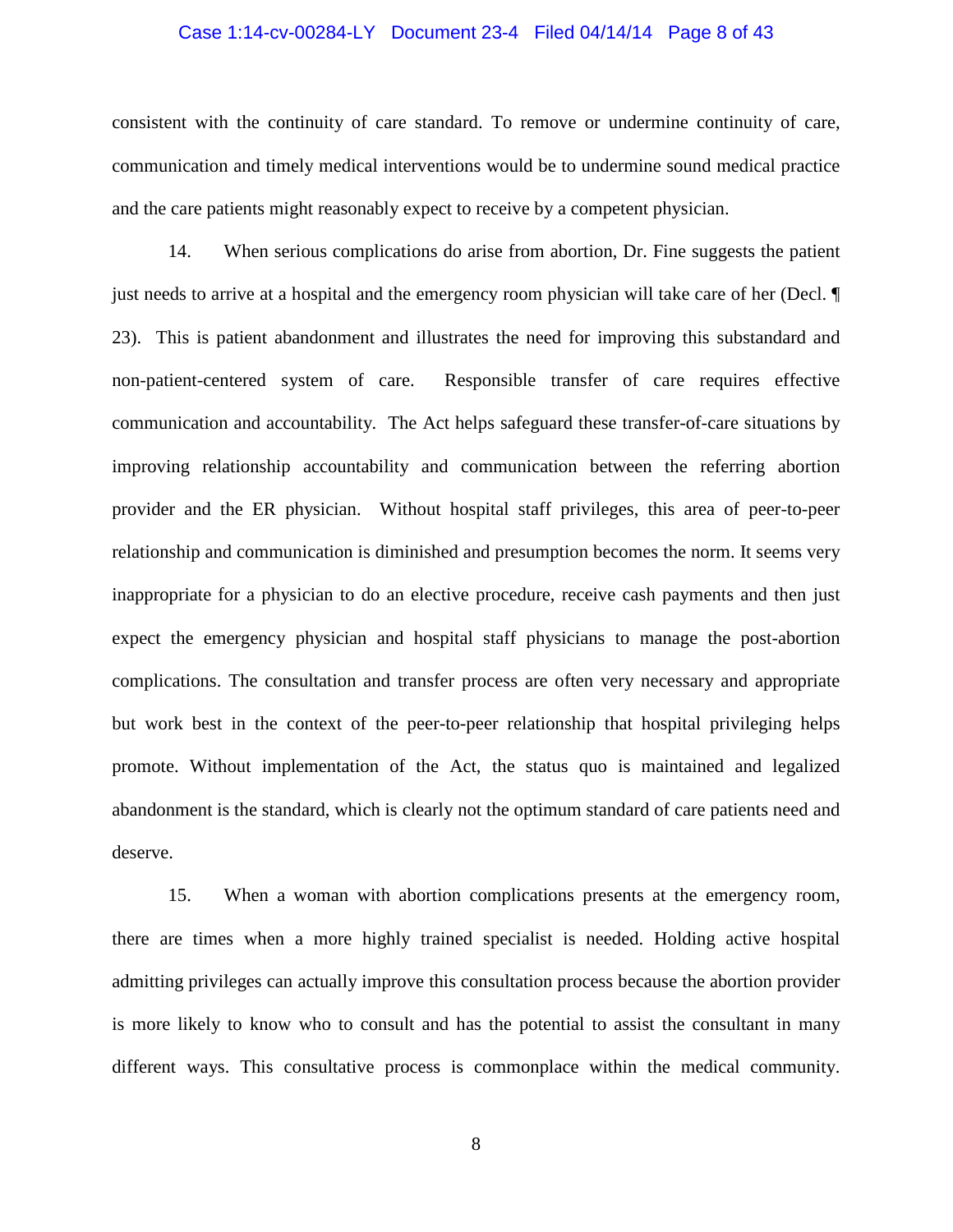#### Case 1:14-cv-00284-LY Document 23-4 Filed 04/14/14 Page 9 of 43

Physicians consult other physicians every day in patient care when they are out of the realm of their training or need advice. The more experience and familiarity a physician has with a consultant, the better the communication and subsequent outcome by minimizing communication errors and time delays.

16. A time delay of 1 hour can mean the difference between life and death when dealing with a serious post-abortion complication of hemorrhage or infection. Holding local hospital admitting privileges is likely to minimize communication errors and time delays. If physicians live long distances from their outpatient abortion facilities, the communication errors and time delays are much more likely to happen. This is not the standard of care that is in the patient's best interest.

17. Having hospital admitting privileges protects patients. Requiring physicians who perform abortions in Texas to have active admitting privileges is consistent with the timehonored practice of requiring training and credentialing of physicians who are making decisions and doing procedures that have life-impacting consequences. If a physician cannot obtain admitting privileges for the specific requested procedures at his or her local hospital, then in my medical opinion, the physician is not qualified to do the surgical procedures that have lifechanging or life-threatening impact. Dr. Kermit Gosnell and Dr. Steven Brigham are two notorious examples of providers who did not hold hospital privileges and have injured many of their abortion patients. When investigated, the underreporting of abortion-related complications is also very evident in their clinical practices.

#### **Hospital Staff Privileges: Maintaining Excellence in Patient Care**

 18. Obtaining admitting and staff hospital privileges is a careful and considered process. The most prominent entity overseeing these steps is the Joint Commission (TJC)

9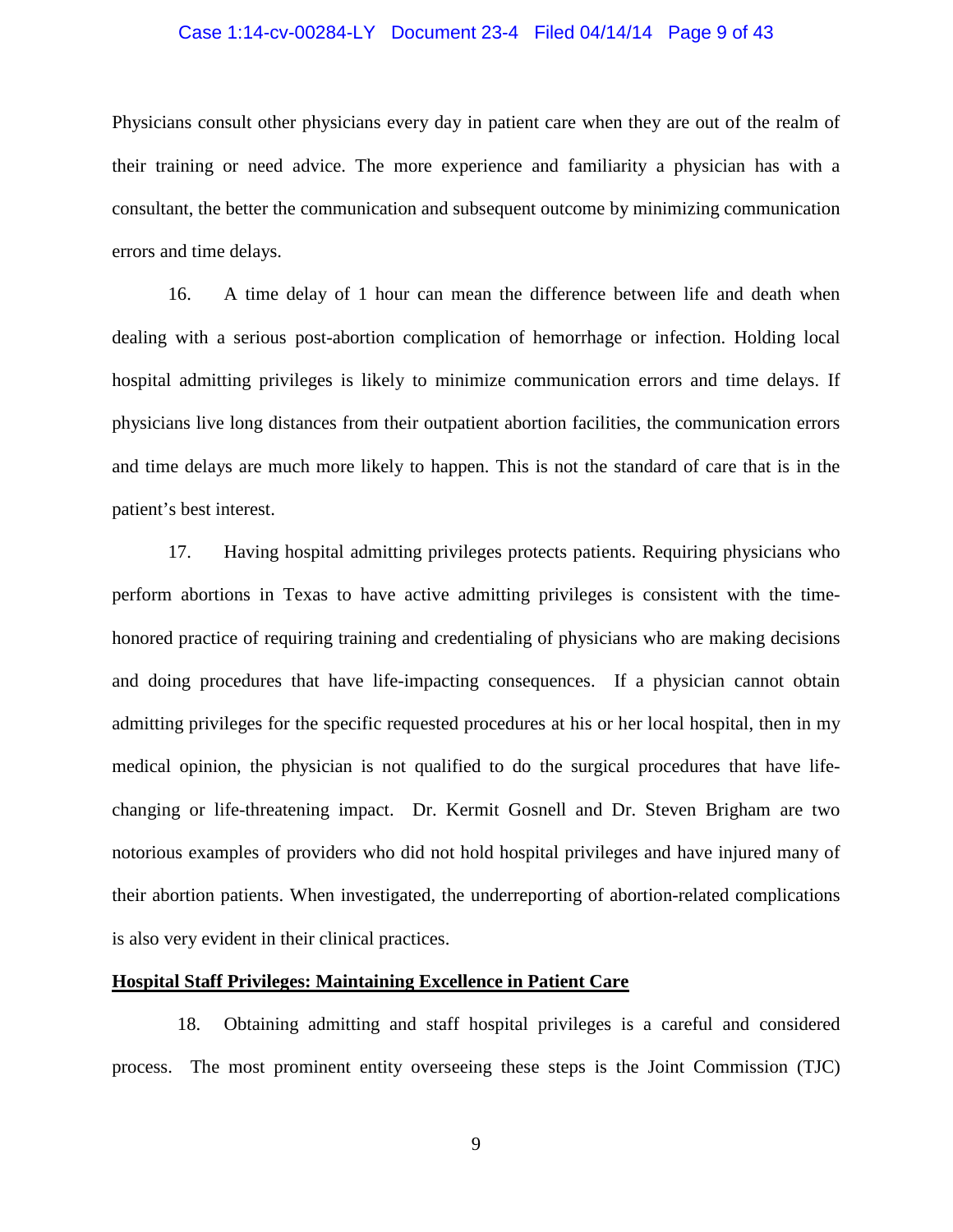#### Case 1:14-cv-00284-LY Document 23-4 Filed 04/14/14 Page 10 of 43

through its hospital accreditation process which is very thorough, precise and demanding. Its review process includes examining requirements for credentialing and continuing education of hospital staff, all under the umbrella of patient care and advocacy. In 2008 TJC added two significant standards into their hospital accreditation guidelines for physician competency-based privileging: the Ongoing Professional Practice Evaluation (OPPE) and the Focused Professional Practice Evaluation (FPPE). These required hospital accreditation criteria mandate focused and careful determination and review of physician competency.<sup>8</sup> Maximizing patient safety and health is the number one responsibility of the healthcare system. Requiring abortion providers to undergo peer review through the local hospital's credentialing process is a standard which is reasonable and appropriate given the gravity and uniqueness of the nature of abortion, and the potentially life-threatening complications that can result for the woman.

19. In my experience, hospital credentialing is generally a more rigorous screening and evaluation of a physician than obtaining state medical licensure. Both state licensing and hospital staff credentialing require proof of education, letters of recommendation, records of continuing medical education and questions about prior malpractice or disciplinary action from prior regulating agencies. Generally however, only hospital staff credentialing requires reporting the number of past procedures performed to verify the experience and training necessary for these specific procedures. Only by reviewing and evaluating this information is the hospital able to verify that the physician has sufficient training and experience to perform the requested procedures. Hospital staff privileges are dependent on this review; so is quality patient care. Since most, if not all hospitals require credential and licensing review every two years, this too helps maintain a quality medical staff and quality patient care. Renewing the medical license in

<sup>&</sup>lt;sup>8</sup> Hunt JL. "Assessing physician competency: An update on The Joint Commission requirement for ongoing and focused professional practice evaluation." *Advanced Anatomy & Pathology*, 2012, 19:388-400.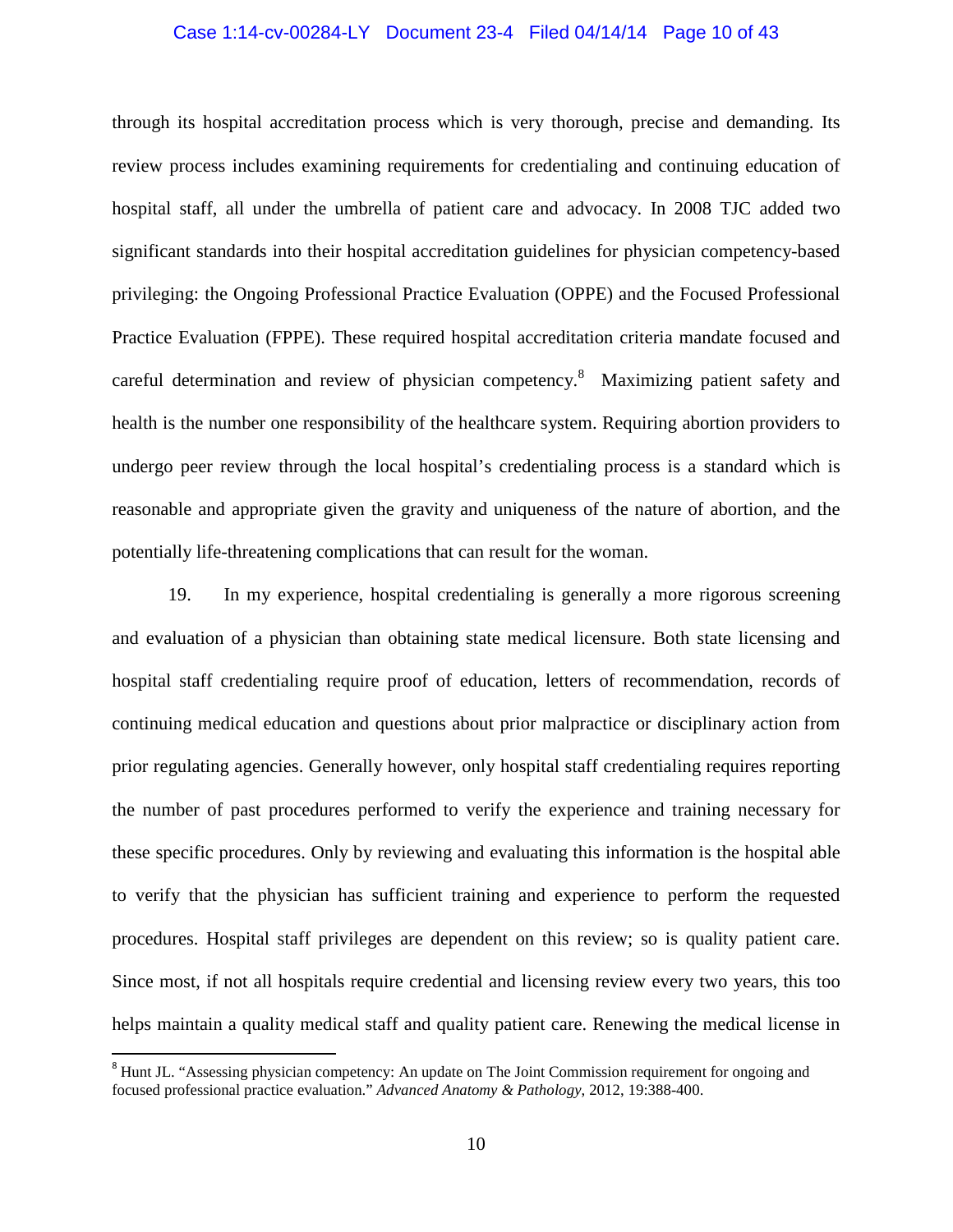#### Case 1:14-cv-00284-LY Document 23-4 Filed 04/14/14 Page 11 of 43

most states, if not all, is only a matter of paying the set fee required by the particular state. In summary, the hospital credentialing process is protective of patient care but not restrictive or onerous for the physician.

20. While some hospitals may require a certain number of admissions per year in order for a physician to obtain admitting privileges, most have different categories of admitting privileges, i.e., courtesy and temporary, to accommodate those physicians who have infrequent admissions. For example, in the two local hospitals where I have had staff privileges since 1979, courtesy staff privileges meet the credentialing requirement of medical staff privileges but do not require a minimum number of admissions, nor the participation in staff-related administrative responsibilities.<sup>9</sup> It has been my experience that hospitals do try and accommodate physician staff privilege requests once the physician has demonstrated training/experience and clinical competency. In special circumstances hospitals have different medical staff classifications that allow for patient care without certain other staff requirements, i.e., committee assignments, minimum number of admissions, residence, or taking un-referred call.

21. Another significant reason supporting the need for the Act, paradoxically, concerns the quality of abortion providers. Because of the potential for significant financial gain in the context of a limited number of physicians willing to provide abortions, the potential for conflict of interests is very real. These conflicts warrant careful state scrutiny and regulation. In my opinion, hospital credentialing acts as another layer of protection for patient safety. The best scrutiny is the quality control process of assessing physician credentials, training, and competencies which is inherent in the hospital privileging process. With little to no

<sup>&</sup>lt;sup>9</sup> A courtesy staff appointment generally refers to a physician who meets the qualifications for appointment to the medical staff but who admits patients to the hospital only occasionally or acts only as a consultant. Such a physician is typically ineligible to vote or otherwise participate in medical staff activities.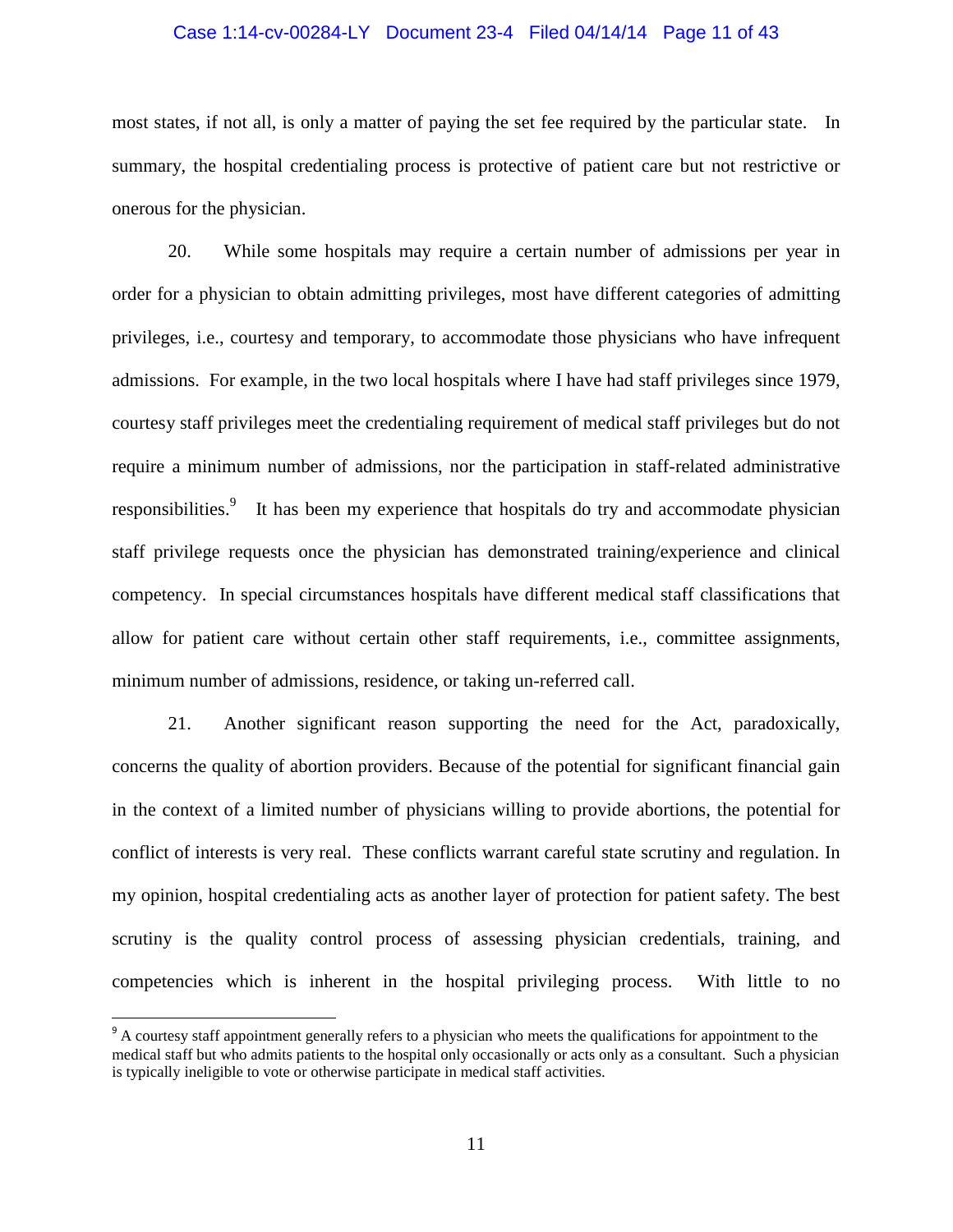#### Case 1:14-cv-00284-LY Document 23-4 Filed 04/14/14 Page 12 of 43

accountability, the best process for determining abortion physician quality and competency remains that of requiring active admitting privileges at a local hospital nearby where the procedure is performed. The limited number of abortion providers in no way justifies a system that allows for poor or substandard care to patients.

22. If a physician performing surgical procedures is providing care and is subsequently paid for it, it also makes sense that he or she should assume responsibility for the management of any complications. To allow the physician to do an elective procedure, as in the case of abortion, and then not to expect the physician to be involved in the management of complications, in my opinion, encourages patient abandonment. This is not the standard of care nor does it conform to patient expectations or desires.

#### **The Act Conforms to Foundational Medical Principles**

23. Requiring hospital admitting privileges of physicians who perform abortions is much more than a mere regulation. This Act supports medical principles that are related to better healthcare outcomes for patients who undergo an elective abortion because these principles are foundational and critical to all good healthcare delivery. They are: doctor-patient trust, communication, and continuity of care. These foundational principles undergird quality patient care and are presumed to exist throughout the healthcare system. Not only are these principles tied to better patient outcomes but, in my opinion, they are also what every patient would choose to have. I believe all patients should have the benefit of these foundational principles in their healthcare, particularly patients facing an undesired pregnancy.

24. These foundational principles are considered very important to the American Committee of Graduate Medical Education (ACGME) and to the Residency Review Committees (RRC) that oversee all graduate medical education, i.e., the residencies that train the future

12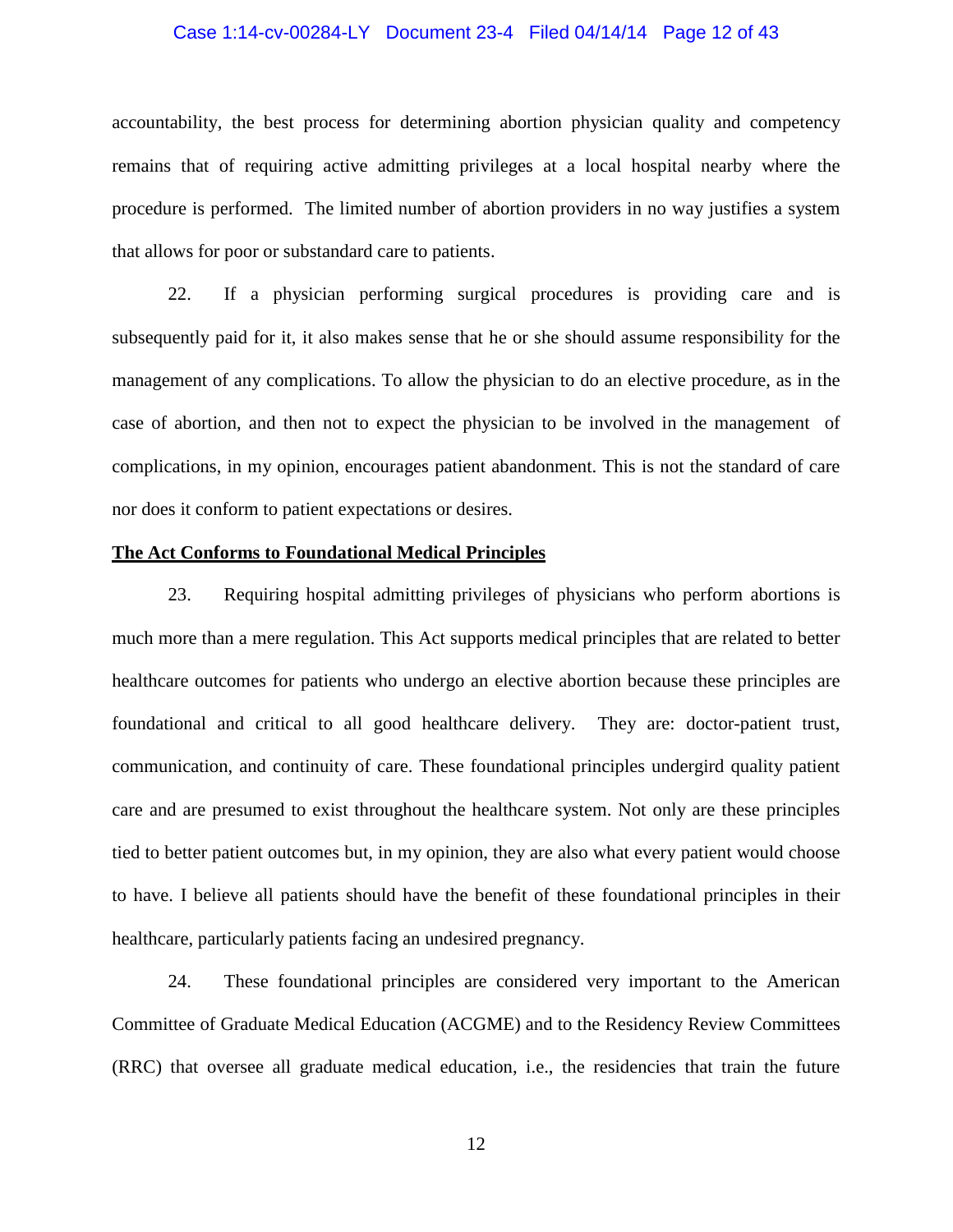#### Case 1:14-cv-00284-LY Document 23-4 Filed 04/14/14 Page 13 of 43

physicians in different subspecialties. The ACGME and RRC's have developed a list of corecompetencies that every Residency program across America must implement and measure in the training of each physician. These core competencies are professionalism, patient-care, interpersonal and professional communication skills, medical knowledge, practiced-based learning and system-based practices. These core competencies are considered to be essential to good healthcare delivery and good patient outcomes. In my opinion, the Act is consistent with the core competency priorities and focus of the ACGME and RRC's. Within these core competencies the development of doctor-patient trust, communication and continuity of care are taught, emphasized and regularly evaluated throughout the residency training. Each training physician is expected to become proficient with these aspects of the core competencies.

 25. The training that emphasizes the importance of the doctor-patient relationship occurs throughout the residency training of physicians. This is so fundamental to a good healthcare system and good patient outcomes that this emphasis actually begins in the very first year of medical school. For over a decade, I have been involved in teaching a first-year course at the Virginia Commonwealth University Medical School entitled "Foundations of Clinical Medicine" (FCM). We spend the whole year on the doctor-patient relationship, effective communication, patient value and dignity, and medical thinking and processing. Lectures during the first year include titles such as "Students will describe professional, personal, and patientfocused benefits of an effective Dr/Pt relationship" and "Creating a Beneficial Doctor-Patient Relationship ("They're REALLY smart, but I don't think they're a very good doctor")."

 26. At the very center of good healthcare delivery is the relationship between the doctor and the patient that involves trust. Trust is an investment into someone's character, their knowledge base and their technical skills. With trust there is always a vulnerability, sometimes

13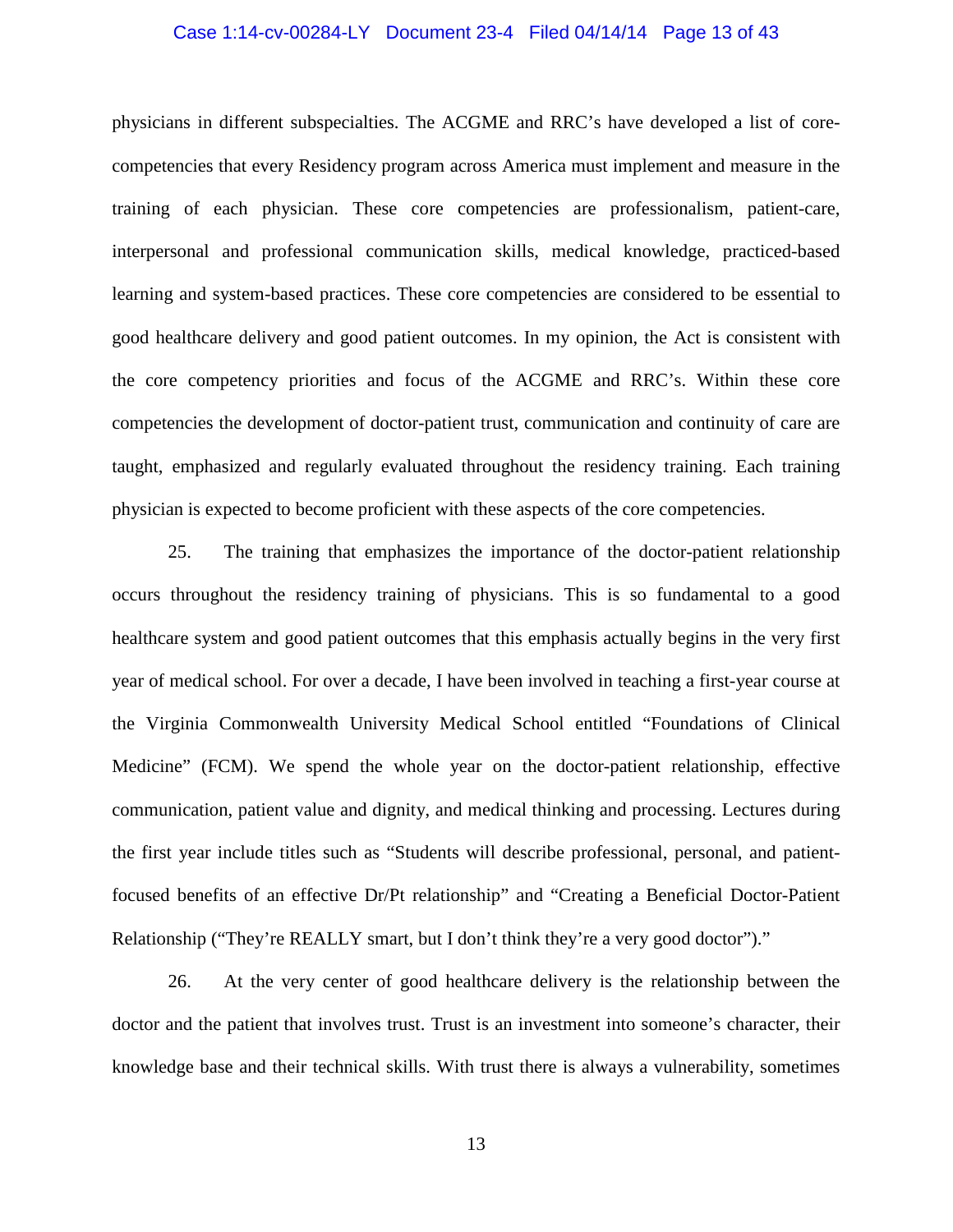#### Case 1:14-cv-00284-LY Document 23-4 Filed 04/14/14 Page 14 of 43

tremendous, which can be the doorway into healing, as in life-threatening elective heart surgery, or tremendous exploitation, as in charlatan medical practices. In a good healthcare system, the dynamic of trust is essential to guide and direct patient care for the good and benefit of the patient. Every patient desires and is entitled to trust in his/her doctor-patient relationship. This dynamic of 'trust' has been shown to be a "crucial element in the therapeutic alliance between patient and health care provider. It correlates directly with adherence to physician recommendations and patient satisfaction."<sup>10</sup>

 27. The relationship of trust between physician and patient has long been recognized as critical to good care. It is basic in medical education that clinicians must build and sustain trustworthy relationships in order to hear and grasp patient concerns, elicit their requests, negotiate diagnostic and treatment strategies, teach them about their health or illness, check on adherence to treatment plans, and assess the outcomes of interventions. In my opinion, in the absence of the Act, if the state does not require a good credentialing process and follow-up responsibility, then the state is de-emphasizing and diminishing the fundamental value of the relationship between the abortion providing physician and the patient.

28. When focusing on the particular patient group involved here, it is reasonable to assume that many and perhaps most of these pregnant women are especially vulnerable given their circumstances. Many women with an undesired pregnancy may perceive their situation to be desperate and feel they are without the financial means to choose between alternate options. Many may feel pressured or coerced to abort or feel overwhelmed by fear and anxiety over the

<sup>10</sup> Petersen, L.A. "Racial differences in trust: Reaping what we have sown? *Medical Care,* 2002; 40:81; Thom, D.H. & Campbell, B. "Patient-physician trust: an exploratory study." *Journal of Family Practice,* 1997; 44:169.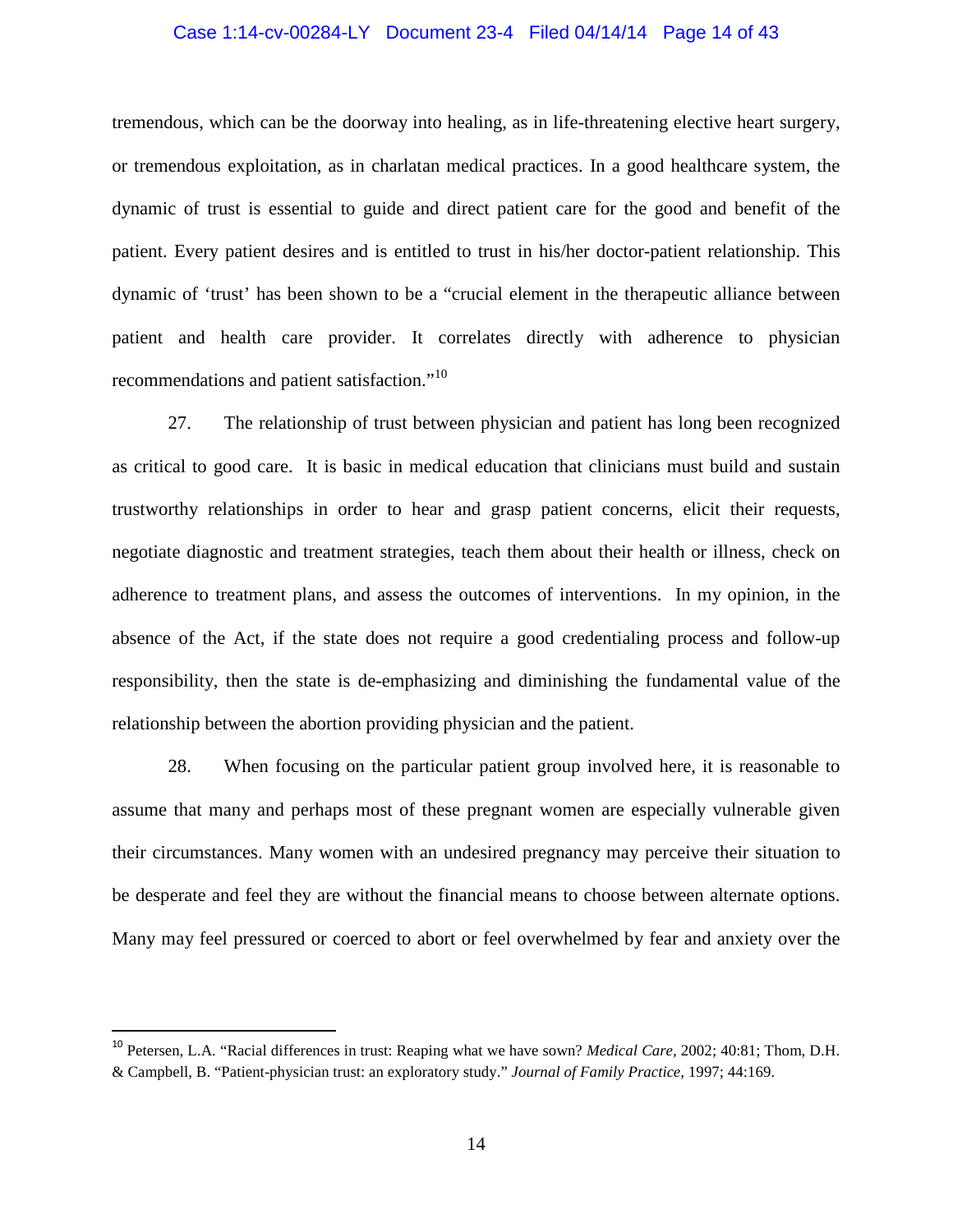#### Case 1:14-cv-00284-LY Document 23-4 Filed 04/14/14 Page 15 of 43

future.<sup>11</sup> They often must trust a physician they do not know and hope that their trust is wellplaced. It is in the best interests of these patients in particular to have a competent and peerreviewed healthcare provider whose patient care is held accountable through hospital credentialing and privileging.

29. Physicians are generally held to a high standard of competency in almost every area of medicine through licensure, hospital credentialing and regulatory oversight which protects and strengthens the public's trust in the healthcare system and patient safety. Presently this high standard of competency is not consistently provided to this very vulnerable patient group, i.e., women with an undesired pregnancy. Because of the high standard of care mandated in other areas of elective surgical procedures, this foundational 'trust' in the healthcare system is more likely to make the pregnant women seeking an abortion more vulnerable to exploitation if they wrongly assume abortion-providing physicians are held to the same standards as other physicians. Specifically, patients seeking abortion may assume that: (a) their abortion provider's credentials have been thoroughly evaluated; (b) their abortion provider will be available if a complication develops; and (c) there will be good communication between physicians in the event of medical complications. Texas patients are likely to believe that these assumptions are part of elective abortion services because they are the norm in other areas in their state's healthcare system.

30. Texas has supported an education and proficiency standard-of-care expectation of physicians that has sustained a strong patient-doctor trust relationship. This correlates with good patient satisfaction and better patient outcomes in almost every area of medicine except in the

<sup>&</sup>lt;sup>11</sup> Hall, M., Chappell, LC, Parnell, BL, Seed, PT & Bewley, S. Associations between intimate partner violence and termination of pregnancy: A systematic review and meta-analysis. *PLOS Medicine* Jan. 2014, 11(1): e1001581. Available at: http://www.plosmedicine.org/article/info%3Adoi%2F10.1371%2Fjournal.pmed.1001581.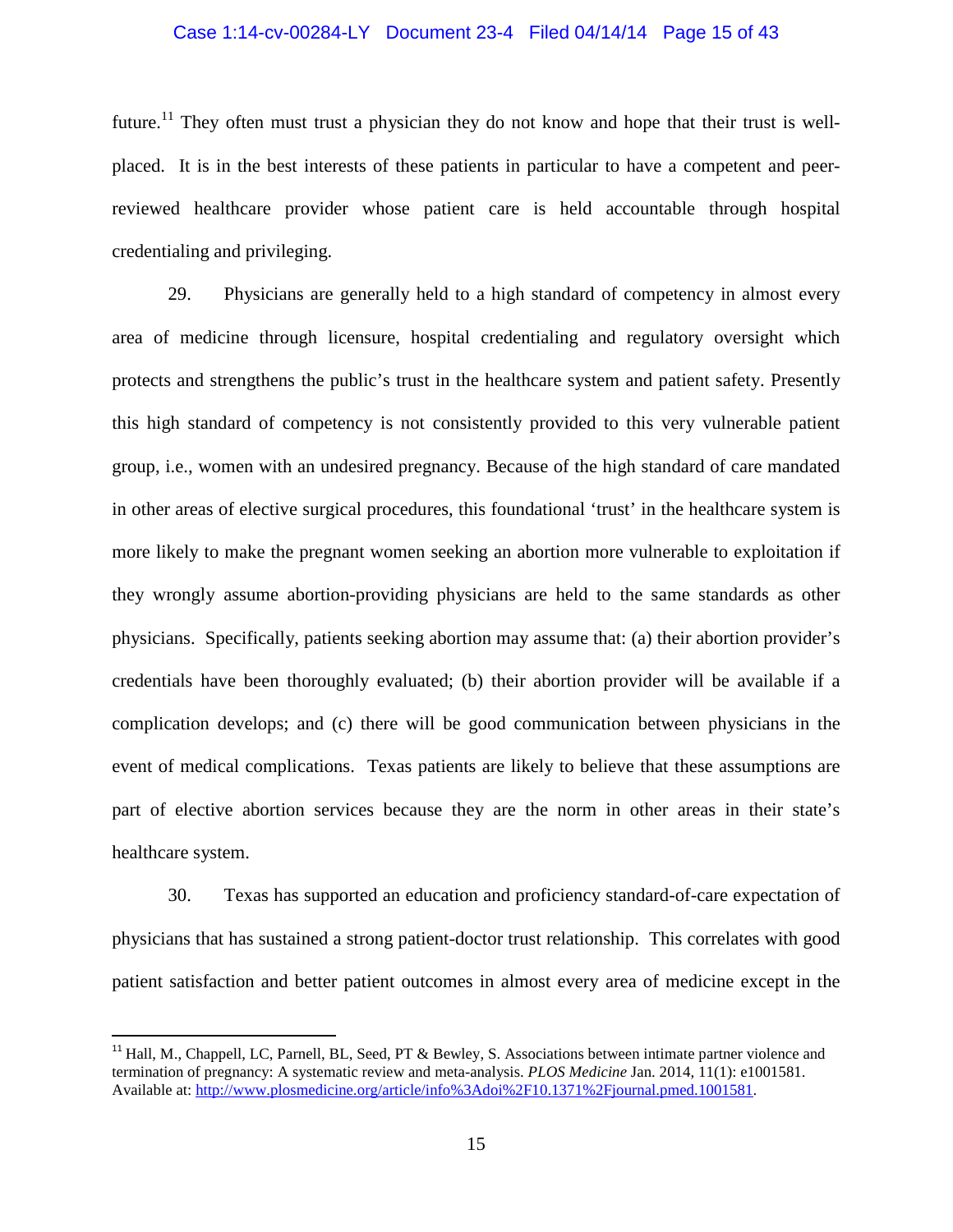#### Case 1:14-cv-00284-LY Document 23-4 Filed 04/14/14 Page 16 of 43

care of women terminating their pregnancy. If the state continues to allow physicians performing abortions to avoid hospital credentialing and privileging and not be available for follow-up after elective surgical complications and not be required to communicate with other physicians in the transfer of care, then, in my opinion, the state is allowing this very vulnerable group of pregnant women to be exploited. Pregnant women will assume that the same standards of care will exist in elective abortions as in other outpatient surgical procedures. In this case, more likely than not, their trust is misplaced.

 31. Communication skills and focus, another core competency, are intentionally taught in the medical education of a physician and are a foundational component that cannot be left to happenstance and vagueness. Poor and inconsistent communication is associated with medical errors and less than satisfactory outcomes. Evidence clearly links clinician-patient communication to patient satisfaction, adherence, and better health outcomes.<sup>12</sup> In the absence of communication and information flow, miscommunication occurs. Lack of communication can create situations where medical errors are more likely to occur which have the potential to cause severe injury or unexpected patient death. Medical errors, especially those caused by a failure to communicate, are a pervasive problem and an increasing concern today in healthcare organizations. According to The Joint Commission (TJC), if medical errors appeared on the National Center for Health Statistic's list of the top 10 causes of death in the United States, they would rank number 5, ahead of accidents, diabetes, and Alzheimer's disease, as well as AIDS, breast cancer, and gunshot wounds. More specifically, the TJC cites communication failures as the leading root cause for medication errors, delays in treatment, and wrong-site surgeries, as

<sup>12</sup> Eisenberg, J.M. "Sociologic influences on decision-making by clinicians." *Annals of Internal Medicine*, 1979; 90:957; Stewart, M., Brown, J.B., Boon, H., et al. "Evidence on patient-doctor communication." *Cancer Prevention & Control*, 1999; 3:25.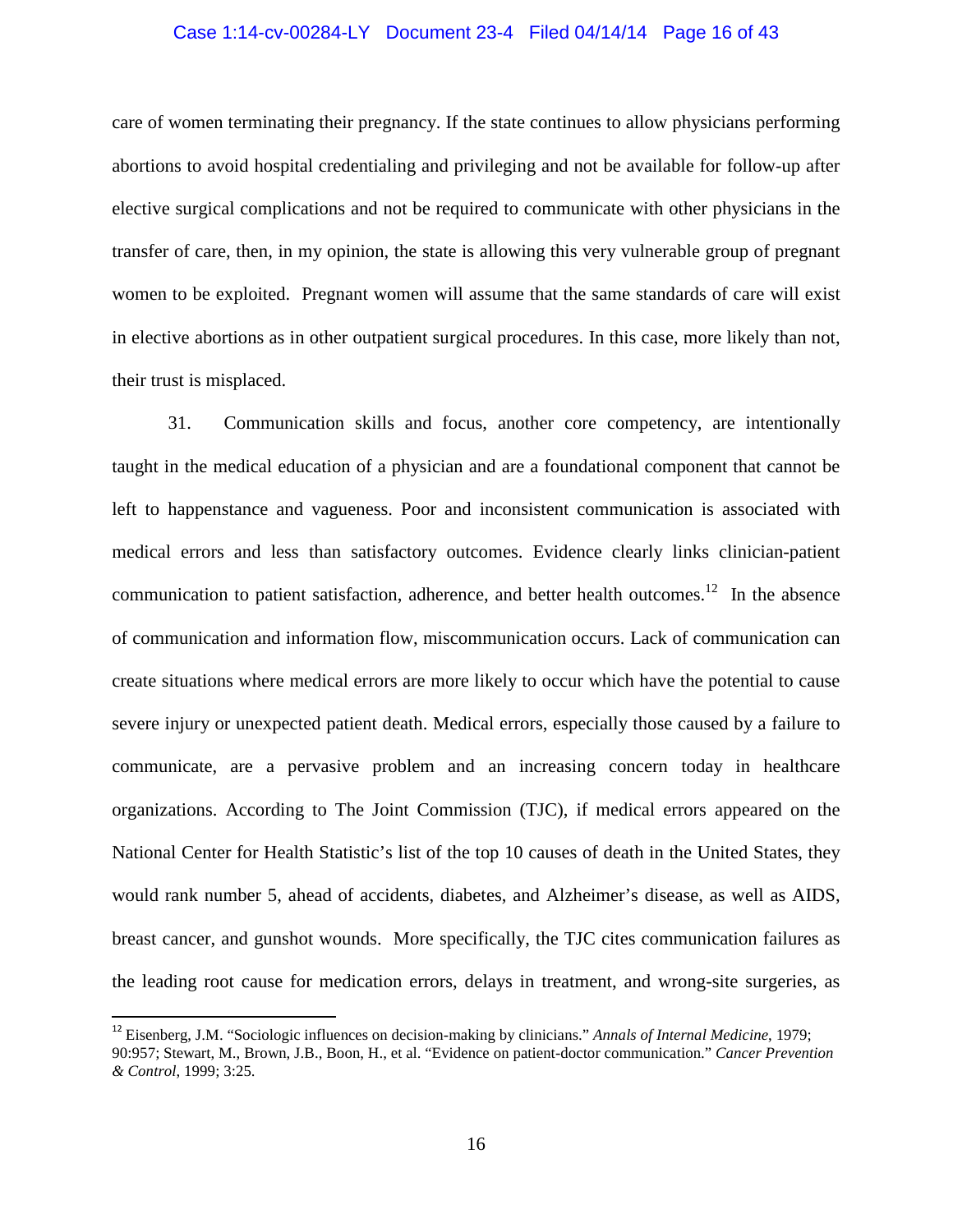#### Case 1:14-cv-00284-LY Document 23-4 Filed 04/14/14 Page 17 of 43

well as the second most frequently cited root cause for operative and postoperative events and fatal falls.<sup>13</sup> This Act helps ensure the availability of the physician who performs the abortion to admit and treat his/her patient in a medical emergency, not an ER physician unknown to the patient. If emergency room consultation is necessary elsewhere, the abortion provider has a duty to convey critical patient history, medication, and surgical information to the accepting physician.

 32. Others corroborate the critical nature of physician communication. According to Moorman: "Analysis of sentinel events reported to the JCAHO [now TJC] over the last decade reveals failure of communication as the most frequent problem, cited in most of the events."<sup>14</sup> The Institute for Healthcare Communication asserts very clearly that good communication is critical to patient safety: "An estimated one-third of adverse events are attributed to human error and system errors. Research conducted during the 10 year period of 1995-2005 has demonstrated that ineffective team communication is the root cause for nearly 66 percent of all medical errors during that period. This means that when health care team members do not communicate effectively, patient care often suffers."<sup>15</sup> Hospital admitting privileges will help improve the communication between physicians in the case of post-abortion complications and help reduce poor outcomes attributable to communication errors.

 33. When an abortion provider is absent in the management of his/her patient's serious complications and simply relies upon the ER physician to manage the patient's crisis, this

<sup>&</sup>lt;sup>13</sup> O'Daniel, M. & Rosenstein, A.H. "Professional communication and team collaboration," Ch. 33, in Hughes, R.G. (Ed.) *Patient Safety and Quality.* Rockville, MD: Agency for Healthcare Research and Quality, 2008.

<sup>14</sup> Moorman, D.W. "Communication, teams and medical mistakes." *Annals of Surgery*, 2007, 245, 173-175.

<sup>&</sup>lt;sup>15</sup> Institute for Healthcare Communication. Impact of Communication in Healthcare. 2011. Available at: http://healthcarecomm.org/about-us/impact-of-communication-in-healthcare/.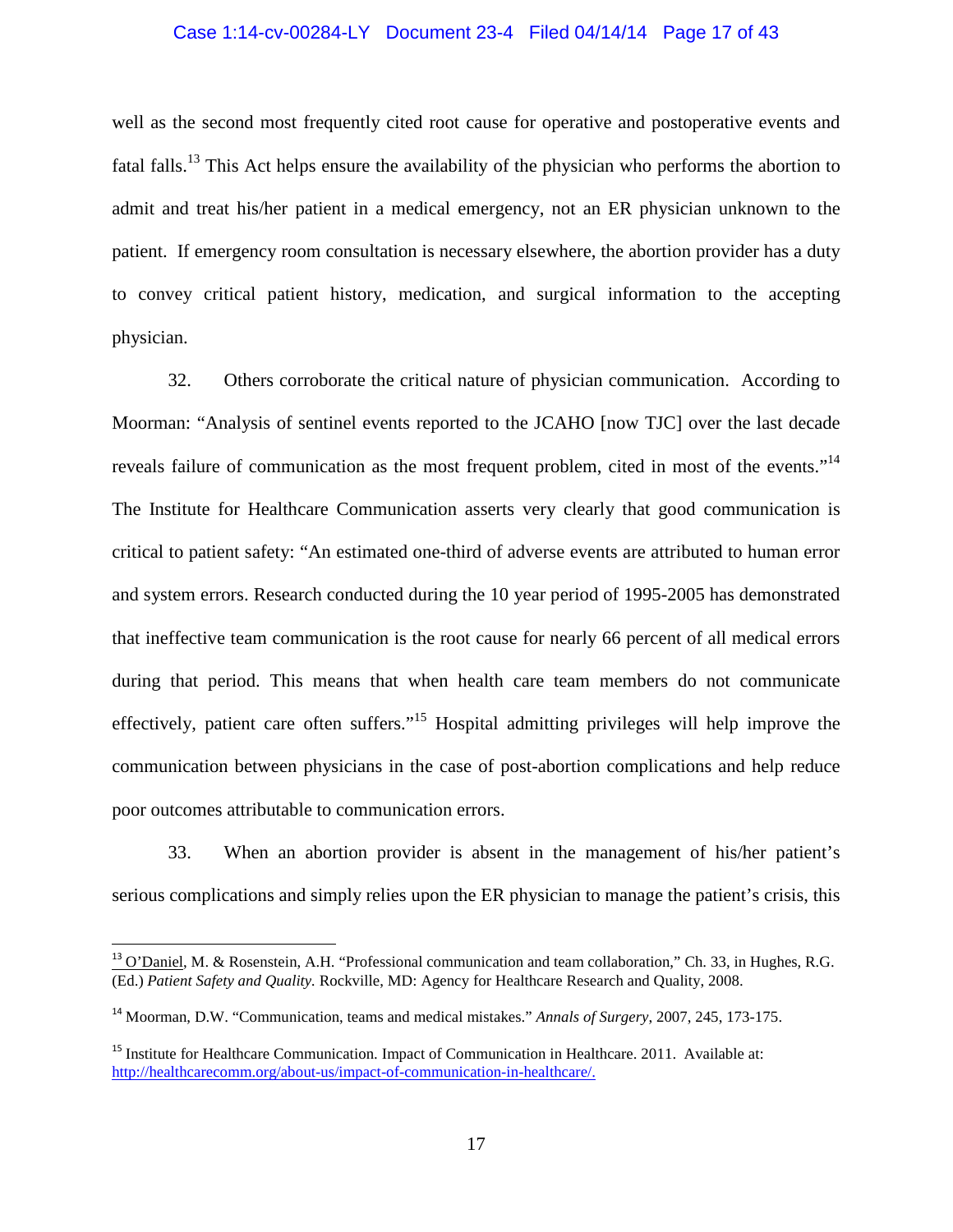#### Case 1:14-cv-00284-LY Document 23-4 Filed 04/14/14 Page 18 of 43

is substandard care and is the opposite of effective communication and quality patient care. According to Cohn good physician consultation is critical: "Effective communication is the foundation underlying the art of medical consultation; the manner in which the question or information is phrased can influence the consultant's response. The 'routine' consult request, for example, will generate a different response than the request for specific advice on the management of preoperative congestive heart failure. . . Given the high frequency of misunderstanding between consultants and referring physicians, direct communication is important and likely will prevent misinterpretation."<sup>16</sup> Hospital admitting privileges help maintain a higher standard of accountability in the consultation process that improves communication between physicians and consultants and thus improves patient outcomes.

 34. Continuity of care pertains to physician availability, reliability and perseverance rather than abandonment. Continuity of care involves knowing particulars about patients that influence future medical decisions, such as allergies, past medical-surgical procedures and chronic disease states and the responsibility to convey this important information accurately and sufficiently for others to continue care. The Act ensures greater accountability for the physician performing the abortion to be involved in post-abortion complications rather than being unavailable after the procedure which is the case when abortion providers come in from out of town and leave the same day of the abortion. The unavailability of abortion physicians not only makes continuity of care nearly impossible, it also undermines trust rather than builds it, and is inconsistent with the assumptions and expectations of vulnerable patients undergoing this elective procedure.

<sup>&</sup>lt;sup>16</sup> Cohn, S.L. & Macpherson, D.S. "Overview of the principles of medical consultation and perioperative medicine. *UpToDate*. June 28, 2013.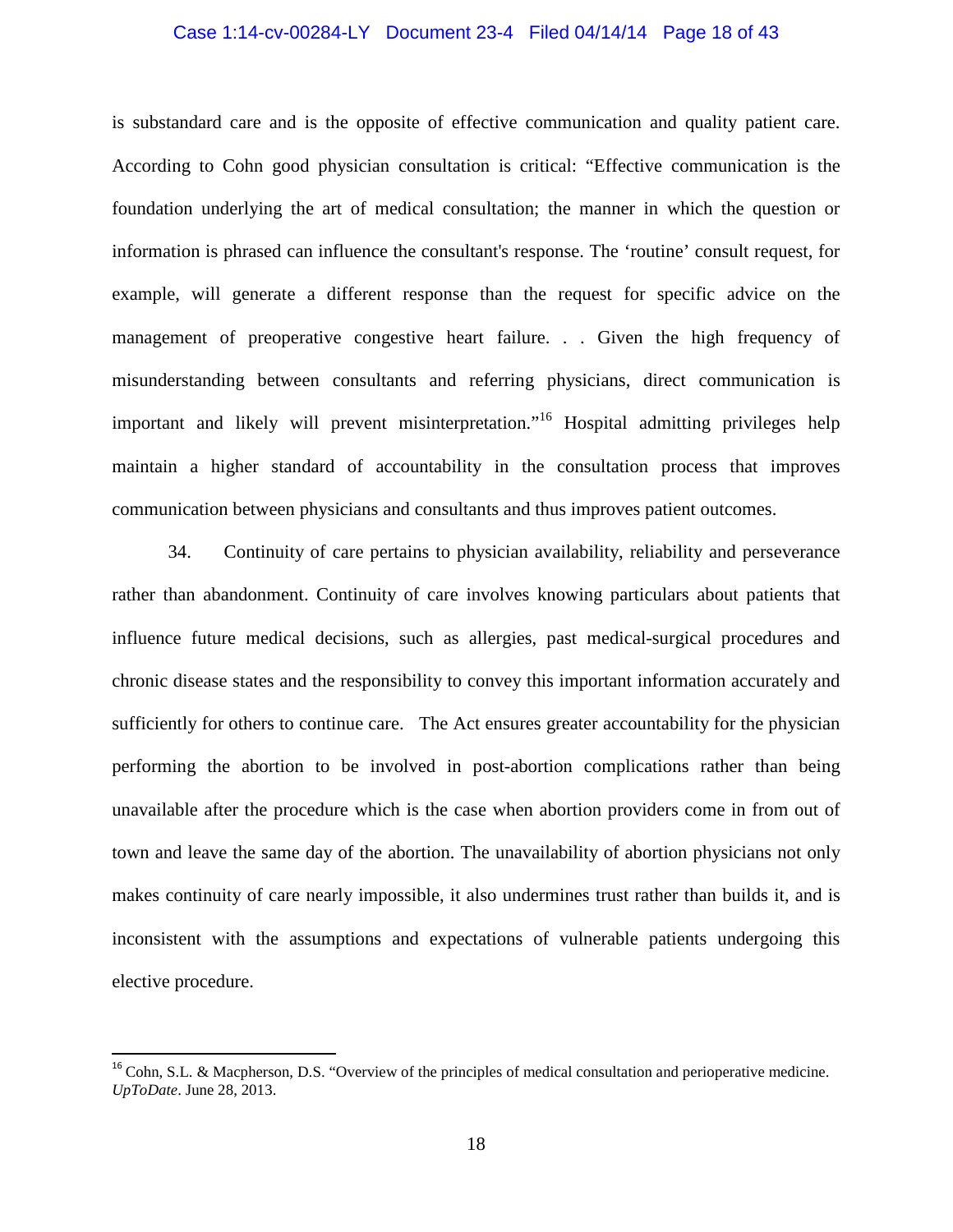#### Case 1:14-cv-00284-LY Document 23-4 Filed 04/14/14 Page 19 of 43

 35. The conveyance of patient medical information about patients treated in different medical facilities handicaps patient care and increases the risk of adverse outcomes. According to Bourgeois and Olson:

"Healthcare providers require timely access to patients' health information to deliver effective and safe medical treatment. However, they frequently do not have access to complete medical information, particularly for patients who have been treated at other health care facilities. Therefore, providers often rely on fragmented and incomplete medical information to make complex management decisions. Treating patients without complete information poses an important challenge to patient safety, increasing the likelihood of medical errors, adverse events, duplication of laboratory tests and procedures, and increased health care costs."<sup>17</sup>

Hospital admitting privileges create better connectedness between outpatient offices and hospitals. This connectedness helps build better information sharing (such as compatible electronic medical record systems) and in turn improves the transfer of medical information and its completeness.

36. Future physicians are taught that every patient is entitled to the inherent respect and dignity that the ACGME and RRC's core competencies help ensure. These core competencies are not considered an option. They must be mastered before the training physician can advance into the completion of his or her residency. Trust, communication, and continuity of care are foundational constants that a good health care system is built upon and this Act helps ensure.

<sup>&</sup>lt;sup>17</sup> Bourgeois, F.C., Olson, K.L. & Mandl, K.D. "Patients treated at multiple acute health care facilities: Quantifying information fragmentation." *JAMA Internal Medicine*, 2010, 170: 1989-1995.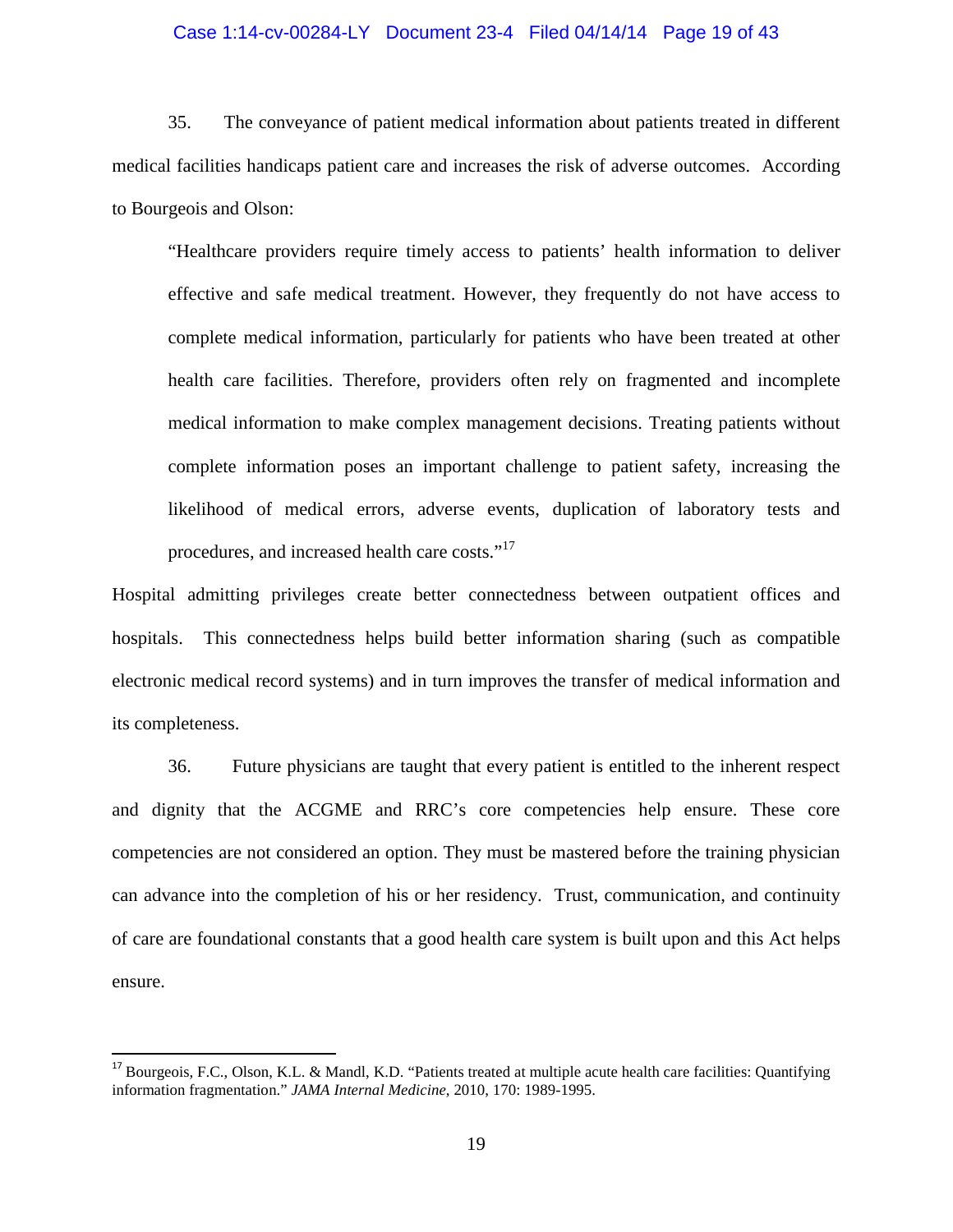#### Case 1:14-cv-00284-LY Document 23-4 Filed 04/14/14 Page 20 of 43

 37. It is inconsistent with good medical care to allow a certain group of physicians, i.e., abortion providers, to simply rely on other physicians to manage the complications associated with their surgical procedures without any sense of responsibility or continuity. If informed beforehand, the unavailability of the surgeon after completion of the procedure is clearly a standard of care that almost every patient would universally reject when choosing a physician and a treatment plan that required a surgical intervention, including an abortion. This Act is consistent with the foundational principals of continuity of care, communication and doctor-patient trust that are inherent in any good treatment plan, including abortion procedures. The Act helps ensure the high quality of care experienced in other areas of medical care that all patients are entitled too. The unavailability of abortion providers after hours is an unacceptable standard of care and only tolerated in the practice of abortion. The Act improves the standard of care for patients who experience complications of an abortion procedure by enhancing physician availability, which enhances communication, continuity of care and supports the doctor-patient relationship.

38. In the ambulatory care center that I utilize for my referrals, admitting privileges to the local hospitals nearby is a mandatory requirement for job employment for the physicians. Patient abandonment because of physician unavailability is not considered an acceptable standard of care. Physicians who do procedures need to be available if complications arise to help orchestrate the patient care and/or the consultative process that would be most beneficial for the patient and their family. Even the gastroenterologists, who I use in my referrals, who do routine outpatient colonoscopies require their physician staff to have hospital privileges in case a complication from that procedure should arise. Again, physician availability is a major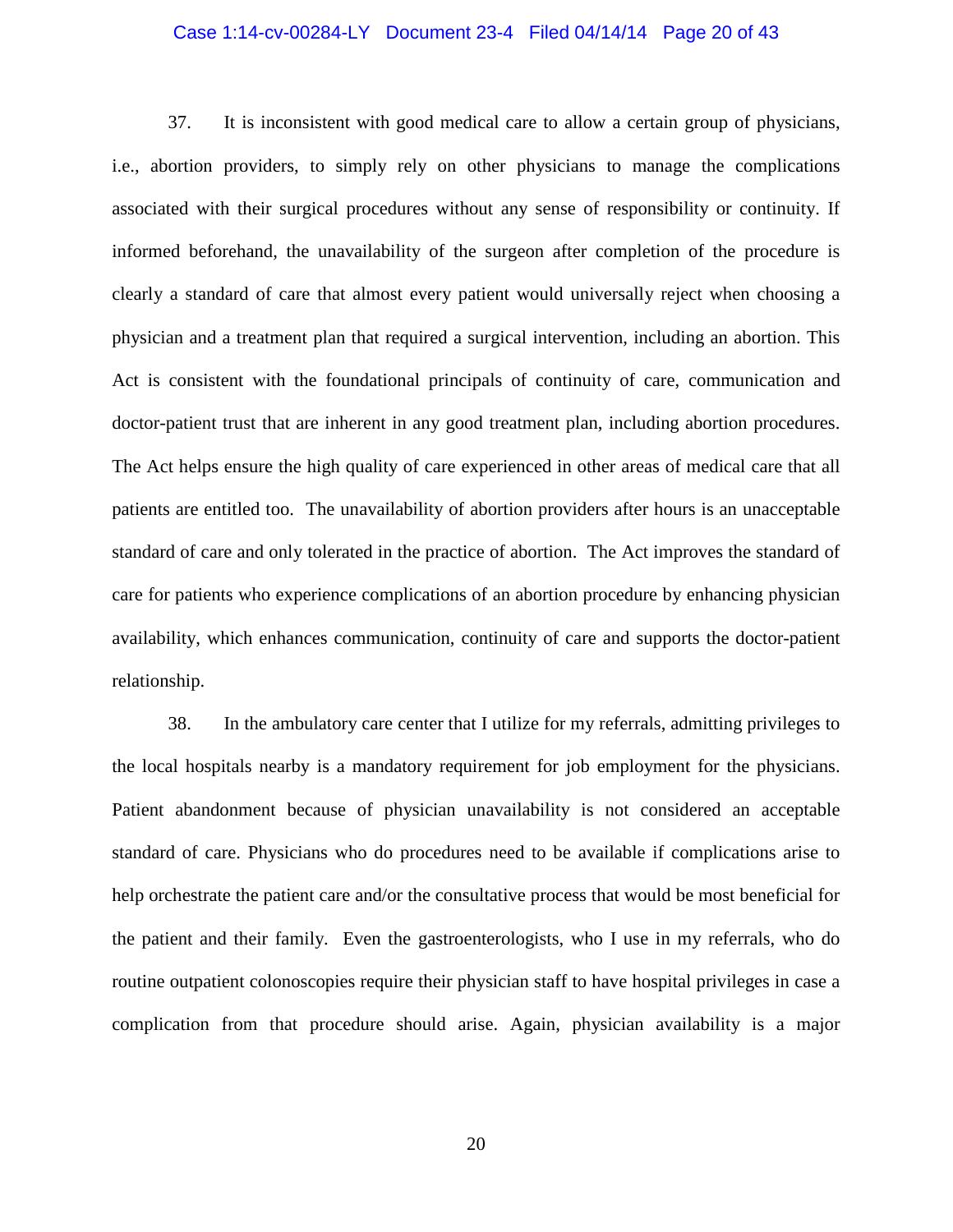#### Case 1:14-cv-00284-LY Document 23-4 Filed 04/14/14 Page 21 of 43

component in the medical realm of communication, doctor-patient trust and continuity of care and the management of complications.

## **Continuity of Care in Practice**

39. There are three major components of continuity of care: *informational continuity*, i.e., formally recorded information is complemented by tacit knowledge of patient preferences, values, and context that is usually held in the memory of clinicians with whom the patient has an established relationship; *management continuity*, i.e., shared management plans or care protocols, and explicit responsibility for follow-up and coordination, provide a sense of predictability and security in future care for both patients and providers; and *relationship continuity*, i.e., built on accumulated knowledge of patient preferences and circumstances that is rarely recorded in formal records and interpersonal trust based on experience of past care and positive expectations of future competence and care.<sup>18</sup> While the current focus on increasing access makes it more difficult for patients to see the same doctor, the relationship between doctor and patient is central to good care. Neither information nor management continuity directly substitutes for relationship continuity.<sup>19</sup> There is good evidence to support the assertion that patients are more satisfied when they see the same doctor. $^{20}$ 

40. Another major benefit of requiring abortion providers to have local hospital admitting privileges is this maintains continuity of care that ensures better care and minimizes time delays for treatment of critical conditions. Every patient desires and expects to receive care

<sup>18</sup> Guthrie, B., Saultz, JW, Freeman, GK. Continuity of care matters. *British Medical Journal* 6 Sept. 2008, 337:548- 549. Available at: http://www.commed.vcu.edu/IntroPH/Primary\_Care/2008/Continuity.pdf.

 $19$  Ibid.

<sup>&</sup>lt;sup>20</sup> Ibid., citing Saultz, JW, Albedaiwi, W. Interpersonal continuity of care and patient satisfaction: A critical review. *Annals of Family Medicine* 2004; 2:445-451.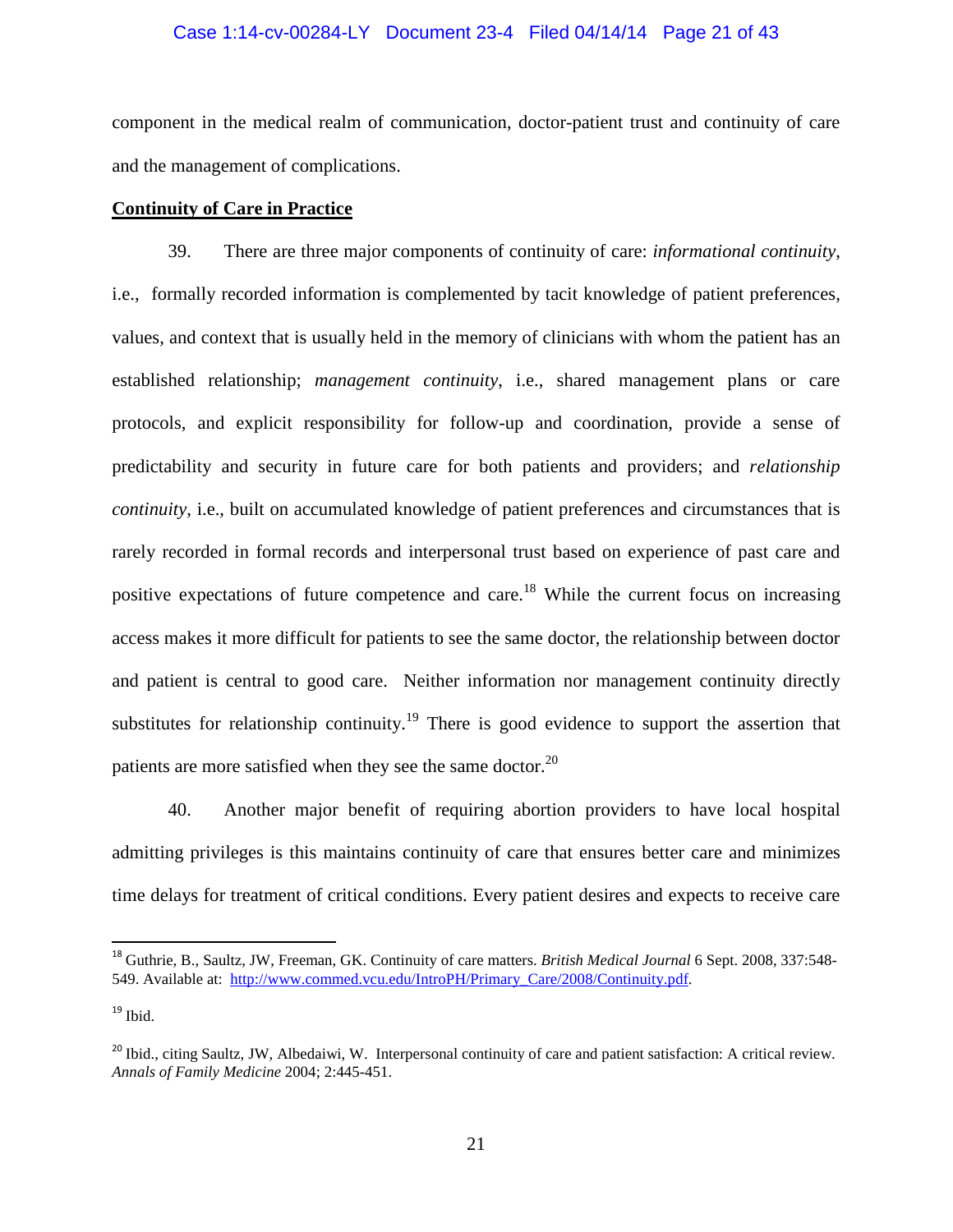#### Case 1:14-cv-00284-LY Document 23-4 Filed 04/14/14 Page 22 of 43

from a physician that they know and trust. This explains why a patient will delay care as long as possible rather than deal with a new physician with whom they have not established a relationship of trust. Likewise, this explains why patients drive distances to be treated by a physician who is known to them and trusted, or whose reputation and qualifications for quality care are well known and respected.

41. Physician-to-physician communication is a very important part of staff privileges. There is a different level of communication between physicians who are on staff together and know each other compared to the communication between physicians who do not know each other and are in different geographic locations. When not on staff together, there will not be the same level of communication and relationship between the physicians such that transfer of care is more likely to be encumbered by time delays, poor communication and inaccurate details.<sup>21</sup> Optimal care implies effective communication within any physician team taking care of the patient. There is not a patient in our nation that wants physicians to be non-communicative with their other physicians about their care, especially when dealing with life-threatening issues.

42. Dr. Fine minimizes continuity of care and indicates a simple telephone call is sufficient (Decl. ¶ 17). I disagree. When my patients require hospitalization and the care of a specialist, this does not mean I am not involved. I am very much involved with communicating with the consultant and discussing treatment options. My involvement is very necessary for timely implementation of treatment as well as communicating the specific areas of my concern. Likewise, an abortion provider has an equivalent responsibility in the management of his/her

<sup>&</sup>lt;sup>21</sup> The Emergency Department is a prime environment for miscommunication or insufficient communication. See generally: Kessler CS, et al. "A prospective, randomized, controlled study demonstrating a novel, effective model of transfer of care between physicians: The 5 Cs of Consultation." *Academic Emergency Medicine*, 2012, 19:969-974; Talbot R & Bleetman A. "Retention of information by emergency department staff at ambulance handover: Do standard approaches work?" *Emergency Medicine Journal*, 2007, 24:539-542.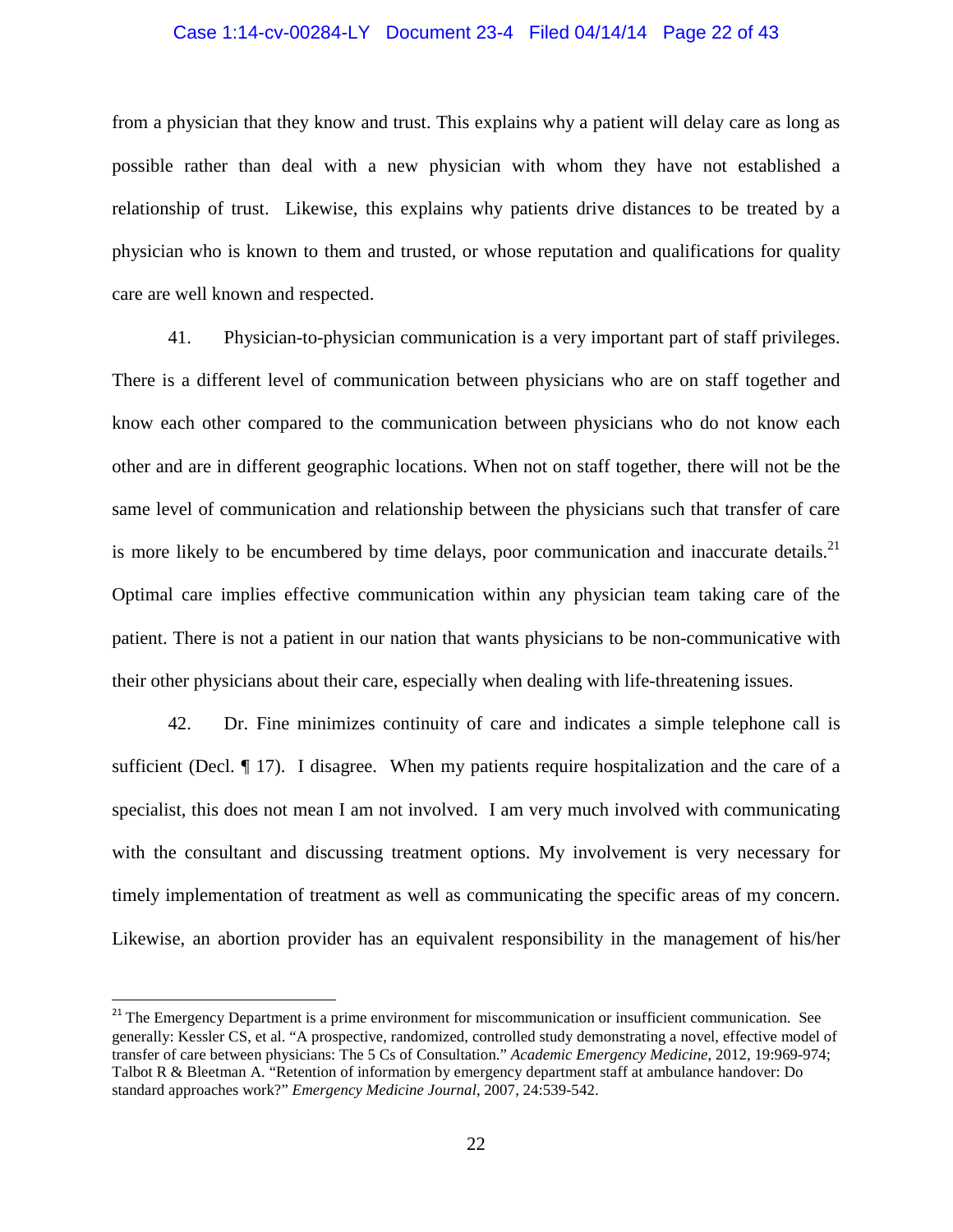#### Case 1:14-cv-00284-LY Document 23-4 Filed 04/14/14 Page 23 of 43

patients' complications. Time delays and miscommunication work against continuity of care. The overall management and responsibility of the patient rests squarely on the shoulders of the abortion provider. To support or continue a system where this is not the case only promotes a greater likelihood of fragmented and poor care.

43. As stated earlier, I have worked in local Emergency Rooms across Virginia for over twenty-five years. Plaintiffs argue that there already are emergency protocols in place and good continuity of care for patients with post-abortion complications without the need to establish this requirement of admitting privileges. When a post-abortion patient arrives at the hospital for treatment of complications and was not transported by ambulance from the abortion facility, it is unlikely that her medical records are available to the emergency room physician. After-hours communications and long-distance providers make conveyance of this information even less likely, much less promptly. What should happen and what does happen are very often two different worlds. "Communication" is mentioned only once by Plaintiffs' experts, Dr. Fine (Decl. ¶ 17) and Dr. Raymond (Decl. ¶ 40), with the latter quoting the National Abortion Federation: "it encourages member clinics to 'consider developing a transfer agreement with a hospital outlining the means of communication and transport and the protocol for emergent transfer of care.'" While communication is a critical component of healthcare, it remains a major contributing factor in medical errors. According to The Joint Commission, Hospital Emergency Departments are the source of just over one-half of all reported sentinel event cases of patient death or permanent injury due to delays in treatment with breakdown in communication being cited in 84% of cases, most often with or between physicians (67 percent).<sup>22</sup> These delays and

<sup>&</sup>lt;sup>22</sup> The Joint Commission. "Delays in Treatment." *Sentinel Event Alert*, June 17, 2002. Available at: http://www.jointcommission.org/assets/1/18/SEA\_26.pdf.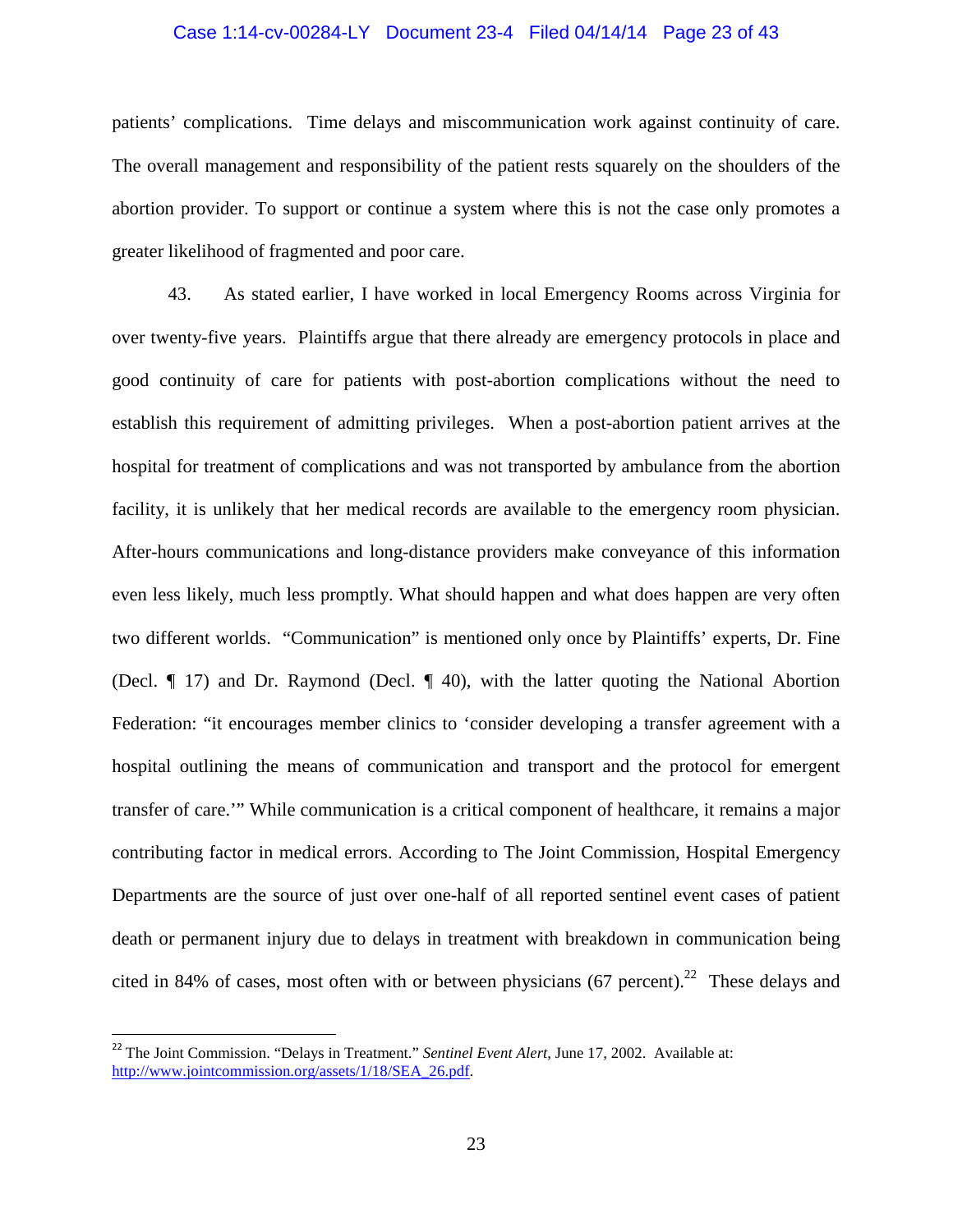#### Case 1:14-cv-00284-LY Document 23-4 Filed 04/14/14 Page 24 of 43

lack of communication are likely to only be exacerbated by physician unavailability, particularly so when a provider is not local and flies in to perform abortions and then flies out afterwards.

#### **Management of Serious Abortion Complications**

 $\overline{a}$ 

44. When patients came to the ER with complications related to an abortion, never once did I receive a phone call initiated by the provider conveying information about the abortion, the young woman's condition or potential complications. I have also inquired of my ER physician colleagues as to how many times they were ever called by the physician who performed the abortion when they are taking care of an abortion-related complication. With over 60 years of combined service in the ER, the answer was unequivocal: "not once."

45. Since I have never received a phone call from the physician who did the abortion, when taking care of patients suffering from a complication of abortion, I have always had to begin the evaluation without the benefit of the information from the abortion provider, then come to my own conclusions and initiate what I thought was appropriate treatment. This definitely created some time delays that were not in the patient's best interest. I have called many abortion clinic physicians but never once did the provider come to the Emergency Room to assume care. I have always had to call a staff Ob-Gyn. This then creates another time-delay since the staff physician is taking care of his/her own patients but now must change his/her schedule to assume the care of someone else's patient. These delays can have life-threatening implications when dealing with hemorrhage or infection.<sup>23</sup>

<sup>&</sup>lt;sup>23</sup> A tragic example is that of 24 year old Tonya Reaves. Planned Parenthood of Illinois settled a wrongful death suit brought against it by the family of Ms. Reaves . Ms. Reaves had an abortion at 16 weeks at PPI's Chicago Loop office, began hemorrhaging, yet EMTs were not called for over 5 hours. At the hospital she subsequently had another dilation and evacuation procedure and died from uncontrollable hemorrhaging 12 hours after her abortion. See: *CBS News*. Documents shed light on woman's death after abortion. July 24, 2012. Available at: http://chicago.cbslocal.com/2012/07/24/documents-shed-light-on-womans-death-after-abortion/ ; and http://chicago.cbslocal.com/2012/08/27/mother-of-woman-who-died-after-abortion-sues-planned-parenthoodhospital/.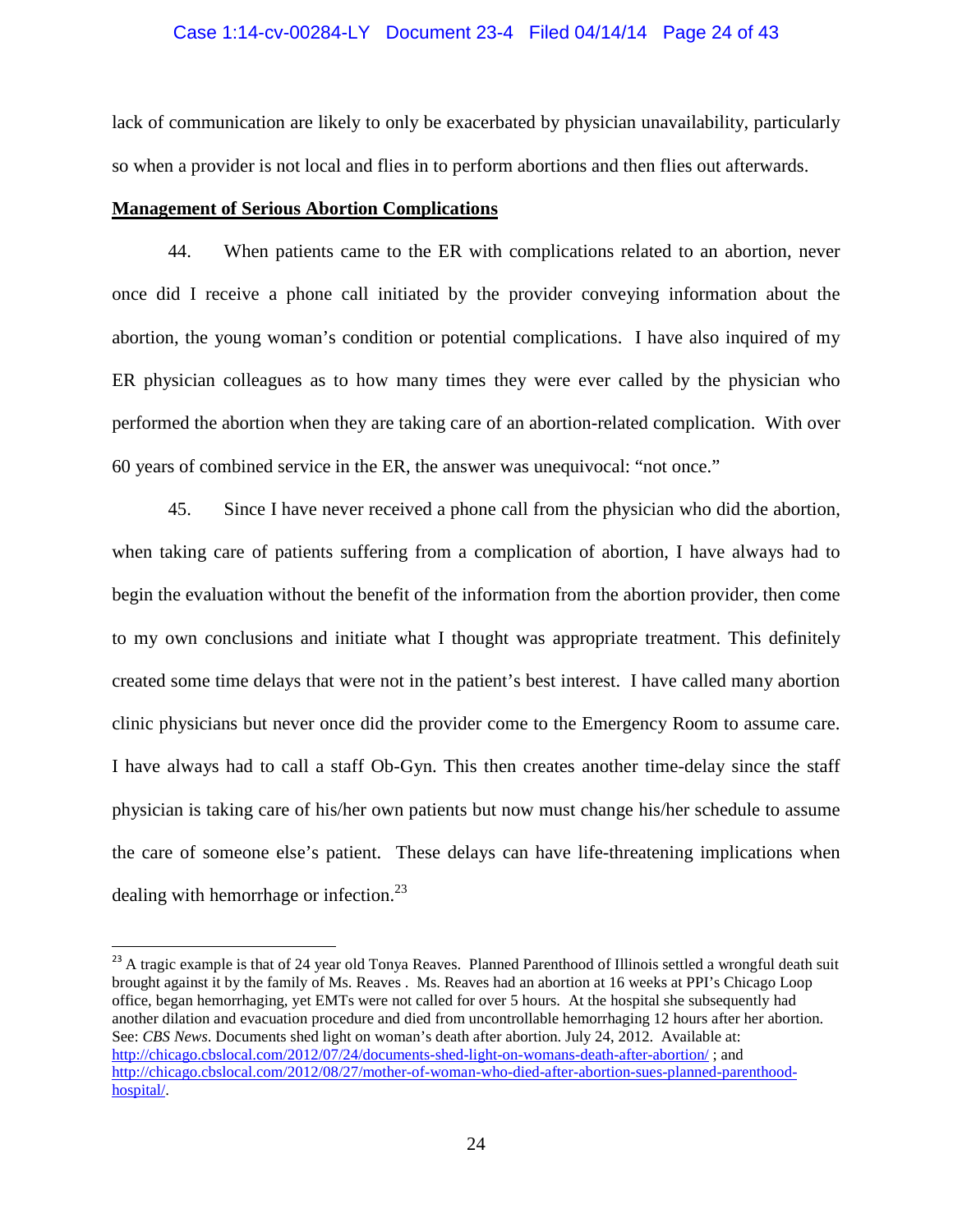#### Case 1:14-cv-00284-LY Document 23-4 Filed 04/14/14 Page 25 of 43

46. Even if serious complications are not the routine experience following abortion, this does not justify allowing a lower standard of care for patients receiving abortions. Requiring admitting privileges will improve physician review and accountability as well as improve continuity of care that will minimize time-delays when dealing with infection or hemorrhaging.

47. Post-abortion complications can be serious and life-threatening. The two most common of the serious and life threatening complications of an abortion are infection and profuse post-abortion bleeding. Time delays, as little as one hour (as explained later in this declaration), with these two conditions can mean the difference between life and death. Good communication and relationship between physicians is critical with either of these conditions. It is this very relationship realm between physicians that this law addresses and helps remediate. When abortion providers have no relationship with local hospital physicians, it is inevitable that poor communication and inaccurate information will impact patient care. Ensuring communication between physicians and healthcare facilities has been a major focus in the last decade as a way to reduce patient errors and improve patient outcome. The Act is consistent with this focus.

48. Post-abortion infection can be the result of bacterial spread from retained fetal parts, uterine perforation, colon perforation or poor uterine contraction and persistent bleeding post-abortion. As in many areas of emergency care, time has been proven to be of critical importance. The amounts of bacteria that invade the blood stream or contaminate normally sterile compartments make the time until initiation of antibiotic treatment the top priority. Uterine perforation or colon perforation can cause an infection which grows and spreads very quickly because so many bacteria are introduced into the abdominal cavity and blood stream. Sepsis is a clinical syndrome that complicates severe infection. It is theorized that the infection

25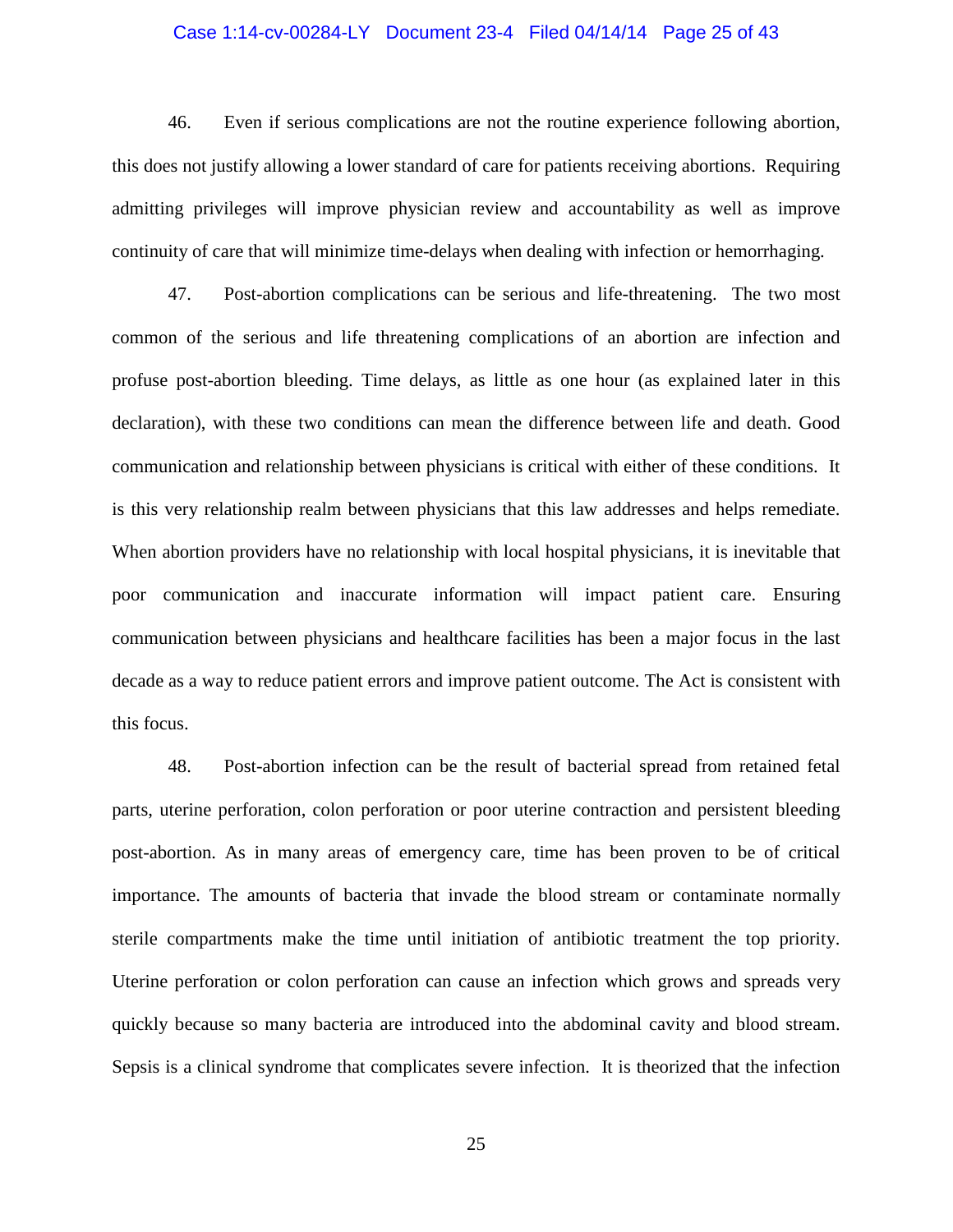#### Case 1:14-cv-00284-LY Document 23-4 Filed 04/14/14 Page 26 of 43

sets in motion a massive inflammatory response, "an uncontrolled release of pro-inflammatory mediators that initiate a chain of events that lead to widespread tissue injury. This response can lead to multiple organ dysfunction syndrome (MODS) which is the cause of the high mortality associated with sepsis."<sup>24</sup> The mortality rate associated with sepsis ranges from 20-50%.<sup>25</sup> The medical literature affirms the importance of early treatment: "early institution of adequate antibiotic therapy was associated with a 50% reduction in the mortality rate.<sup> $26$ </sup> The medical literature emphasizes the necessity of early intervention in sepsis: "poor outcomes are associated with delays in initiating antimicrobial therapy, even short delays (e.g., one hour).<sup> $27$ </sup> A retrospective analysis of 2,731 patients with septic shock demonstrates that the time to initiation of appropriate antimicrobial therapy was the strongest predictor of mortality.<sup>28</sup> With this clear emphasis on early treatment to reduce the morbidity and mortality associated with sepsis and severe infection, it is in the woman's best interest to reduce delays in treatment so that medical intervention is not postponed. If the abortion provider has local hospital admitting privileges, this will reduce potential delays in the initiation of treatment for infection or hemorrhage. As affirmed by the medical literature, as well as my own clinical experience, even short time delays can have life-threatening implications.

49. Post-abortion bleeding, another complication of abortion, can be life-threatening and is hard to recognize in its early stage. Prolonged bleeding can result in the under-perfusion of

<sup>&</sup>lt;sup>24</sup> Neviere, R. "Sepsis and the systemic inflammatory response syndrome: Definitions, epidemiology, and prognosis" *UpToDate,* 11/14/2013, p. 1.

 $25$  Neviere, R. ibid, p. 4.

 $26$  Neviere, R., ibid. p. 5.

<sup>27</sup> Schmidt, G. "Management of severe sepsis and septic shock in adults." *UptoDate*, 2014, p. 7.

 $28$  Schmidt, G., ibid, p. 8.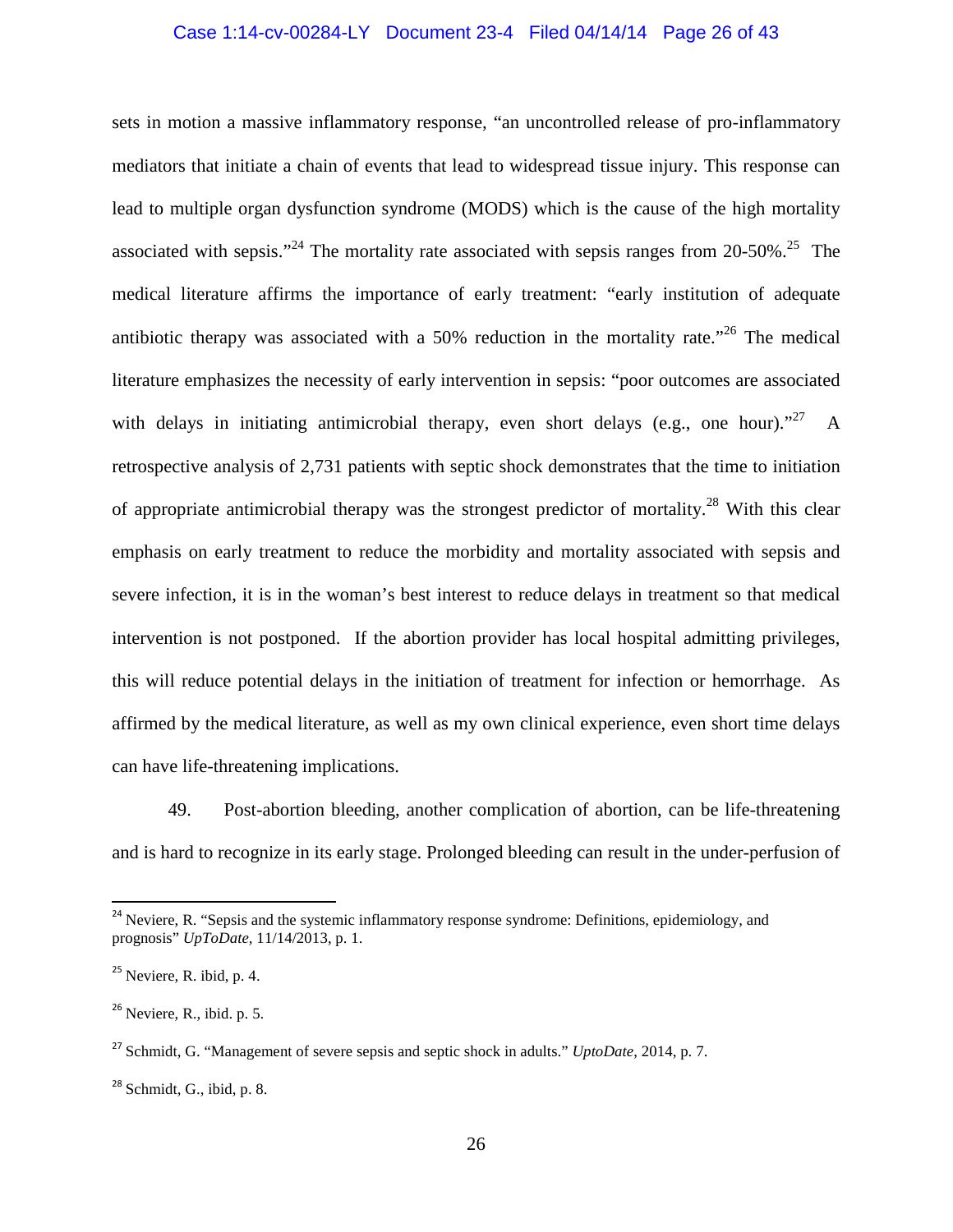#### Case 1:14-cv-00284-LY Document 23-4 Filed 04/14/14 Page 27 of 43

vital organs, including brain, heart and kidneys, which can have implications up to, and including death. It is very difficult for a woman to be able to distinguish between "normal and acceptable" post-abortion bleeding and dangerous bleeding. Symptoms of early volume loss are minimal because people have such good compensatory circulatory mechanisms to shunt blood from nonessential organs to essential core organs. If bleeding is heavy, a patient can deteriorate in over one hour's time from a fragile but recoverable situation to one of grave or irreversible prognosis. Not all post-abortion bleeding is visible (intra-abdominal bleeding from a uterine vein tear or a colon puncture involving an artery or vein), but even in the cases in which it is visible (vaginal bleeding from poor uterine contractions, retained fetal parts or infection), a woman cannot accurately recognize what a dangerous amount of bleeding is in order to respond appropriately. Even experienced emergency medical technicians and surgeons often have difficulty accurately predicting the amount of blood loss when viewing the scene or situation. The availability of her operating physician is of utmost importance in the management of her complication(s). The actual degree of blood loss can only be determined by the patient's symptoms, vital signs, organ function and lab values. If a woman knows her physician does not practice at a local hospital, then she is faced at that moment with having to change physicians and possibly have to wait in a crowded Emergency Room to see a doctor she has never met. Both are a hurdle that most patients try to avoid. If the abortion provider met her at the ER, then a quicker evaluation and lab monitoring is possible and therefore an earlier intervention takes place. If she knows her physician does not practice at the hospital, she will likely put off going to the hospital as long as possible.

50. From both my medical experience and my continuing review of the medical literature, early intervention is paramount in order to reduce morbidity and mortality from

27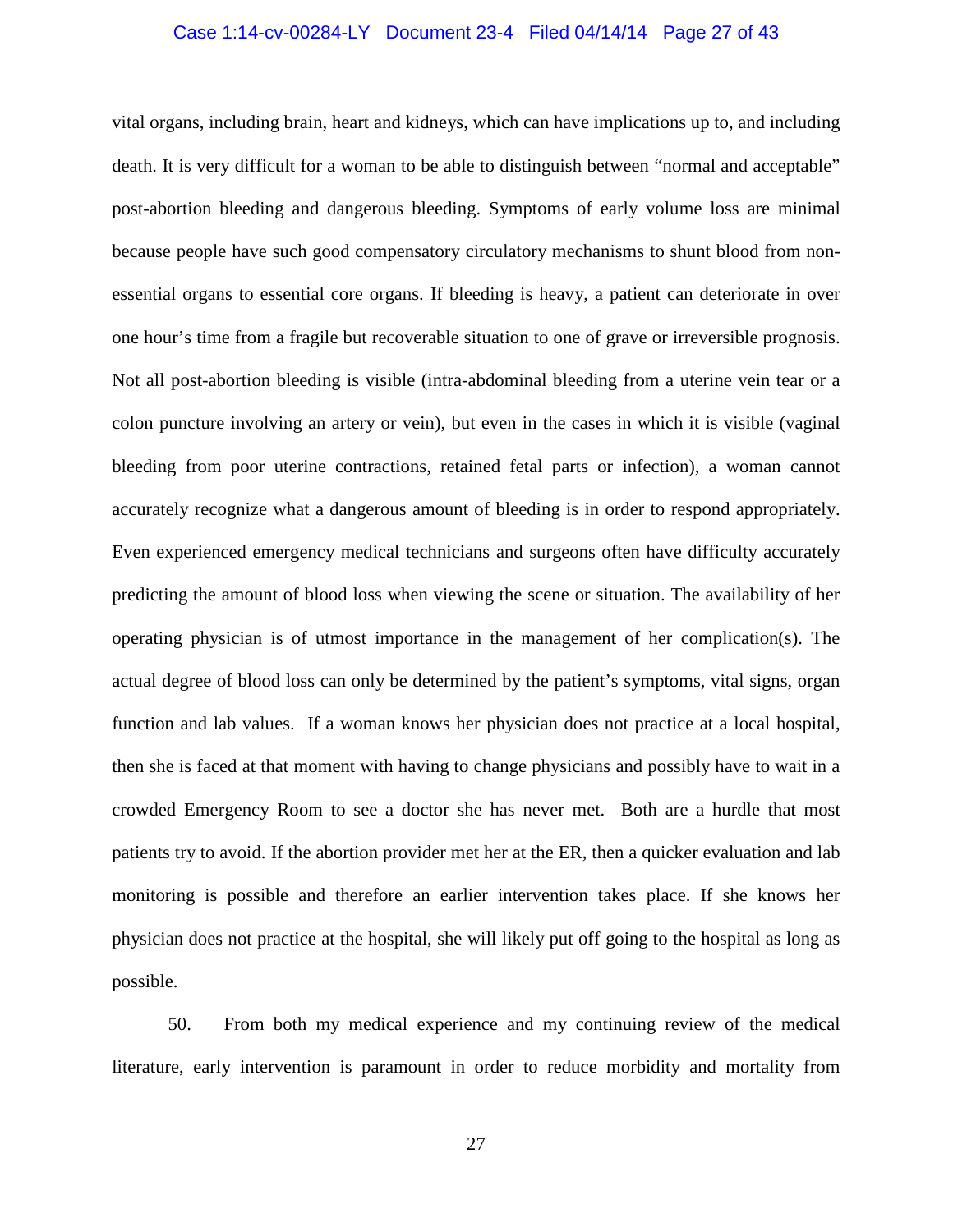#### Case 1:14-cv-00284-LY Document 23-4 Filed 04/14/14 Page 28 of 43

massive blood loss.<sup>29</sup> Initiating treatment as fast as possible is of top priority. A drop in blood pressure and increased heart rate are the most common signs of hypo-perfusion but critical hypoperfusion can also occur in the absence of hypotension as the compensatory circulatory mechanisms try to prevent collapse. The medical literature strongly emphasizes the need for early intervention: "Initial management of the patient with hemorrhagic shock is focused on restoring intravascular volume, maintaining adequate oxygen delivery, and limiting ongoing blood loss."<sup>30</sup> Additionally, rapid volume repletion is indicated in patients with severe hypovolemia or hypovolemic shock. "Delayed therapy can lead to ischemic injury and eventually to irreversible shock and multi-organ system failure."<sup>31</sup> Early correction of this volume deficit is essential in hypovolemic shock to prevent the decline in tissue perfusion from becoming irreversible.<sup>32</sup>

#### **Ensuring High Standards for Patient Safety**

51. Recent media attention has focused on examples of egregious and substandard abortion care by both abortion providers and clinics. Of course these cases do not suggest that all abortion providers are deficient and/or dangerous. They do, however, identify problems that improved state surveillance and regulation would help remedy. Some abortion providers and clinics may do quality control on their own. However, others have not been held to the quality standards of hospitals and their medical staffs. One way to eliminate this identified deficiency in oversight is to mandate hospital credentialing and privileging for abortion practitioners.

52. A tragic example of the need for hospital credentialing and admitting privileges is that of Dr. Nicola Riley. She remains licensed to practice medicine in Utah, but not in Wyoming

 $29$  Schmidt, G., ibid, p. 10.

<sup>30</sup> Colwell, C. "Initial Evaluation and Management of Shock in Adult Trauma." *UptoDate*, 1/29/2014, pp. 1-2.

<sup>31</sup> Mandel & Pavlesky. "Treatment of Severe Hypovolemia or Hypovolemic Shock in Adults." *UptoDate*, 2013, p. 1.  $32$  Mandel, J., ibid, p. 1.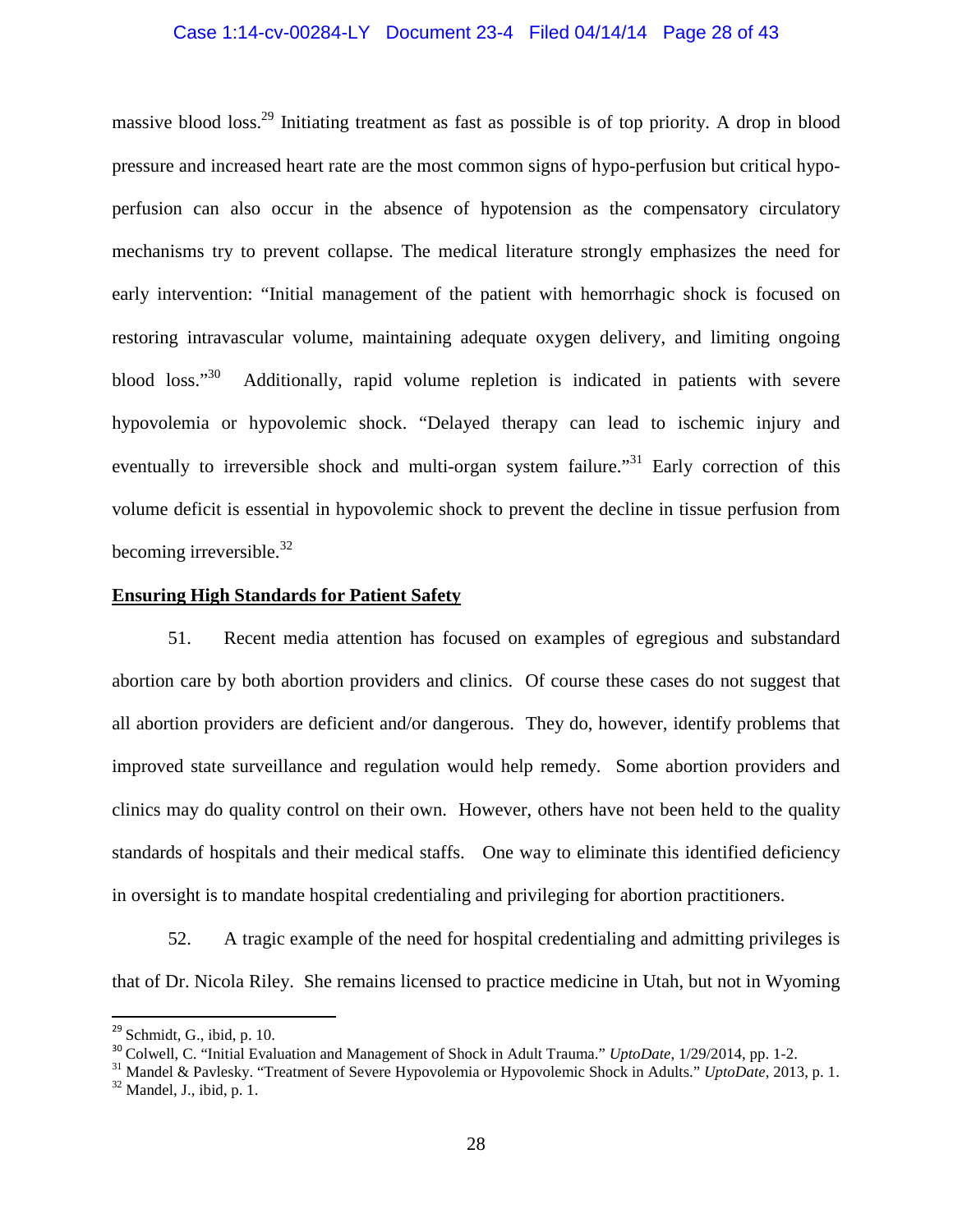#### Case 1:14-cv-00284-LY Document 23-4 Filed 04/14/14 Page 29 of 43

(she voluntarily surrendered her license because of threatened board revocation) and Maryland (her license was permanently revoked). Along with Dr. Steven Brigham mentioned earlier in this declaration, she would transit in from Utah, perform late-term abortions in Elkton, Maryland, and then return to Utah where she also practices and resides. Though licensed in Maryland at the time, she held no admitting privileges there. While being supervised by Dr. Brigham, Dr. Riley performed a late-term abortion on an 18 year old woman and ruptured her uterus and perforated her bowel. Dr. Riley's license to practice medicine in Maryland was irretrievably revoked for failing to have an emergency plan for complications at the Elkton abortion clinic, failing to call for emergency help for at least an hour and a half after perforating her patient's bowel during the procedure, and for transporting her critically injured patient to a nearby hospital in the back seat of a car, thereby compromising the life and safety of her patient. The Board found Dr. Riley's decision and complication management was "not only flawed, lifethreatening and unprofessional, but showed poor clinical judgment" (p. 11). The Maryland State Board of Physician's expert, Dr. Coles, testified that Dr. Riley's patient could have suffered internal hemorrhage and bled into the abdominal cavity with her going into shock or cardiac arrest at any time after her critical injuries were sustained prior to her arriving at the ER. Furthermore, Dr. Coles testified and the Board agreed that Dr. Riley's decision was faulty and unprofessional because it involved lifting up a consciously sedated and slumped-over patient in order to move her from the operating table to a wheelchair, from a wheelchair to the car, and from the car onto another wheelchair before arrival at the Union Hospital ER. The patient's bowel, usually in a sterile compartment in the abdominal cavity, was protruding into her unsterile vagina. Dr. Coles opined that lifting her up, putting her in a seated position and moving her around in this manner risked further prolapse of bowel into that area and causing injury to a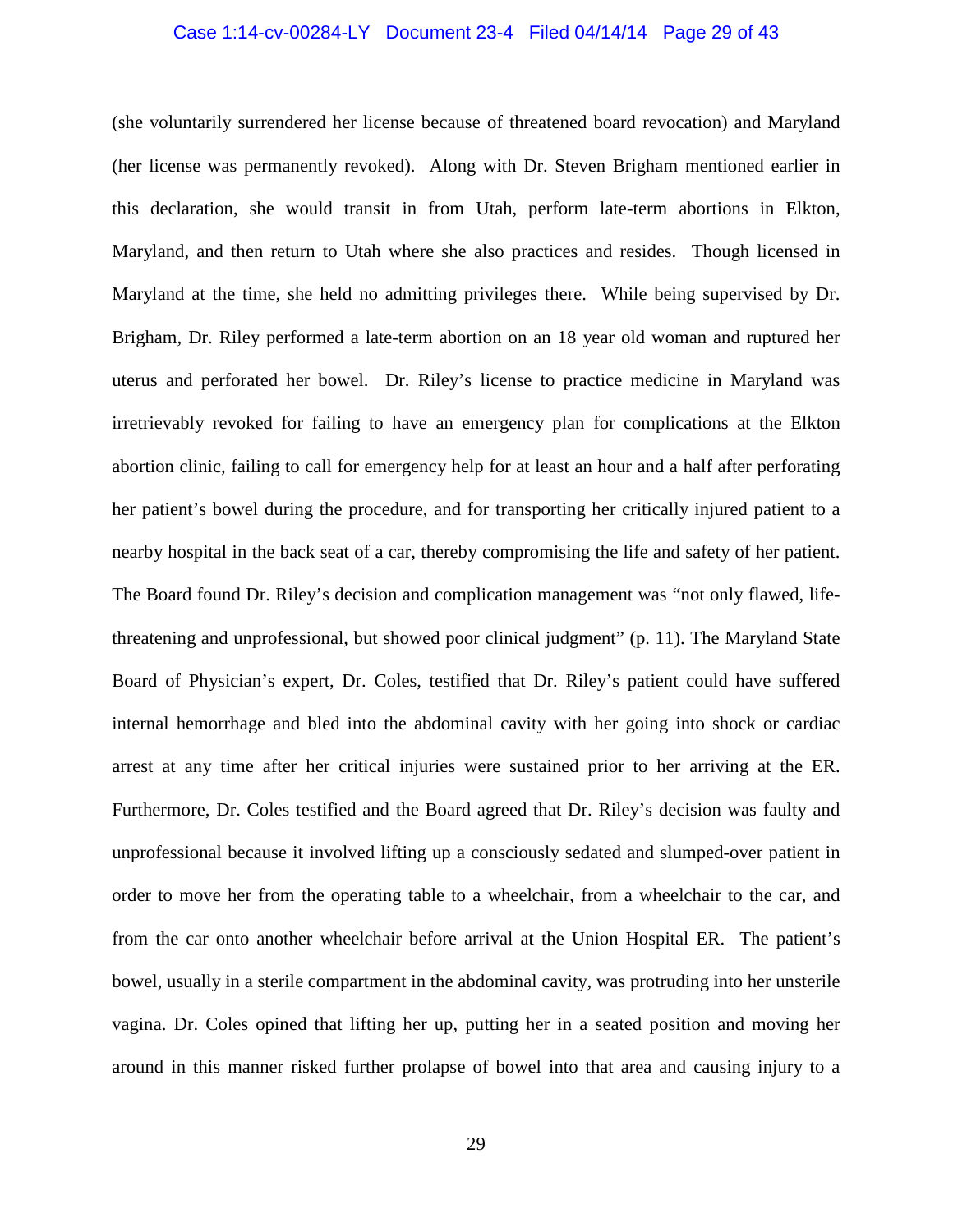#### Case 1:14-cv-00284-LY Document 23-4 Filed 04/14/14 Page 30 of 43

longer length of bowel. The patient should have been transported lying down on a stretcher in an ambulance to ensure CPR could have been performed if needed, and allow smooth entry into the ER. And finally, a one hour and forty-five minute delay in transporting a patient after discovering a serious complication was also cited as a breach of professional standards.<sup>33</sup>

53. It is my opinion that the higher scrutiny that hospital credentialing and privileging processes provides would far better protect abortion patients if they experience complications rather than unknowingly relying upon physicians whose abortion practice may be substandard and negligent and who have no hospital privileges.

54. Dr. Riley is not alone. Other abortion providers have been investigated, shut down, and sometimes convicted for providing substandard care to their patients. The most comprehensive and detailed listing of these providers I have found is a 2013 report compiled by the Susan B. Anthony List, a pro-life organization.<sup>34</sup> I have expanded that list and it is attached as **Exhibit B**. I have also searched pro-choice websites and was only able to find one other website that mentioned "substandard providers." That site was the National Abortion Federation which identified just two providers: Dr. Hermit Gosnell and Dr. Steven Brigham.<sup>35</sup>

<sup>&</sup>lt;sup>33</sup> Final Decision and Order of the Maryland State Board of Physicians in the matter of Nicola I. Riley, M.D. Available at: http://www.mbp.state.md.us/BPQAPP/orders/D7121305.063.pdf

<sup>&</sup>lt;sup>34</sup> Susan B. Anthony List. *Fact Sheet: Abortion Industry Negligence Nationwide*. Available at: http://www.sbalist.org/sites/default/files/content/shared/09.11.13\_updated\_fact\_sheet.pdf.

<sup>&</sup>lt;sup>35</sup> Patient safety can be all too easily compromised by physician financial conflict of interests. Dr. Steven Brigham's American Women's Services multi-state abortion businesses are illustrative of the need for hospital staff credentialing and privileging. Under "Employment" on their website, the job specification for clinic physician identifies: "Lucrative opportunity for Physician with progressive pro-choice women's centers. No on-call responsibility. Any specialty will be considered. All MDs/ODs welcome (including GPs, FMGs and residents). No experience necessary, we will train. Flexible Schedules to accommodate your needs. Great opportunity for MDs in private practice who wish to supplement their incomes, or for doctors seeking a Full-time lucrative opportunity. . . Board eligibility not required." Only two requirements are necessary: "Must have an active license to practice medicine. Must be pro-choice and respectful of women." *See:*

http://www.americanwomensservices.com/employment/display\_position.php?pos\_id=2. For more information regarding Dr. Brigham and his financial ties with both American Women's Services and Associates in Ob/Gyn Care,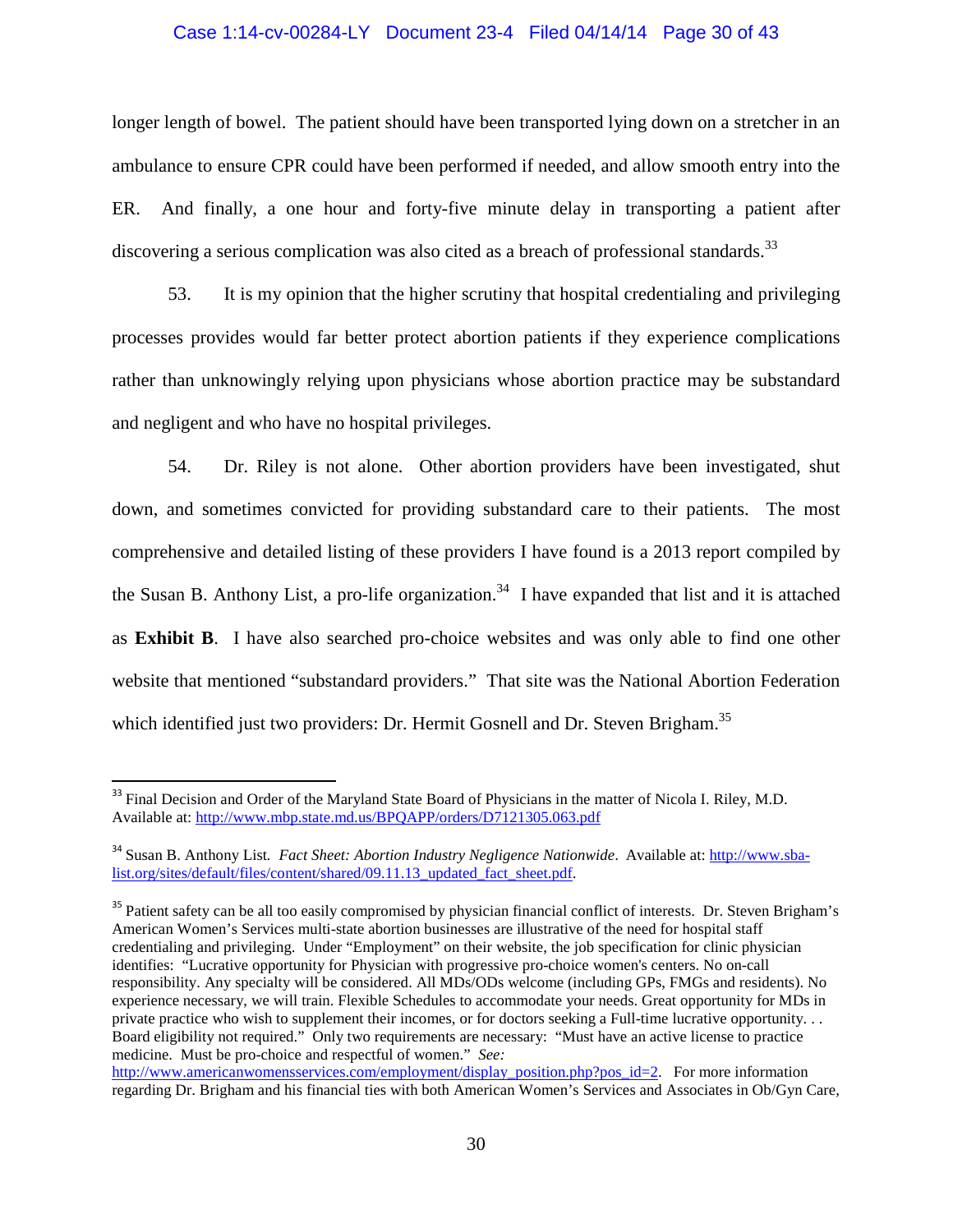#### Case 1:14-cv-00284-LY Document 23-4 Filed 04/14/14 Page 31 of 43

55. One pro-choice website even acknowledges: "So each woman who is thinking about abortion is on her own. And they [patients who obtain abortions] may not report substandard care to health authorities because they don't want to jeopardize their own confidentiality. Or they may not even realize that they deserve better." *See:*  http://www.abortioncarenetwork.org/news/secrecy-and-stigma-the-roots-of-substandard-

abortion-care. Indeed women with unwanted pregnancies deserve much better, and in my opinion, they deserve to have providers who are trustworthy caregivers and who are competent, peer-reviewed and evaluated by hospital medical staff. This is reasonable and protective of patient safety. Furthermore, the Abortion Care Network cautions abortion consumers: "The quality of care can vary widely among all medical facilities and since many women do not talk about their abortion experiences, it is often difficult to know what to look for when choosing a clinic." *See:* http://www.abortioncarenetwork.org/considering-abortion/choosing-a-qualityclinic.

56. In 2000, the Institute of Medicine released "To Err Is Human."<sup>36</sup> The premise of this report is that "the problem in medical errors is not bad people in health care—it is that good people are working in bad systems that need to be made safer. Poor communication, unclear lines of authority of physicians, nurses, and other care providers all contribute to medical errors." With the adoption of the Act, Texas is improving an inadequate system which essentially allows abortion providers to abandon their patients when critically ill after a procedure they performed, as well as continue a system that accepts poor communication as the norm. In effect, by not

whose four Maryland clinics were recently suspended by the State for serious and immediate danger to patients, see: http://mobile.nytimes.com/2013/07/11/us/marylands-path-to-an-accord-in-abortion-fight.html?from=health.

<sup>36</sup> National Research Council – Institute of Medicine. *To Err Is Human: Building a Safer Health System.*  Washington, D.C.: The National Academies Press, 2000. Available at: http://www.nap.edu/catalog.php?record\_id-9729.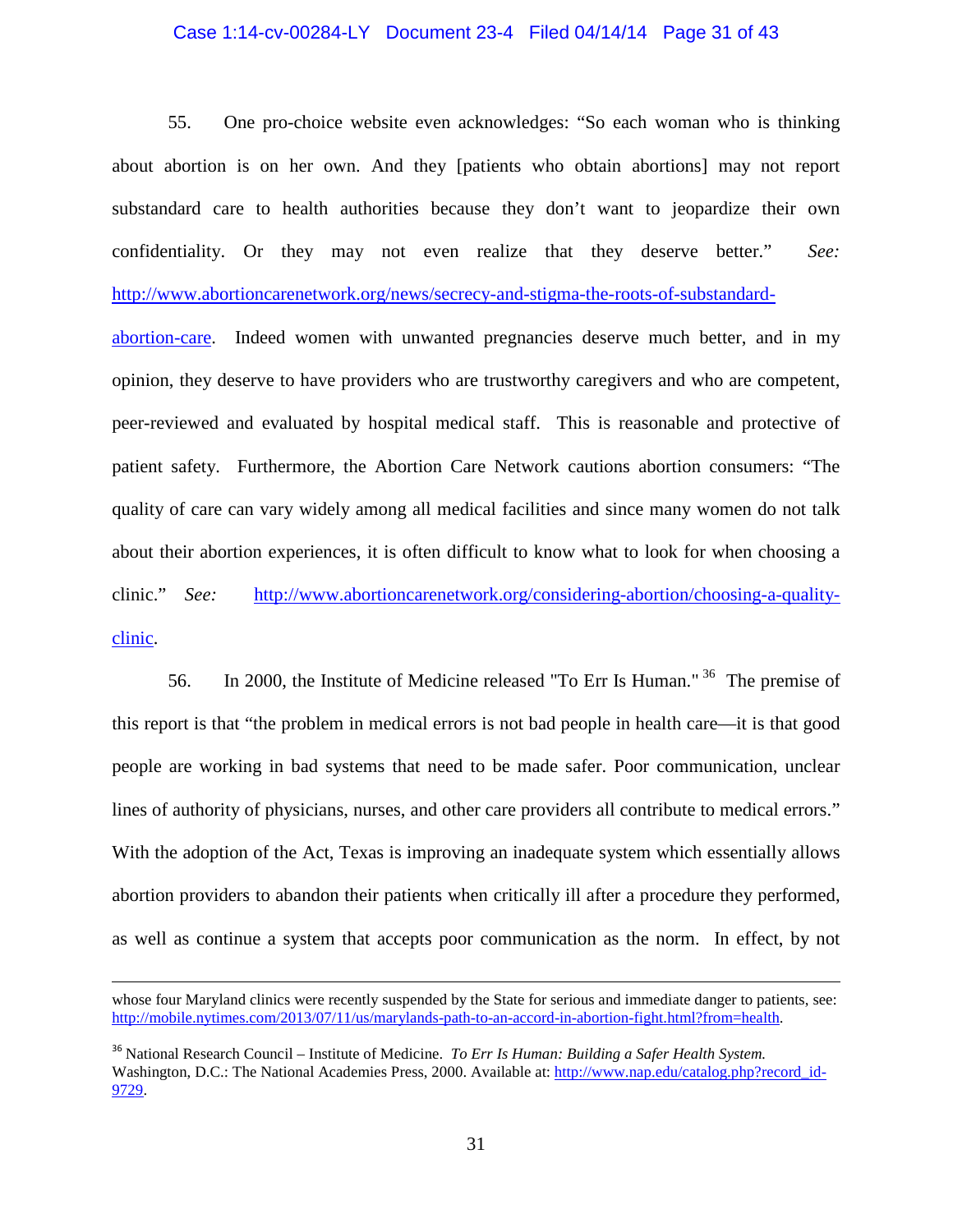#### Case 1:14-cv-00284-LY Document 23-4 Filed 04/14/14 Page 32 of 43

requiring admitting privileges for an abortion provider, Texas is essentially affirming that the physician who performs an abortion procedure is not responsible for ensuring that his or her patients receive adequate follow-up care when there are critical complications. This constitutes patient abandonment and very poor, substandard and fragmented medical care. Abandonment in any other circumstance is considered negligent and cause for malpractice.

57. Transfer of care many times is necessary, but if it is the norm, then it is often just fragmented care. This is not the best quality care as it violates "continuity of care" which is the optimum standard. Under this lower standard, the abortion provider does not go to the hospital nor is there a mandated specific mechanism for communicating with other doctors/emergency facilities that is time-sensitive and needed for a good transfer of care. Inter-physician communication is critical to good care so relieving the abortion doctor from this responsibility is inconsistent with the State of Texas' responsibility to protect its citizens from harmful or substandard medical care. The transfer of care of a patient increases the chance of time delays and miscommunication, both of which are detrimental for the patient's health and well-being. In my medical opinion, patients seeking abortions deserve better not less care. The improved regulations set forth in the Act can and should make this possible.

#### **Other Incongruities**

58. Plaintiffs' expert Dr. Fine argues in his Declaration ¶ 19 that requiring an abortion provider to have hospital privileges within 30 miles of the abortion clinic would have no bearing as to where an EMT would transport a patient with abortion complications. From my twentytwo years in the second busiest emergency room in the state of Virginia, it was always the case that the EMT's would do their best to accommodate the desires of the patients and medical doctors. If the patient was in extreme distress, it is true that the closest ER was the logical choice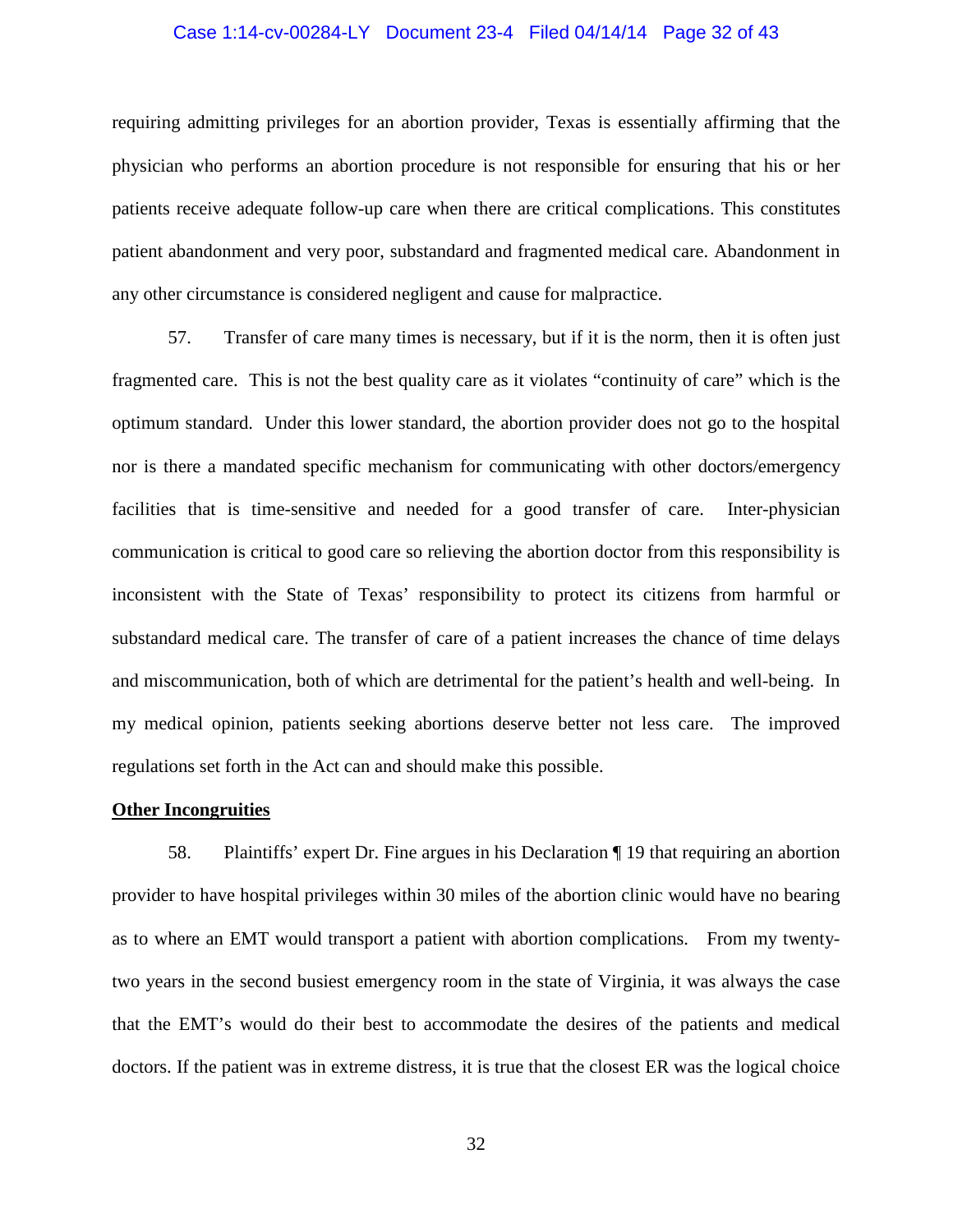#### Case 1:14-cv-00284-LY Document 23-4 Filed 04/14/14 Page 33 of 43

but otherwise, they would transfer the patient where continuity of care was best for that patient. The patient's medical doctors and medical records were the deciding factor as to where they would transport stable patients.

59. Dr. Fine alleges in his Decl. ¶ 23: "Moreover, it is my experience that many of those women who visit ERs after an abortion do so because of concerns they are having about their symptoms in cases where the ER visit is not actually medically necessary." I disagree. Many times, in many medical circumstances, medical treatment takes on the form of reassurance and instructions after a thorough evaluation. Again, I have evaluated and treated many young patients with bleeding, pain and fever after an abortion. Medical evaluation and assessment were always necessary to determine who needed inpatient treatment or who could be safely discharged to home. Fear and anxiety are very real and cloud judgment so in even the most minor presentations, evaluation and instructions and reassurance were very much needed. The abortion doctor who was paid for this elective procedure should also be available to provide this significant follow-up care.

60. In my opinion, Plaintiffs' arguments in opposition to the admitting privilege requirement are specious. In Texas, a number of abortion providers do indeed hold admitting privileges at local hospitals, including Plaintiffs' expert, Dr. Fine. It is illogical and unreasonable to argue against the value of hospital privileging in abortion services on the one hand, while acknowledging that most Texas abortion facilities already comply with the Act. If these providers and facilities can meet the requirements of the law, it is reasonable to assume others can as well. The abortion clinics in El Paso and McAllen may be able to hire new physicians eligible for local hospital privileging. If not, as is true in other areas of medical specialization, Texas patients will travel to those facilities nearest them to address their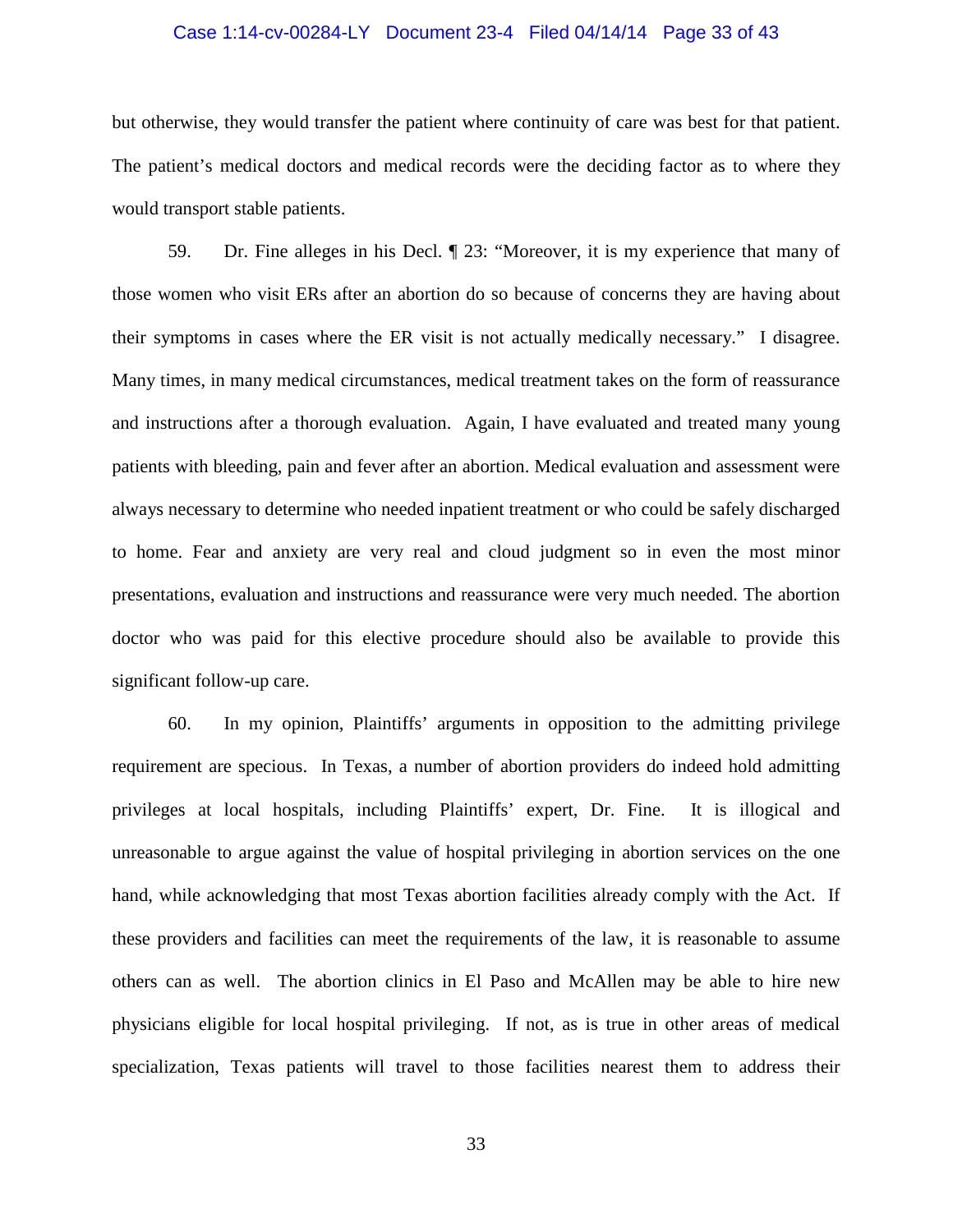## Case 1:14-cv-00284-LY Document 23-4 Filed 04/14/14 Page 34 of 43

healthcare needs despite inconvenience and increased costs. If a reduction in the number of abortion facilities results in more travel but safer procedures for patients, it is a reasonable and prudent trade-off of convenience for healthcare quality and risk reduction. Plaintiffs argue that many patients cannot afford to pay for longer distance travel, but I believe that the poverty situation of these patients does not warrant providing them with substandard care. Abortion patients in poverty deserve the same standard of healthcare as those who are wealthier in our society.

Jansachteran

Dated: April 11, 2014 James Anderson, M.D.

 $\frac{1}{\sqrt{2\pi}}$  , which is a set of the set of the set of the set of the set of the set of the set of the set of the set of the set of the set of the set of the set of the set of the set of the set of the set of the set of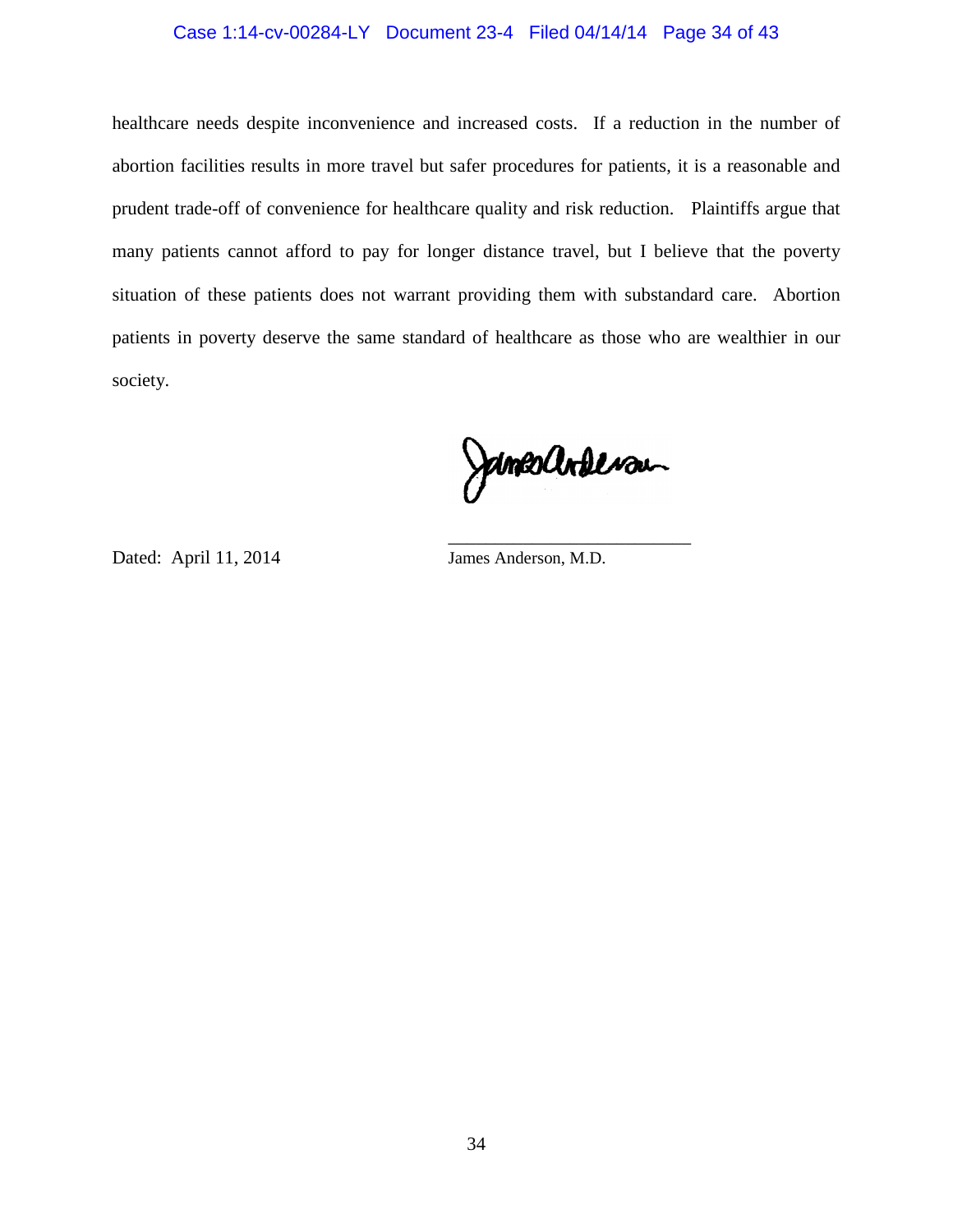## **APPENDIX A:**

**Curriculum Vitae of** 

**James Anderson, M.D.**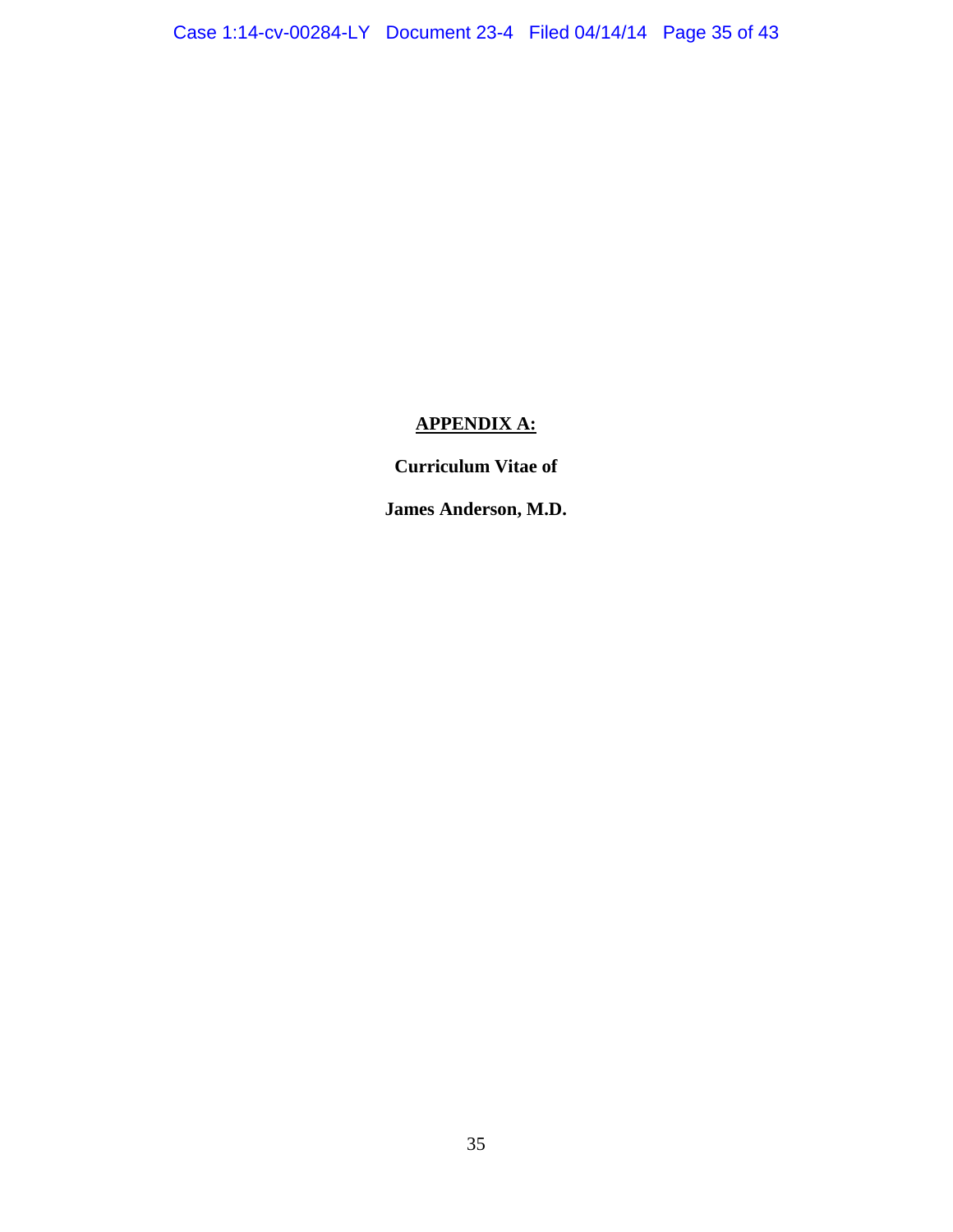# **Curriculum Vitae**

March 27, 2013

## **1. Personal Information:**

- 1.1 **James Corr Anderson, M.D.**<br>1.2 United States Citizen
- United States Citizen

| 1.3 | Married: |                      | 38 years to Doris K. Anderson |        |
|-----|----------|----------------------|-------------------------------|--------|
|     |          | 4 Children:          | Elizabeth Anderson Smith      | age 36 |
|     |          |                      | <b>James Luke Anderson</b>    | age 34 |
|     |          |                      | <b>Emily Ruth Anderson</b>    | age 28 |
|     |          |                      | Mary Katherine Anderson       | age 26 |
| 14  | Office:  | 2500 Pocoshock Place |                               |        |

| 1.4 | Office: | 2500 Pocoshock Place     |
|-----|---------|--------------------------|
|     |         | Richmond, Virginia 23235 |
|     |         | $(804)$ 276-9305         |

## **2. Licensure:**

| 2.1 | 0101 030737 Virginia                                      |
|-----|-----------------------------------------------------------|
| 2.2 | Board Certification in Family Practice: 1981              |
|     | Re-certified 1987, 1993, 1999, 2006                       |
| 2.3 | Board Certification in Emergency Medicine: 1996, 2008 (by |
|     | American Association of Physician Specialists)            |

## **3. Education:**

Chesterfield Family Practice Residency Program Richmond, Virginia (1978-1981) Residency Training in Family Practice

 University of Virginia Charlottesville, Virginia (1974-1978) M.D. 1978

 University of Virginia Charlottesville, Virginia (1970-1974) B.S. 1974

## **4. Military Service Record:**

 US Army Reserves: Rank of Col.- February 2002 – September 2012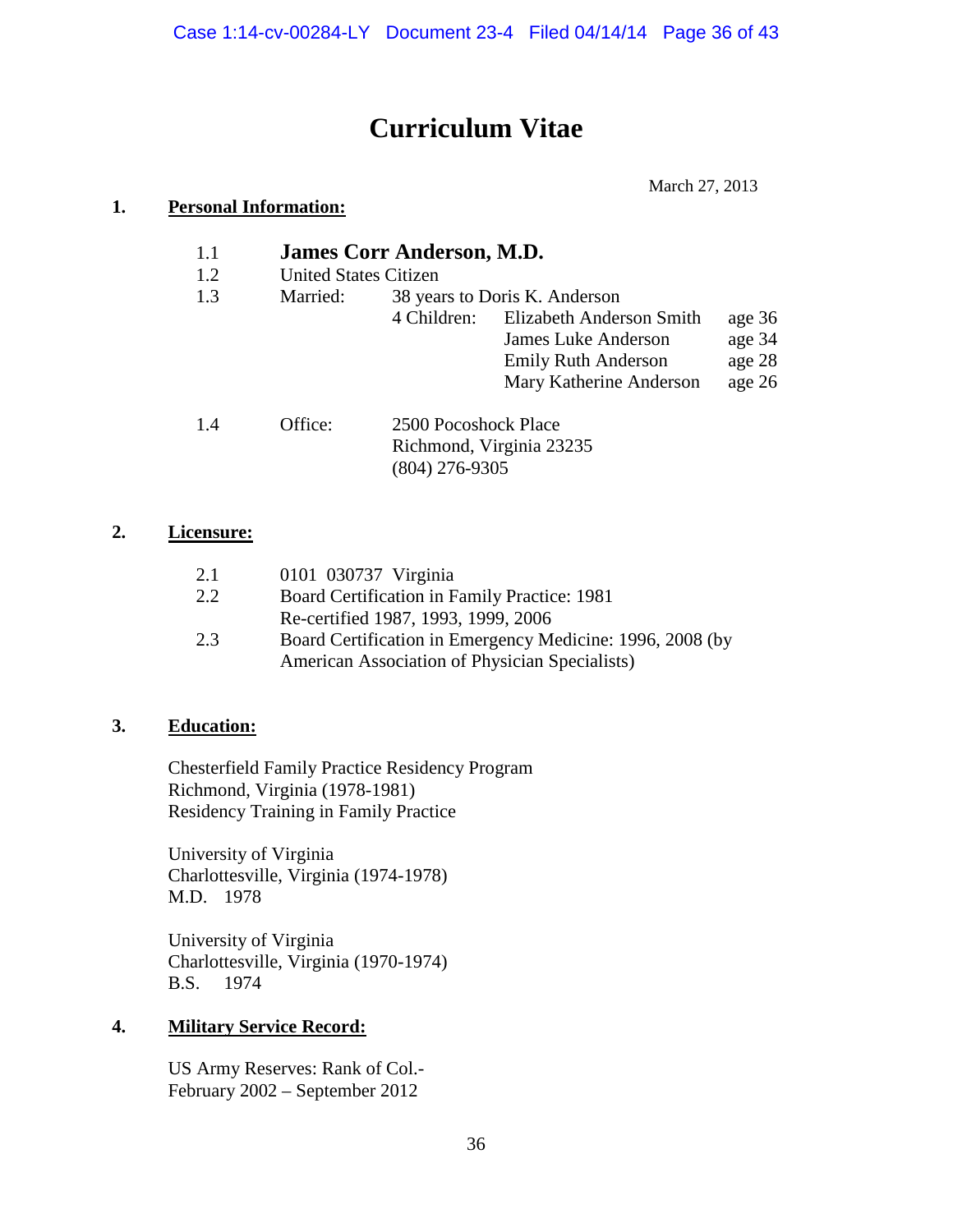Medical Director of Emergency Medical Training of U.S. Army Reserves in Pennsylvania, West Virginia, New Jersey, Maryland and Virginia. Surgeon's Office,  $9<sup>th</sup>$  Battalion,  $80<sup>th</sup>$  Division. (Five Active Duty deployments for 3 months each in Texas during 2003, Germany in 2005, Iraq in 2007, Iraq 2008, Afghanistan 2011)

## **5. Postdoctoral Training or Special Work Experiences:**

 Associate Director Chesterfield Family Practice Center, P.C. Richmond, Virginia October 1995 to present

 Southeastern Emergency Physicians P.A. Emergency Medicine Johnston-Willis Hospital and Chippenham Medical Center Richmond, Virginia Full time: 1985 to 1995, part-time 1995-2005 (resigned from ER after 3 years in with US Army Reserves)

 House Physician-Emergencies within Hospital Johnston-Willis Hospital Richmond, Virginia 1981 to 1985

## **6. Academic Appointments:**

 Clinical Professor Department of Family Medicine & Population Health School of Medicine Virginia Commonwealth University 2010 - present

Associate Clinical Professor Department of Family Medicine & Population Health School of Medicine Virginia Commonwealth University 1996 - 2010

## **7. Membership in Professional Societies:**

Richmond Academy of Medicine, 1995 - present Medical Society of Virginia, 1995 - present American Medical Association, 1995 to present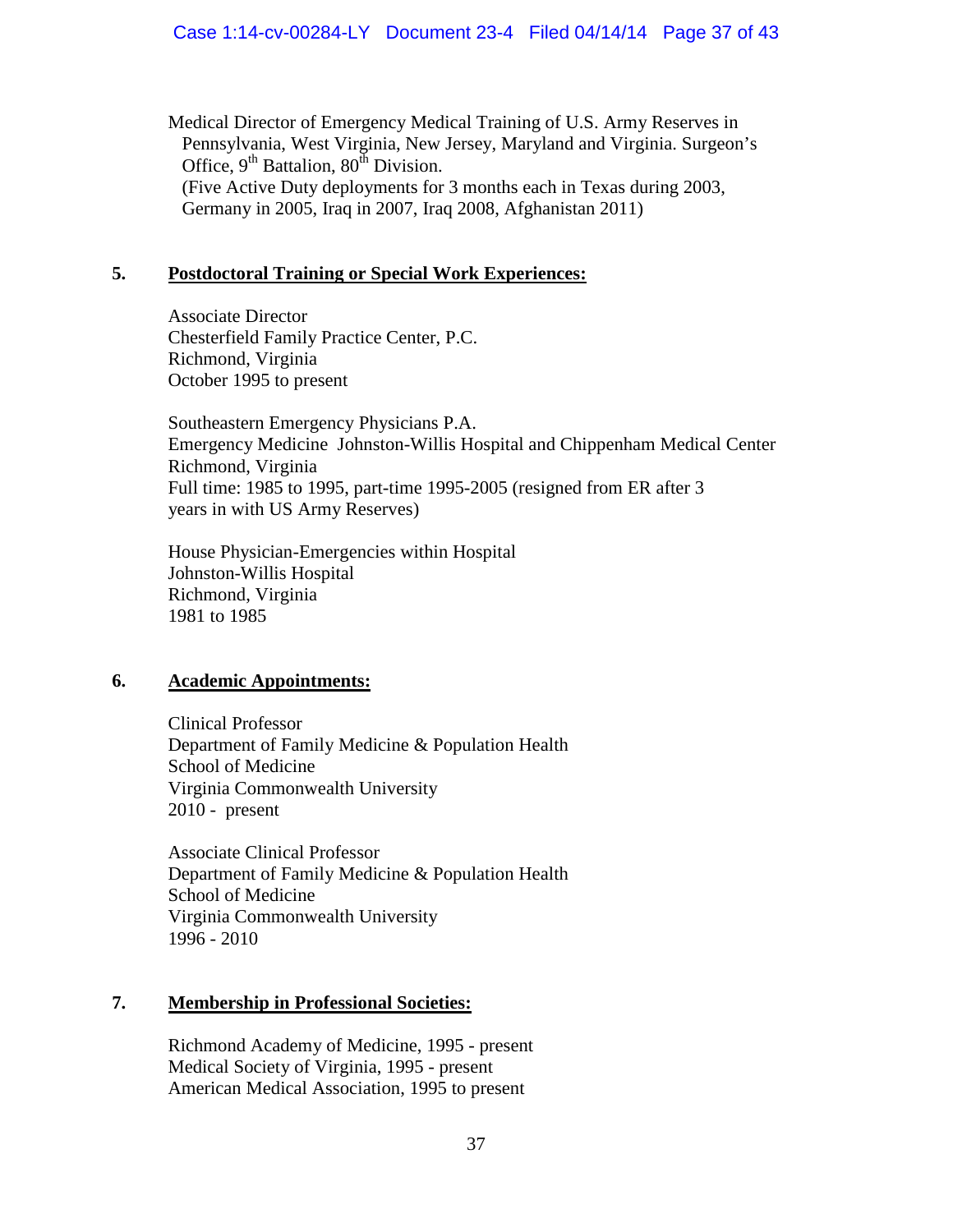Christian Medical and Dental Society, 1991 - present American Academy of Family Physicians, 1998-present Virginia Academy of Family Physicians, 1998-present

## **8. Membership in Community Organizations:**

Elder, Grace Covenant Church, 1984 to 1996 Chairman and School Board Member of Dove Christian School, Inc. 1981-1989 Chairman, Virginia Physicians for the Unborn Child, Inc. 1983-1988 Chairman, Family Policy Council, Inc. 1988 to present Executive Board, Richmond Christian Medical & Dental Society, 1991 to present Chairman of Greater Richmond Roever Crusade, 1993-1995, 2003 Co-Chairman of Abstinence Promotion, 1995-1996, 1999-2000 Appointed by Governor Allen to "Virginia Neurologic Birth Defect Fund" Board 1995 to 1999 Chairman of "One Way to Play - Drug-Free" Promotion, 1997-1998 Executive Board, March for Jesus, 1996-2000 Missions Service: 6 short-term Mission trips to: Philippines in 1981 Mexico in 1984 Mexico in 1986 Hungary in 1987 Nicaragua in 2010 Thailand in 2011 Chairman of U-Turn, Peak Performance Academy, 1998-2000 Executive Board of U-Turn, Peak Performance Academy, 1998-present Chairman, 'Jesus Day' Board, 2000-2005

## Chairman, Abstinence – Now Until Marriage, 2000 Campaign

## **9. Awards:**

Outstanding Educator Award in Emergency Medicine by Family Practice Interns 1992, 1993, 1994, 1995, 1996, 1998 (In 1998, as a full time staff member at Chesterfield Family Practice, I withdrew from consideration for this award)

 Alpha Omega Alpha Clinical Volunteer Faculty Award in 2008 by VCU-MCV graduating medical students in the AOA Society

 Outstanding Teacher Award for Best Teacher in the M3 Family Medicine Clerkship 2008-2009 by VCU Medical Center, VCU School of Medicine.

 High Evaluation Award for the 2009-2010 academic year in M3 Family Medicine Clerkship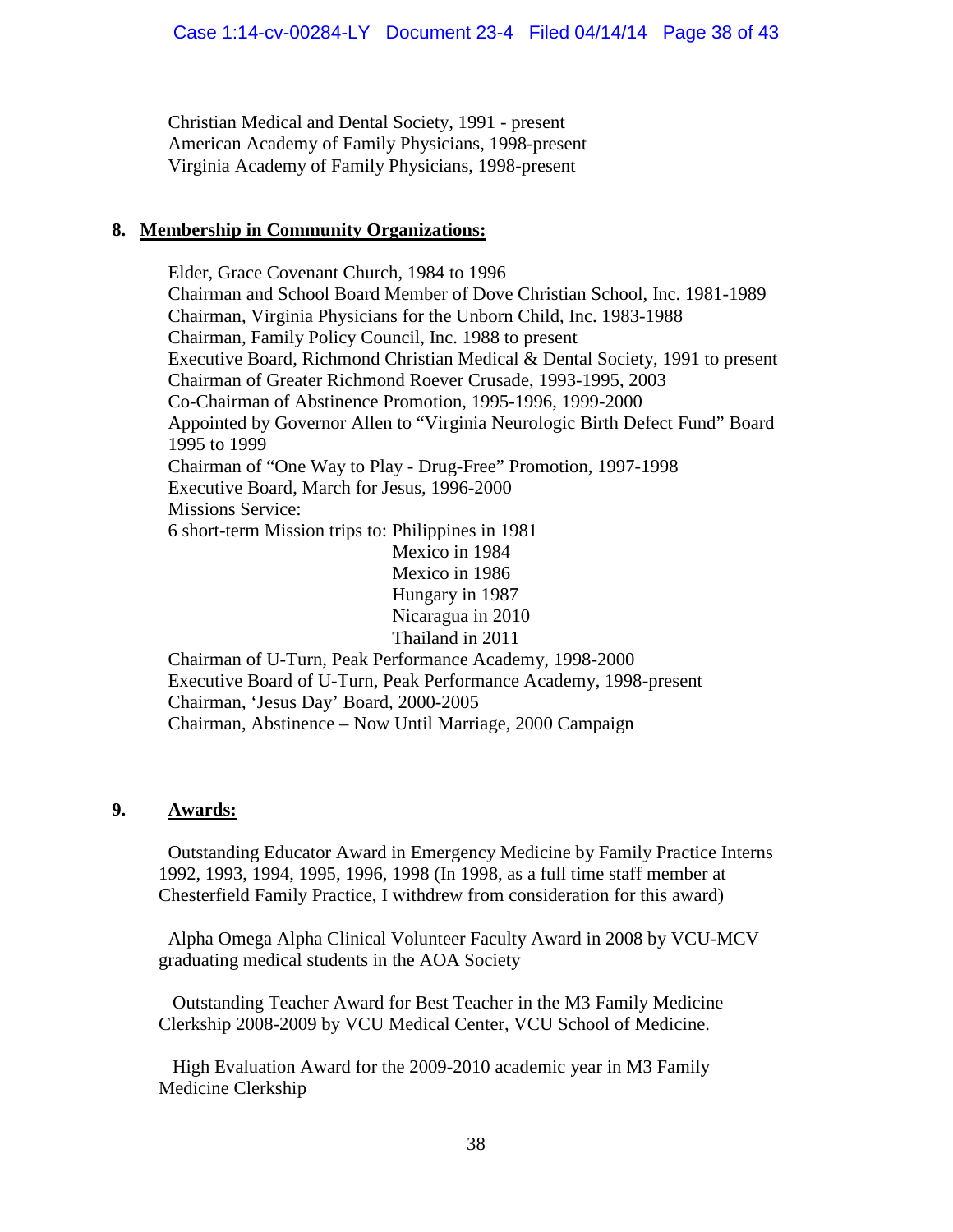## **EXHIBIT B:**

# **Examples of Substandard &**

**Unregulated Abortion Practice in the U.S.**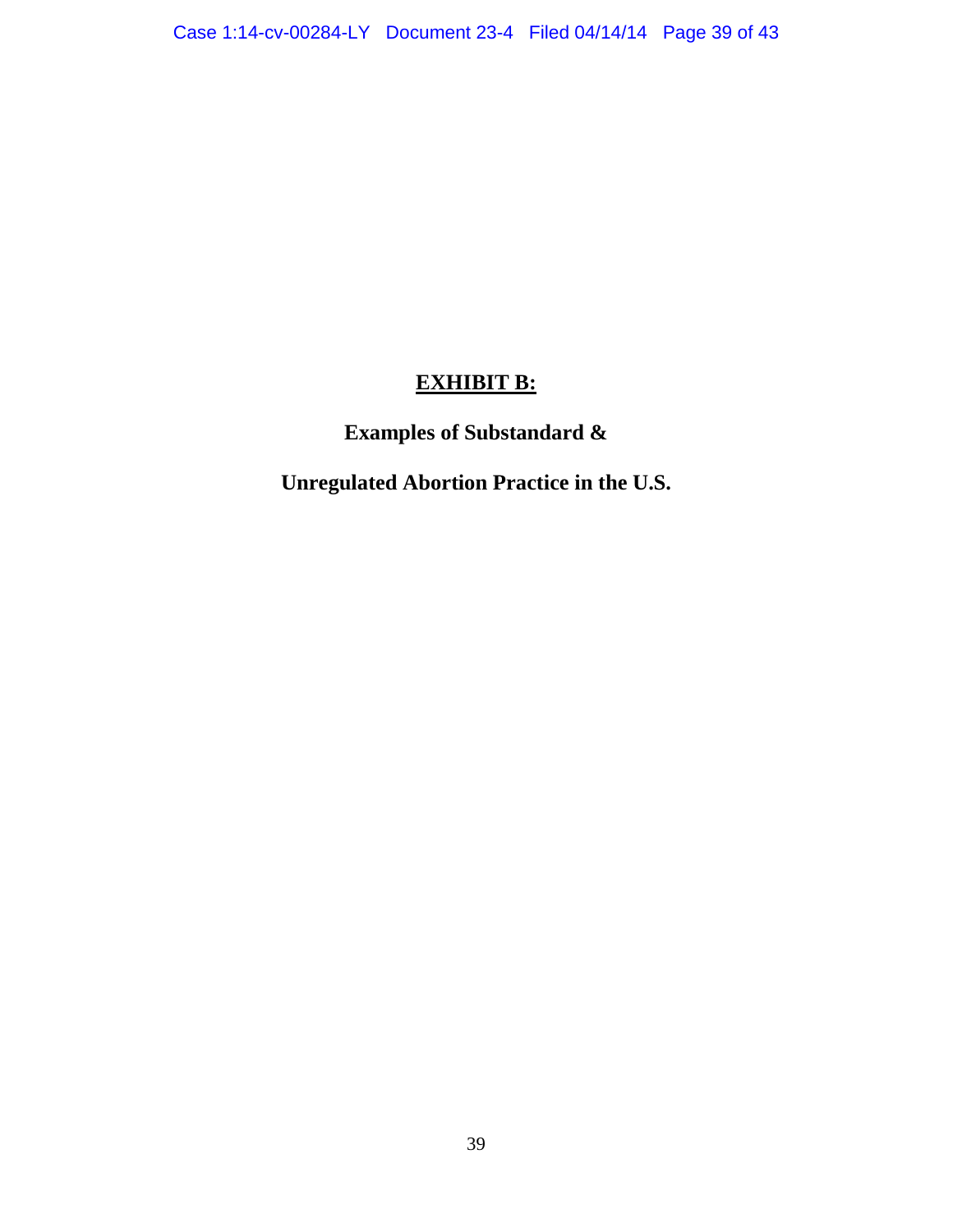## **Examples of Substandard & Unregulated Abortion Practice**

- Dr. Kermit Gosnell in Pennsylvania<sup>37</sup>
- Dr. Soleiman Soli in Pennsylvania<sup>38</sup>
- The Beacon Women's Center in Alabama<sup>39</sup>
- Drs. Feliciano Rios<sup>40</sup> and Andrew Rutland in California<sup>41</sup>
- Dr. Albert Dworkin in Delaware<sup>42</sup>
- Dr. Randall Whitney<sup>43</sup> and Dr. James Pendergraft<sup>44</sup> in Florida
- Dr. Ann Kristin Neuhaus in Kansas $45$

 $\overline{a}$ 

• The Gentilly Medical Clinic for Women<sup>46</sup> and the Hope Medical Group for Women<sup>47</sup> in Louisiana

<sup>37</sup> *See, Los Angeles Times* Editorial: "The Kermit Gosnell Verdict." "Gosnell, a 72-year-old doctor who was neither an obstetrician nor a gynecologist (having failed to complete a residency in those specialties, according to a grand jury report), ran what has been described by authorities as a filthy, bloodstained, poorly equipped abortion clinic with the help of unqualified staff. Multiple complaints had been lodged at the Pennsylvania Department of Health against the clinic, which ministered mostly to poor women. On Monday, Gosnell was convicted of first-degree murder for killing three babies in botched abortions; he cut their spinal cords after they were born alive. He also was found guilty of involuntary manslaughter in the 2009 death of a woman who died undergoing an abortion, and of nearly two dozen violations of the Pennsylvania law that bans abortion after the 24th week of gestation." Available at: http://articles.latimes.com/2013/may/15/opinion/la-ed-abortion-gosnell-philadelphia-20130515

<sup>38</sup> *See*, e.g., M. Scolforo, *2 abortion clinics closed after reports* (Mar. 10, 2011), available at http://www.washingtontimes.com/news/2011/mar/10/2-abortion-clinics-closed-after-reports/.

 $39$  For a copy of the Alabama Department of Health's February 2010 report on the clinic's "numerous and serious violations," see Alabama Department of Health, *Statement of Deficiencies and Plan of Correction* (Feb. 1, 2010), available at http://wsfa.images.worldnow.com/images/incoming/linkedwebdocs/13113.pdf.

<sup>40</sup> *See* S. Ertelt, *Abortion Practitioner in California Operates Despite Repeated Legal Troubles* (Jan. 1, 2009), available at http://www.lifenews.com/2009/01/01/state-5544/.

<sup>&</sup>lt;sup>41</sup> See C. Perkes, *Abortion Doctor Gives Up License Over Death* (Jan. 25, 2011), available at http://www.ocregister.com/articles/ rutland-285561-death-license.html.

<sup>42</sup> *See* S. Ertelt, *Hearing: Delaware Abortionist Helped Kermit Gosnell Avoid Law* (Mar. 16, 2011), available at http://www.lifenews.com/2011/03/16/hearing-delaware-abortionist-helped-kermit-gosnell-avoid-law/.

<sup>&</sup>lt;sup>43</sup> *See J. Stanek, Late-Term Abortionist Randall Whitney Arrested for Slapping Patient (Jun 7, 2010), available at* http://www.opposingviews.com/i/late-term-abortionist-randall-whitney-arrested-for-slapping-patient.

<sup>44</sup> *See* S. Ertelt, *Abortion Practitioner James Pendergraft Loses Florida License a Fourth Time* (Jan. 1, 2009), available at http:// www.lifenews.com/2009/01/01/state-5339/.

<sup>45</sup> *See, e.g.*, J. Hanna, *Doctor Defends Abortion Referrals* (Sept. 17, 2011), available at http://www.kansas.com/2011/09/17/2020433/doctor-defends-abortion-referrals.html.

<sup>46</sup> *See* S. Ertelt, *Abortion Business in Louisiana Loses License for Poor Health, Safety Standards* (Jan. 20, 2010), available at http://www.lifenews.com/2010/01/20/state-4743/.

<sup>47</sup> *See* P. J. Smith, *Louisiana Abortion Clinic Shut Down for Ignoring "Most Basic" Medical Practices* (Sept. 7, 2011), available at http://www.lifesitenews.com/news/archive/ldn/2010/sep/10090707.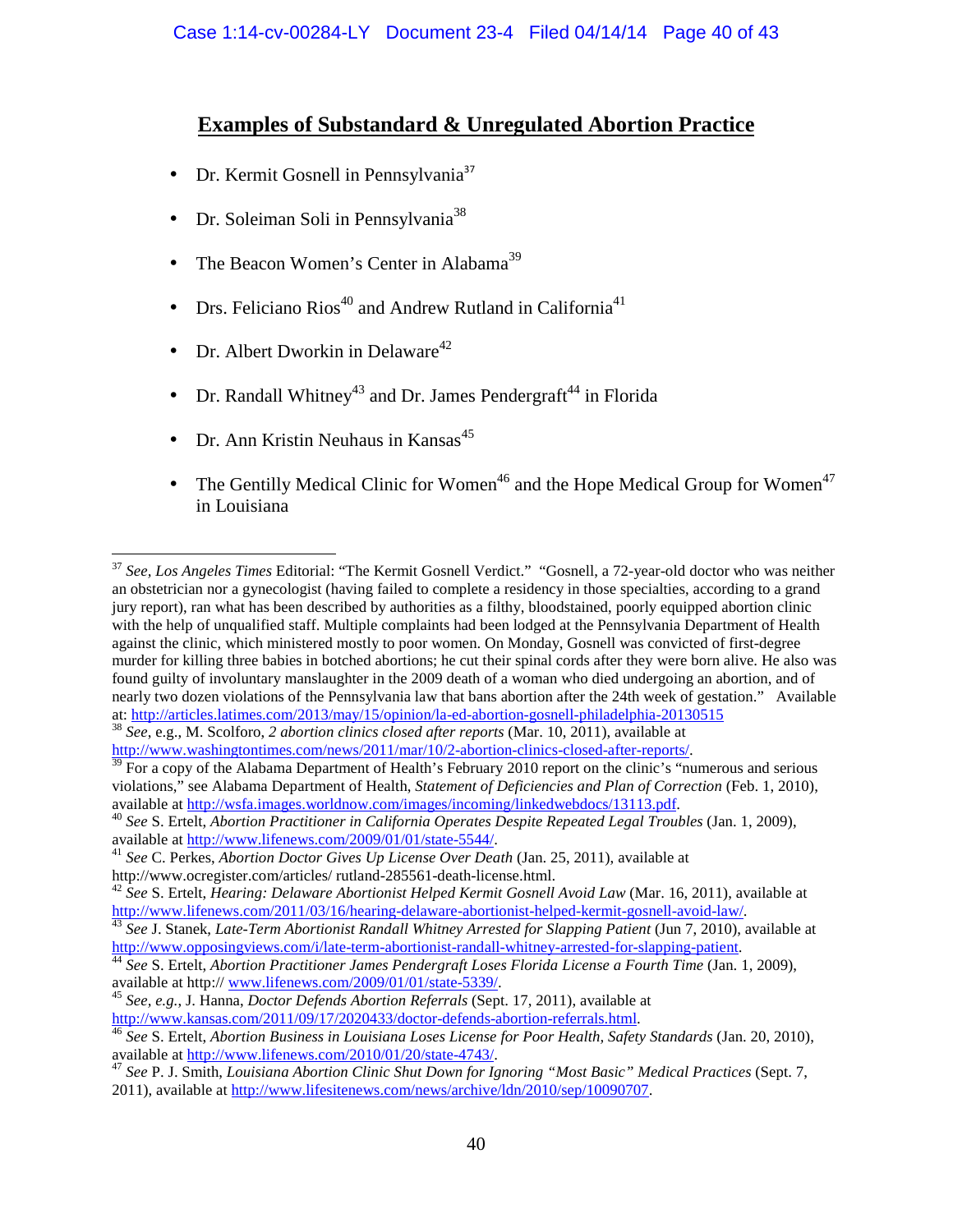- Dr. Romeo Ferrer<sup>48</sup>, George Sheppard<sup>49</sup>, and Nicola Riley<sup>50</sup> in Maryland
- Dr. Steven Brigham<sup>51</sup> in Maryland, New Jersey, and Pennsylvania
- Dr. Rapin Osathanondh<sup>52</sup> in Massachusetts
- Dr. Alberto Hodari<sup>53</sup> in Michigan
- Drs. Salomon Epstein<sup>54</sup> and Robert Hosty<sup>55</sup> in New York
- Southwestern Women's Options<sup>56</sup> in New Mexico
- Drs. Robert E. Hanson Jr., Margaret Kini, Douglas Karpen,<sup>57</sup> Pedro J. Kowalyszyn, Sherwood C. Lynn Jr., Alan Molson, Robert L. Prince, H. Brook Randal, Franz Theard, and William W. West Jr.<sup>58</sup> in Texas
- Whole Woman's Health<sup>59</sup> in Texas
- Dr. Malachy DeHenre in Mississippi $^{60}$

 $\overline{a}$ 

http://www.newyorker.com/reporting/2014/02/03/140203fa\_fact\_press.

<sup>48</sup> *See* S. Ertelt, *Pro-Lifers Want Maryland Practitioner Disciplined, Killed Woman in Botched Abortion* (June 1, 2010), available at http://www.lifenews.com/2010/06/01/state-5145/.

<sup>49</sup> *See* S. Ertelt, *Troubled Abortion Biz Sees Two Practitioners Lose Medical Licenses* (Sept. 3, 2010), available at http://www.lifenews.com/2010/09/03/state-5416/.

<sup>50</sup> *Id.*

<sup>51</sup> *See, e.g., N.J. targets abortion doctor Steven Brigham's license* (Sept. 9, 2010), available at

http://www.lehighvalleylive.com/phillipsburg/index.ssf/2010/09/nj\_targets\_abortion\_doctor\_ste.html, and Press, E. *A Botched Operation,* The New Yorker (Feb. 2, 2014), available at:

<sup>52</sup> *See Doctor gets 6 months in abortion patient death* (Sept. 14, 2010), available at: http://www.msnbc.msn.com/id/39177186/ ns/us\_news-crime\_and\_courts/t/doctor-gets-months-abortion-patientdeath/.

<sup>53</sup> *See, e.g.*, Office of the Attorney General, *Schuette Files Suit to Close Unlicensed Abortion Clinic* (Mar. 29, 2011), available at http://www.michigan.gov/ag/0,1607,7-164--253426--,00.html.

<sup>&</sup>lt;sup>54</sup> See S. Ertelt, *Practitioner Denies He Botched Legal Abortion That Killed Hispanic Woman* (Mar. 1, 2010), available at http://www.lifenews.com/2010/03/01/state-4858/.

<sup>&</sup>lt;sup>55</sup> Hosty, who ran the A-1 Women's Center abortion clinic in Queens, New York, had his license revoked after causing the death of Alexandra Nunez, a 37-year old single mother of four. Revocation Order can be found at http://operationrescue.org/pdfs/Hosty%20revocation.pdf.

<sup>56</sup> See J. Kryn, *New 911 Call from New Mexico Abortion Clinic Exposes Pattern of Emergencies* (Oct. 20, 2011), available at http://www.lifesitenews.com/news/new-911-call-from-new-mexico-abortion-clinic-exposes-pattern-ofemergencies.

<sup>57</sup> See Operation Rescue, *Another Gosnell: Report Shows Texas Abortion Doc Kills Babies Born Alive, available at:* http://www.lifenews.com/2013/05/15/another-gosnell-report-shows-texas-abortion-doc-kills-babies-born-alive/.

<sup>58</sup> *See* S. Ertelt, *Tenth Texas Abortion Practitioner Under State Investigation* (Aug. 24, 2011), available at http://www.lifenews.com/2011/08/24/tenth-texas-abortion-practitioner-under-state-investigation/. <sup>59</sup> *Id.*

<sup>&</sup>lt;sup>60</sup> After Dr. Malachy DeHenre lost his medical license indefinitely following the death of one of his patients and three malpractice actions against him, New Woman All Women in Jackson closed. DeHenre was convicted of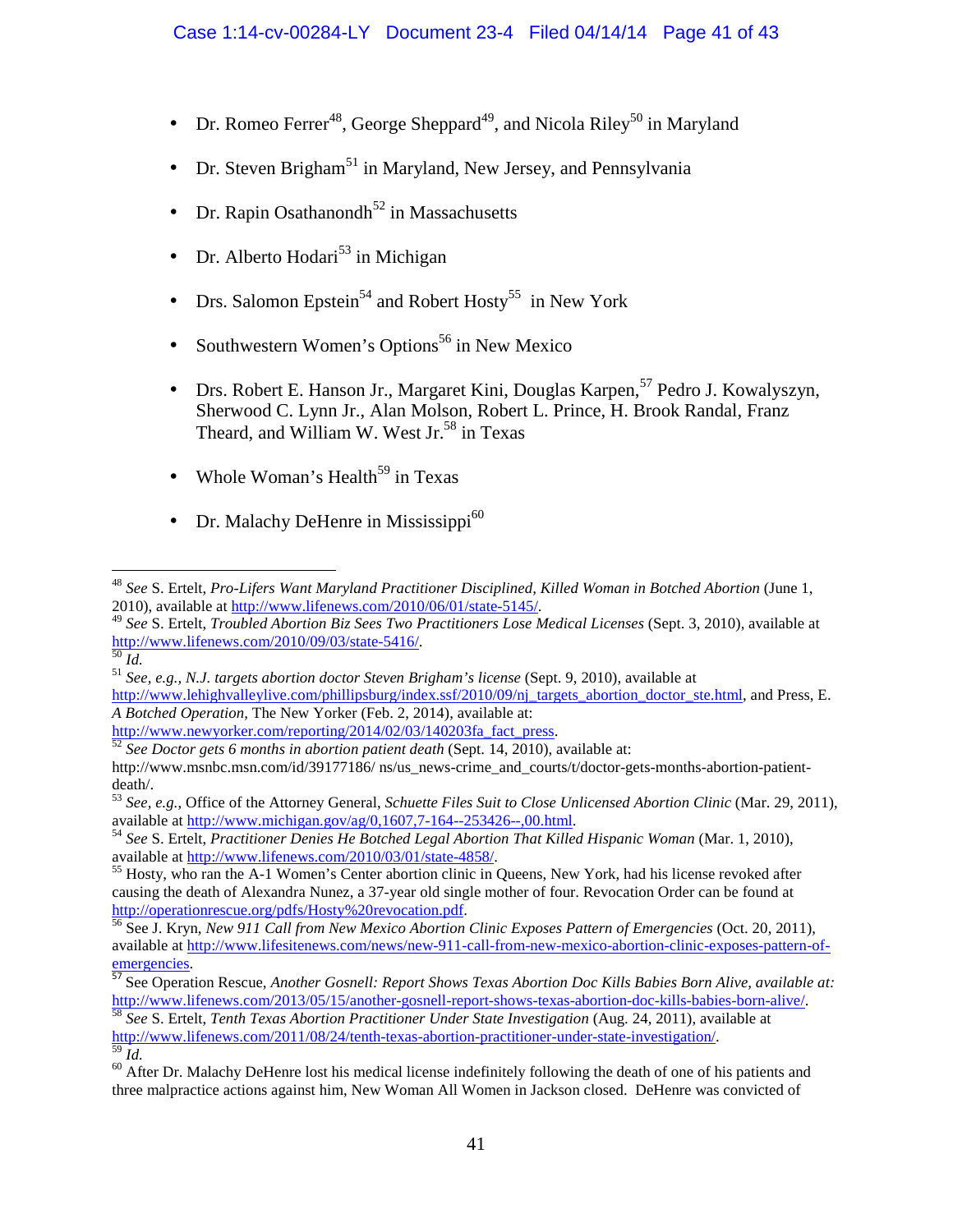- New Woman All Women<sup>61</sup> in Alabama
- $Dr.$  Tommy Tucker<sup>62</sup> in Alabama and Mississippi
- Mi Yong Kim<sup>63</sup> in New York and Virginia
- Dr. Leroy Carhart<sup>64</sup> in Maryland
- Dr. Nicola Riley<sup>65</sup> in Maryland

 $\overline{a}$ 

manslaughter in 2008 in his second trial in Jones County and was sentenced to 20 years in prison. See Associated Press State & Local Wire, July 2, 2010.

<sup>61</sup> New Woman All Women (NWAW) abortion clinic has had numerous health and safety deficiencies identified by the Alabama Department of Public Health. See Alabama Department of Public Health, Statement of Deficiencies and Plan of Correction available at http://abortiondocs.org/wp-content/uploads/2012/04/NEW-WOMAN-ALL-WOMEN-201203011.pdf. Diane Derzis, clinic owner of NWAW and Jackson Women's Health Organization and who is also a Plaintiff in this action, was ordered to not have any further affiliation with NWAW by the Alabama Department of Public Health. Consent Order available at http://abortiondocs.org/wp-content/uploads/2012/04/New-Woman-Consent-Order.pdf

 $62$  Dr. Tommy Tucker lost his license after he refused to help one of his abortion patients who was bleeding to death, leaving her with an untrained employee at his abortion clinic in Alabama. *See http://clinicquotes.com/former-clinicworker-joy-davis/*

<sup>63</sup> See Troubled Virginia abortion clinic puts bleeding botched abortion patient in hospital available at http://www.lifesitenews.com/news/troubled-virginia-abortion-clinic-puts-bleeding-botched-abortion-patient-in/. Kim, who continues to own/operate Nova Women's Healthcare in Virginia, voluntarily surrendered her New York medical license in 2000 and by consent order, and permanently surrendered her Virginia medical license in 2007 after repeated serious violations. Consent Order can be seen at http://abortiondocs.org/wpcontent/uploads/2012/04/Kim-VA-License-Surrender05182007.pdf

<sup>64</sup> Dr. Carhart was under investigation for the death of Jennifer Morbelli, a 29 year-old school teacher who underwent a late-term abortion. According to news reports, Carhart left town shortly after completing the abortion and was not reachable when Morbelli needed emergency care. *See* S. Cohen, *Coroner: Woman bled to death after late-term abortion* (Feb. 21, 2013), available at http://www.usatoday.com/story/news/nation/2013/02/21/womanlate-term-abortion-bled-to-death/1935799/l . The Maryland Montgomery County Police Department closed an investigation into this death without filing criminal charges against Carhart. Morbelli's death certificate confirmed she died from complications due to a 33-week abortion. Available at: http://www.breitbart.com/Big-Government/2013/05/16/No-Criminal-Charges-Brought-Against-Abortionist-LeRoy-Carhart-In-Maryland

<sup>&</sup>lt;sup>65</sup> Dr. Nicola Riley had her medical license permanently revoked in Maryland after failing to call for emergency help for a critically injured abortion patient and transporting her to the hospital in the backseat of a rental car. *See http://abortiondocs.org/wp-content/uploads/2013/05/Nicola-Riley-MD-Permanent-Revocation-May-6-2013.pdf*